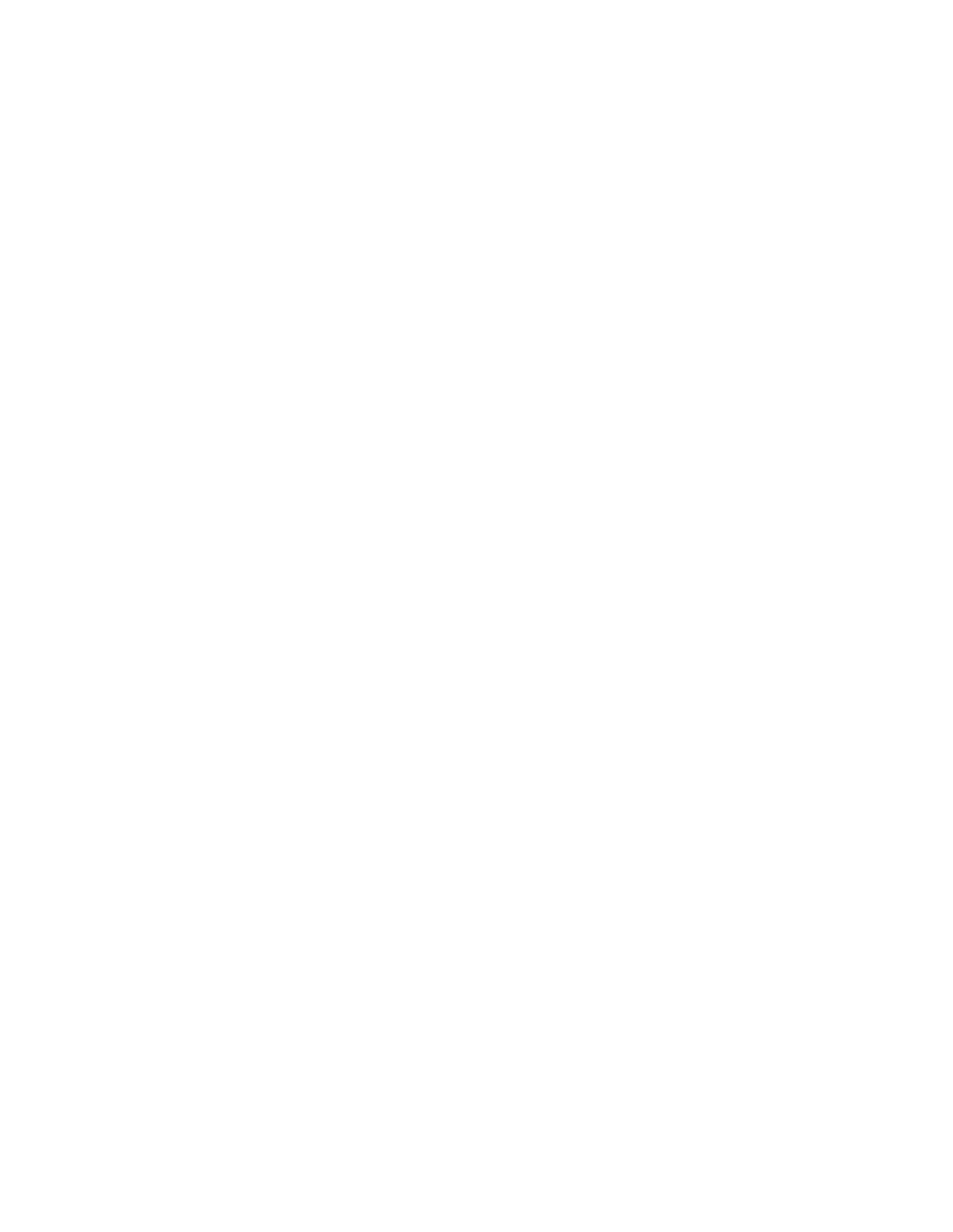#### **Acknowledgments**

This report was prepared by Rachel Massey, Elizabeth Harriman, and Heather Tenney of the Toxics Use Reduction Institute. Rich Bizzozero and Rick Reibstein (Office of Technical Assistance and Technology), Glenn Keith, James Colman, and Suzi Peck (Massachusetts Department of Environmental Protection), Mary Butow (Toxics Use Reduction Institute) and Joel Tickner (Lowell Center for Sustainable Production) provided detailed comments on earlier drafts. The members of the TURA Science Advisory Board, Advisory Committee, and Administrative Council provided comments on the original version as well. In particular, Anne-Marie Desmarais of the Science Advisory Board provided detailed contributions to the portions of the document that describe the scientific factors considered by the Board in its decision making.

#### **Decision-Making under TURA: Resources for the TURA Administrative Council and Advisory Bodies**  TURI Methods and Policy Report #28 Massachusetts Toxics Use Reduction Institute

University of Massachusetts Lowell © December 2010, January 2015, October 2018

#### **The Toxics Use Reduction Act (TURA) Program is implemented by the following state agencies:**



**Massachusetts Department of Environmental Protection (MassDEP)** One Winter Street, Boston, MA 02108-4746; 617-292-5500 www.mass.gov/dep/toxics/toxicsus.htm

*Certifies Toxics Use Reduction (TUR) Planners, receives and reviews toxics use reports submitted by companies, provides guidance, takes enforcement actions, and collects chemical use data and makes it available to the public.*



**Office of Technical Assistance & Technology (OTA)** 100 Cambridge Street, Suite 900, Boston, MA 02114; 617-626-1060 www.mass.gov/eea/ota

*A non-regulatory agency within the Executive Office of Energy and Environmental Affairs that provides free, confidential, on-site technical and compliance consultations to Massachusetts businesses and institutions.*



**Toxics Use Reduction Institute (TURI) University of Massachusetts Lowell** 126 John Street, Suite 14, Lowell, MA 01854-2866 978-934-3275 www.turi.org

*Provides education, training, and grants for Massachusetts industry and communities; sponsors research and demonstration sites on safer materials and technologies; provides laboratory and library services and policy analysis; and manages the TURA Science Advisory Board.*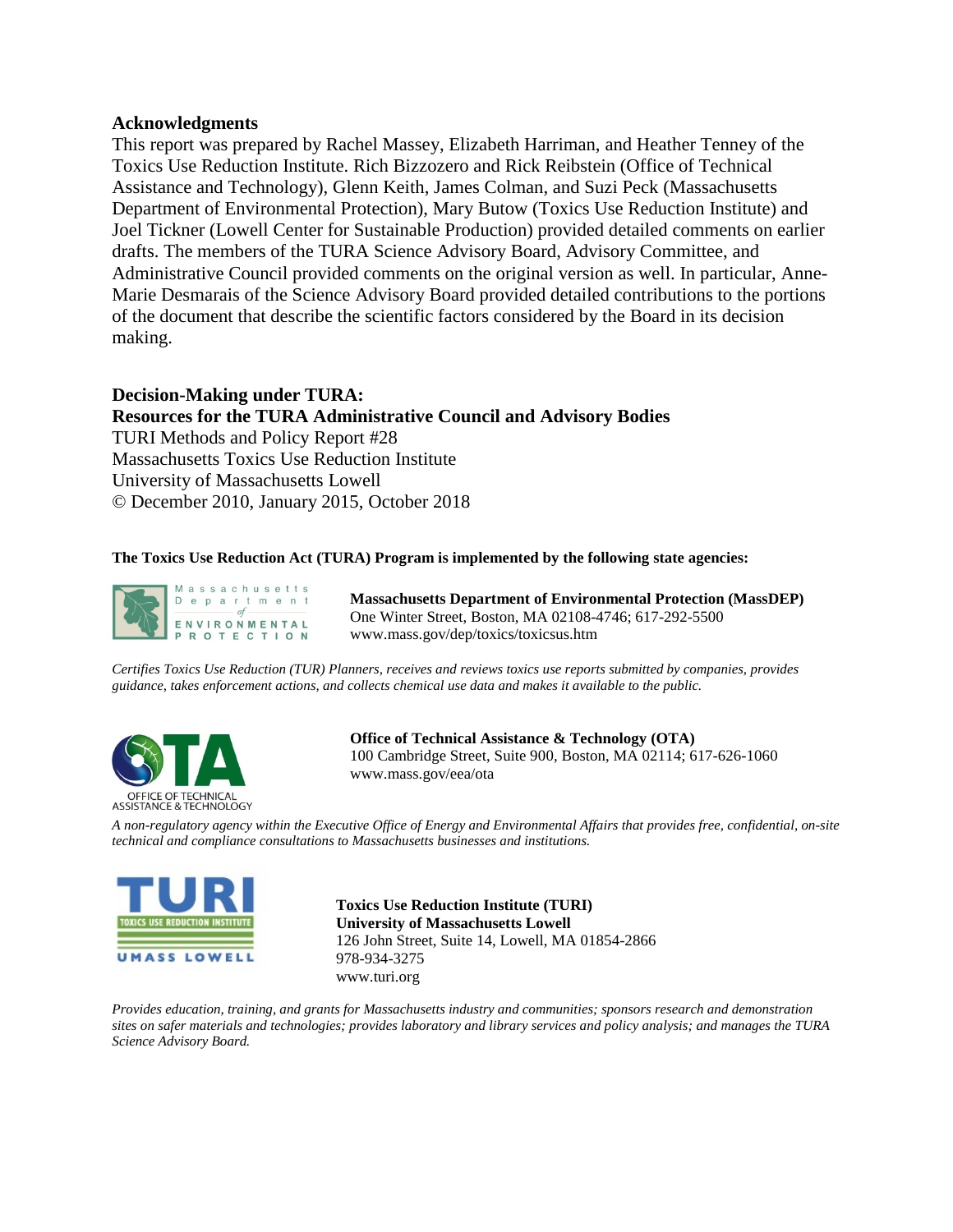## **Table of Contents**

- 1. Introduction
- 2. Core principles of the TURA program
- 3. Decision-making roles and responsibilities: overview
- 4. Decision-making under uncertainty

#### Appendices:

- A. Statutory Responsibilities of the Science Advisory Board, Advisory Committee, and Administrative Council
- B. Process diagrams
- C. Science Advisory Board Decision-making Principles
- D. Submitting a Petition
- E. Chemical and Hazard Characterization
- F. Role of Professional and Expert Judgment
- G. Policy Considerations
- H. The Role of Precaution in Decision-making under Uncertainty: Additional Information
- I. Criteria used in Setting TURA Program Priorities
- J. Policy Goals of TURA
- K. Science Advisory Board Lists of More and Less Hazardous Chemicals
- L. History of Listing and De-Listing Decisions, and designation of Higher and Lower Hazard Substances, under TURA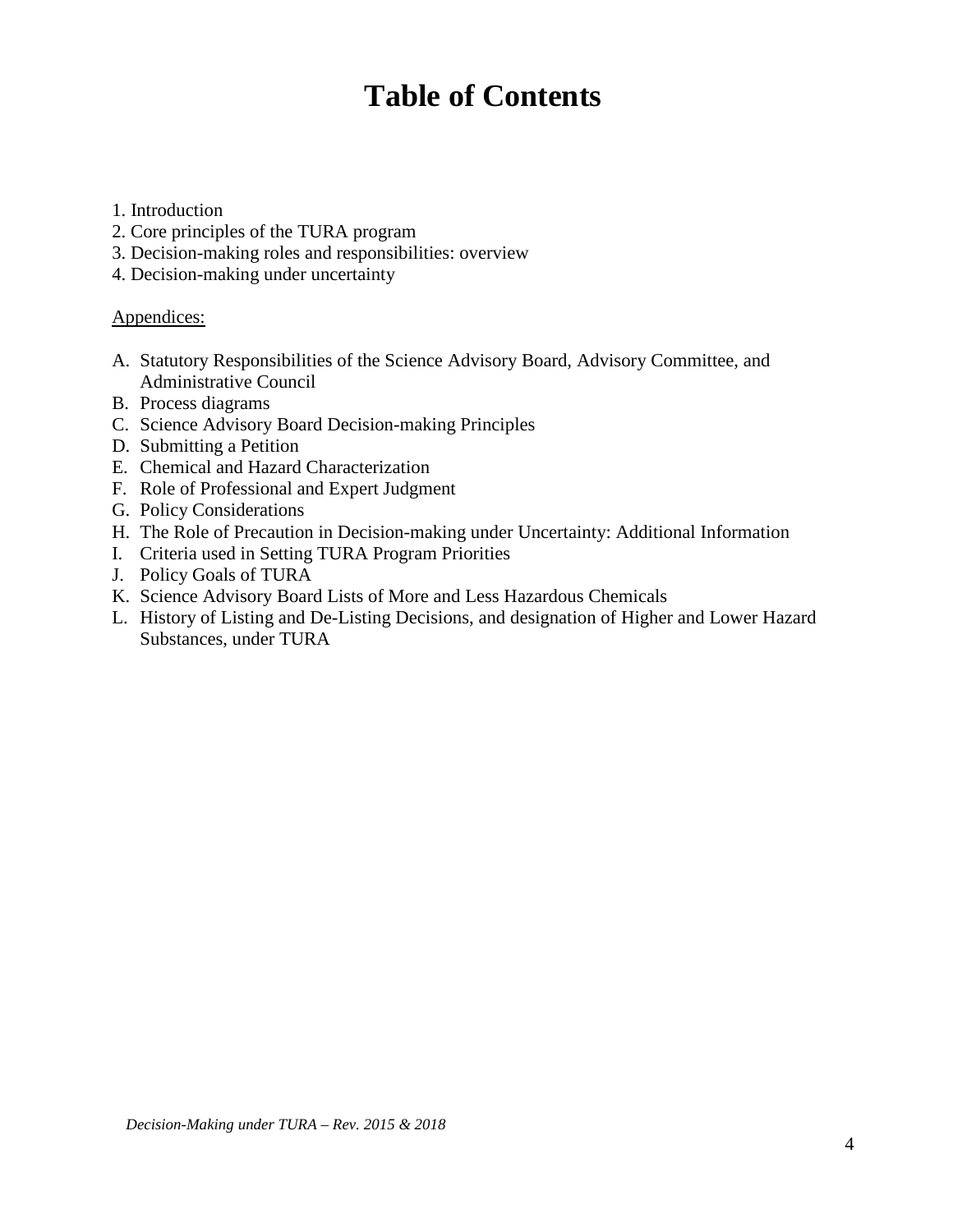## **1. Introduction**

The Massachusetts Toxics Use Reduction Act (TURA) program works to protect public health and the environment, while supporting the competitiveness of Massachusetts businesses, through a combination of mandatory and voluntary elements. These include reporting and planning requirements, training, grants, and technical assistance, among other activities. The law provides for a variety of decisions to be made over time to keep the TURA program up to date, including decisions about updates to and categorization of the TURA list of toxic or hazardous substances. TURA provides for a multi-stage decision-making process involving participation by a Science Advisory Board (SAB); a stakeholders' Advisory Committee; program staff at three implementing agencies (the Toxics Use Reduction Institute, the Office of Technical Assistance and Technology, and the Department of Environmental Protection); and an Administrative Council composed of government agency heads or their representatives. The statutory roles and responsibilities of each of these bodies are described in Appendix A.

This document was created by TURA program staff in response to a request by the Administrative Council for background information on a variety of topics relevant to decision-making under TURA. It is designed primarily as a resource for members of the Science Advisory Board, Advisory Committee, and Administrative Council. It presents a variety of resources, including: an overview of principles, roles and responsibilities related to TURA program decision making; an outline of current practices with regard to listing and delisting decisions, chemical categorization, and other TURA program decisions; and background information on other topics, such as the role of expert judgment in decision making. It is a living document, designed to be updated over time. This document does not establish an exact path that will be followed in every instance, and it does not create any legal requirements. The mandates that the TURA program must follow are contained in the TURA statute and regulations.

## **2. Core principles of the TURA program**

The core principles of the TURA program are derived from the statutory definition of toxics use reduction, and from the policy goals of TURA, as stated in the Preamble to the Act as adopted in 1989. These policy goals are listed in Appendix I.

Toxics use reduction is defined as:

"in-plant changes in production processes or raw materials that reduce, avoid, or eliminate the use of toxic or hazardous substances or generation of hazardous byproducts per unit of product, so as to reduce risks to the health of workers, consumers, or the environment, without shifting risks between workers, consumers, or parts of the environment."

Several key principles are expressed in this definition:

• *Focus on use*. Many environmental statutes focus strictly on emissions or waste management. The TURA program, in contrast, focuses upstream in the manufacturing process where chemicals are used and wastes are first generated. If use and waste can be reduced, then exposures, releases, and the toxicity of products are all reduced.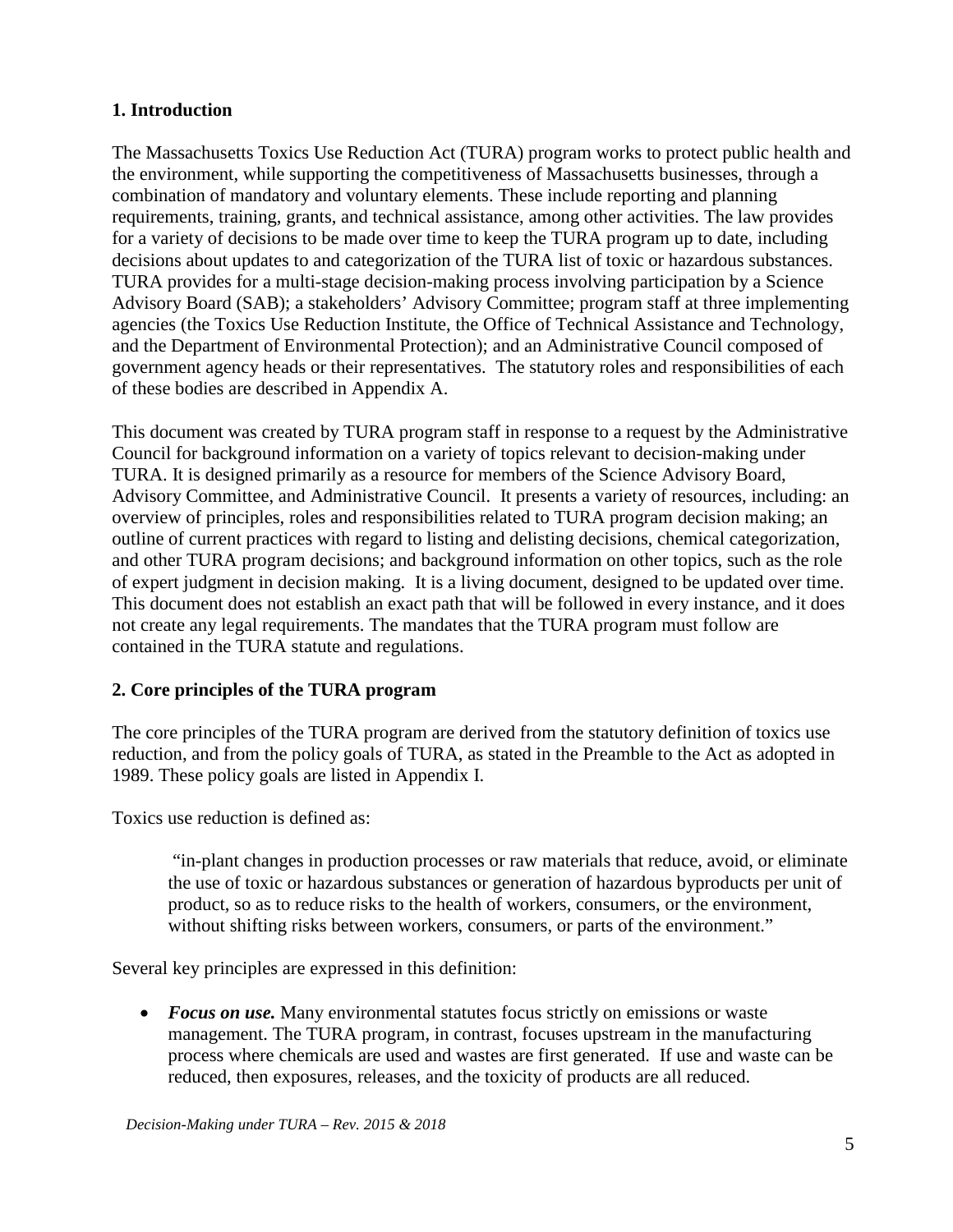- *Focus on inherent hazard*. Many environmental statutes rely on qualitative or quantitative risk assessments as a basis for deciding what measures are necessary to protect human health and the environment. In contrast, under TURA, the focus is on hazard. Hazard is an inherent characteristic of a chemical, such as carcinogenicity, neurotoxicity, or mutagenicity. (See Appendix D for a more complete list of hazards.) The purpose of TURA is to reduce or eliminate hazards by reducing or eliminating the use of chemicals that have hazardous characteristics. There is no requirement to prove that exposure will occur, or to calculate risk, in order for a chemical to be subject to TURA requirements. Rather than asking how much risk of harm is acceptable, the approach is to reduce or eliminate the hazard at the source. The relationship between hazard and risk under TURA is discussed further in section 4.7.
- *Protection of workers, consumers, and the environment.* An industrial facility that has no emissions to the environment may still present hazards for workers or consumers, and may have the potential for accidentals, including during chemical transport. The definition of toxics use reduction explicitly creates a mandate for the program not only to protect the ambient environmental exposures resulting from industrial emissions, but also to protect workers and consumers.
- *Avoiding risk shifting*. The definition incorporates the concept of avoiding risk shifting among environmental media or among groups of people. For example, reducing emissions of a chemical to the environment by reducing ventilation would shift risks to workers, whereas eliminating the hazard at the source protects both workers and the environment.

## **3. Decision-making roles and responsibilities: overview**

The Administrative Council is responsible for coordinating efforts to most effectively promote toxics use reduction in the Commonwealth. This includes adding chemicals to, or removing chemicals from, the list of Toxic or Hazardous Substances; designating Higher and Lower Hazard Substances; setting reporting thresholds; and designating Priority User Segments, as well as a variety of other activities.

TURA decision-making is governed by the statute and varies depending on the type of decision being made. It generally includes the following elements: initiation; SAB input; policy analysis; Advisory Committee input; Administrative Council consideration and decision; and regulatory promulgation process through the appropriate agency.

Each decision made by the TURA program goes through several steps, ensuring that multiple viewpoints are represented and a wide range of relevant information is taken into account. All meetings of the Science Advisory Board, the Advisory Committee, and the Administrative Council are open to the public. The approach described below is not required by law, but has been developed by the TURA program based on implementation experience to date.

*Initiation.* A variety of entities may propose a question for consideration by the TURA program. Massachusetts stakeholders, including industry representatives, advocacy organizations, and others, may submit petitions for listing or delisting of substances or the designation of higher or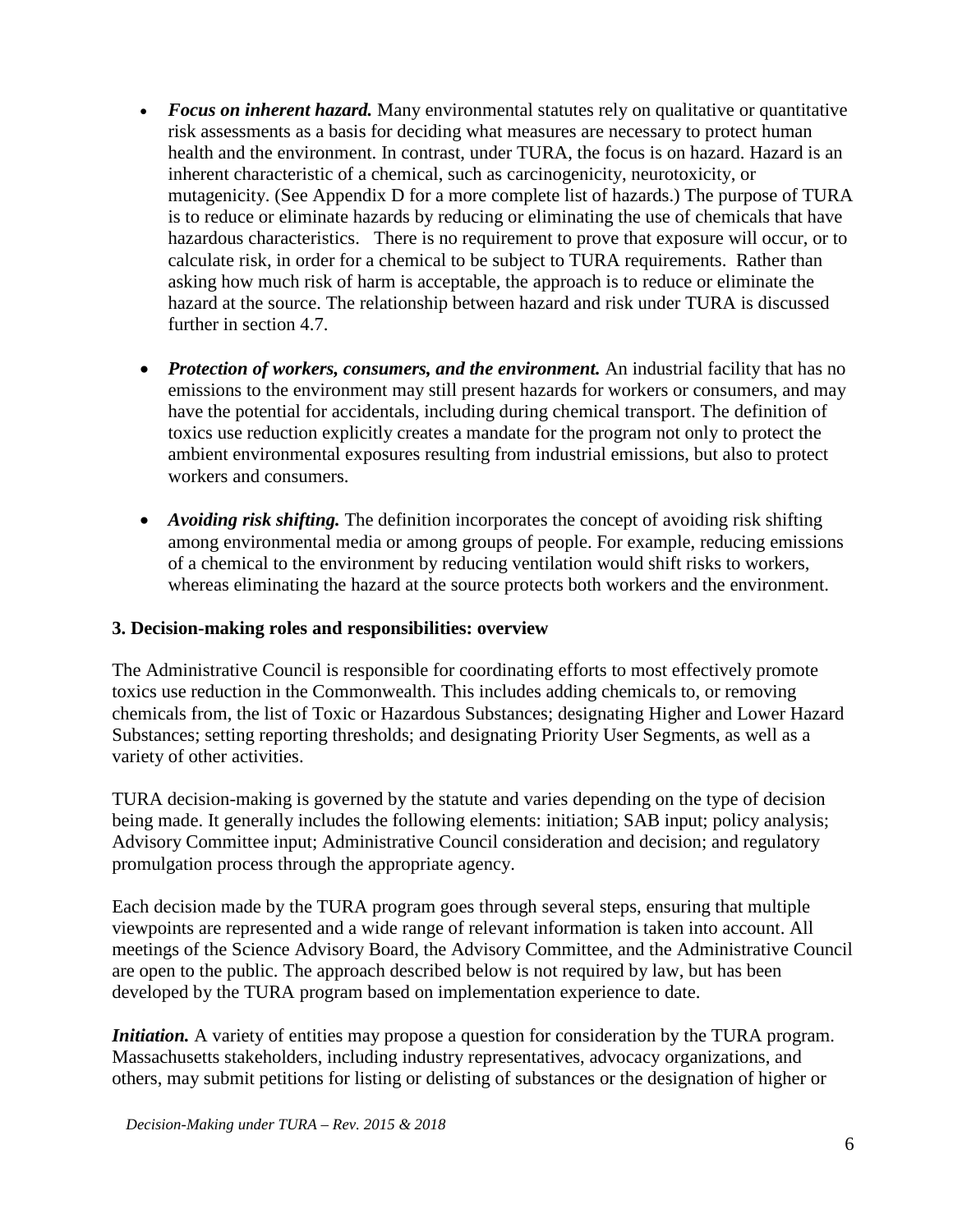lower hazard substances. The SAB, Advisory Committee, and Administrative Council, as well as TURA program staff, may also propose issues for consideration. Finally, in some instances the program is obligated by law to consider specific questions.

*Science Advisory Board Input.* The SAB provides input on the hazards of chemicals based strictly on scientific considerations, without considering policy implications. When necessary, the SAB makes a formal recommendation through a vote. For additional information on the SAB's approach to deliberations, see Appendices C, D, and E.

*Policy Analysis.* Depending on the issue under consideration, either TURI or OTA takes the lead in preparing a policy analysis. TURI is responsible for the policy analysis for changes to and categorization of the list of Toxic or Hazardous Substances, while OTA is responsible for the policy analysis for priority user segment designations. TURI or OTA works with the other implementing agencies to research policy implications, and documents these in a policy analysis. In the case of a policy analysis developed by TURI for changes to or categorization of the chemical list, the policy analysis also includes information on the results of the SAB's deliberations. TURI takes the SAB's input into account in developing its own recommendation. However, based on policy considerations, TURI may sometimes offer a final recommendation that differs from the SAB's science-based advice. For additional information on the topics covered in a typical policy analysis, see Appendix F.

*Advisory Committee Input.* TURI or OTA presents the Policy Analysis to the Advisory Committee. The Advisory Committee provides input and recommendations, and may offer suggestions for additional research by program staff. The Advisory Committee does not normally hold votes or make formal recommendations. The TURA Executive Director summarizes the Committee's comments, including consensus statements when appropriate, for presentation to the Administrative Council. Advisory Committee members may also submit their own individual feedback to the Council if they wish. TURI makes revisions to its policy analysis, based on the Advisory Committee's comments, if necessary.

*Administrative Council Decision and Development of Regulations.* Finally, the policy analysis is provided to the Administrative Council. Based on the policy analysis as well as any comments from the Advisory Committee and other stakeholders, the Administrative Council deliberates and makes a decision through a vote. This decision is then promulgated as a regulation in accord with the process specified by law (TURA, as well as M.G.L. c. 30A: the *Administrative Procedure Act* and 950 CMR 20.00: *Preparing and Filing Regulations*). Either the Executive Office of Energy and Environmental Affairs (EOEEA) or MassDEP is then responsible for developing draft regulations, holding public hearings and receiving public comments, and, if the decision is made to go forward, submitting a final regulation to the Secretary of State for publication.

For diagrams illustrating the steps described above, see Appendix B.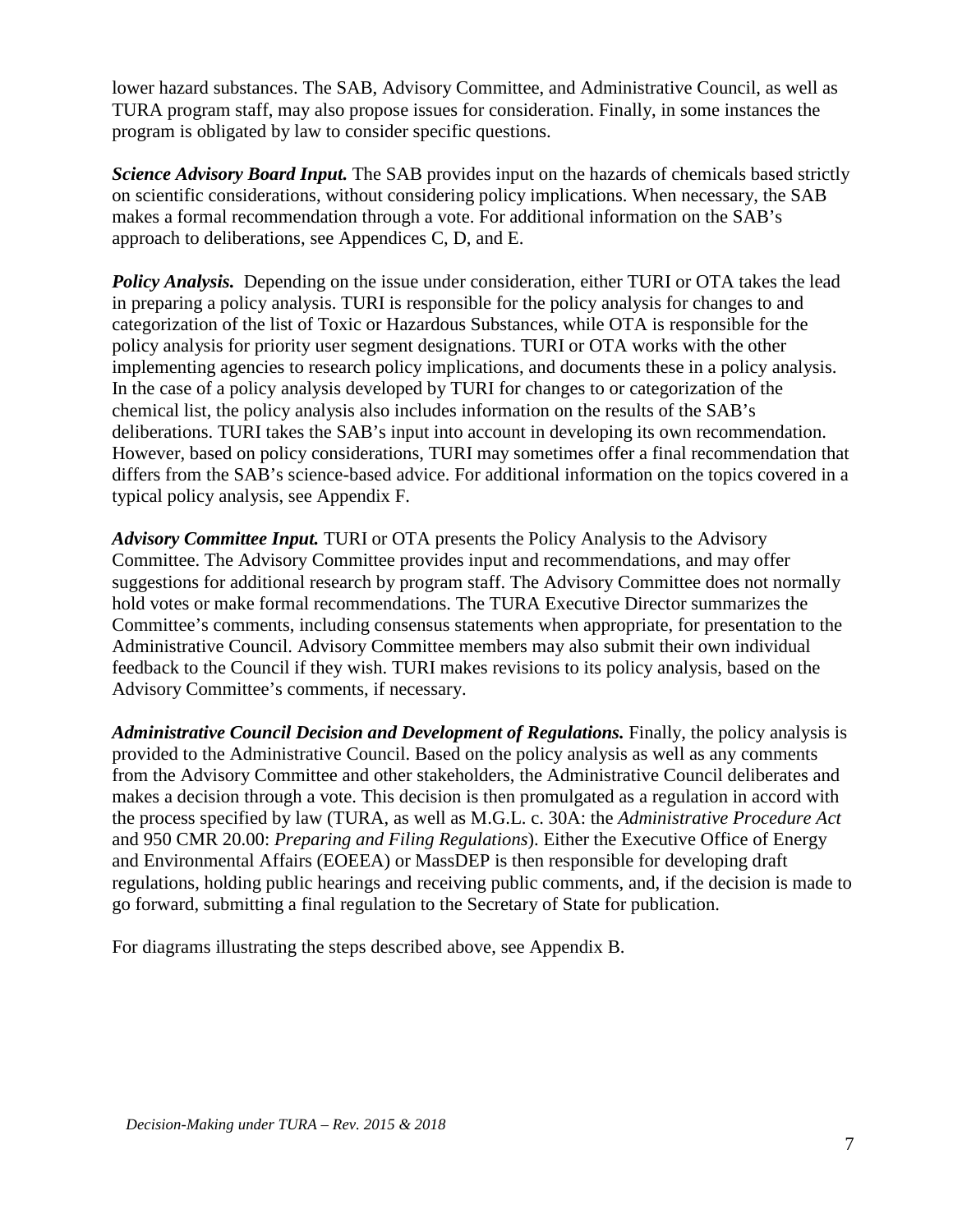## **4. Decision-making under uncertainty**

Many decisions undertaken by the TURA program involve elements of scientific, policy or implementation-related uncertainty. Examples of scientific uncertainty include lack of data for a specific human health or environmental endpoint, conflicting epidemiological studies, or lack of information about the mechanism that underlies a given health effect. Policy- or implementationrelated uncertainty may include lack of information on the precise number of facilities that will be affected by a given decision, or uncertainty about the future monetary cost of a given chemical or technology.

*4.1. Scientific uncertainty.* Because scientific knowledge is constantly evolving, a certain amount of scientific uncertainty must invariably be taken into account. Science Advisory Board members are responsible for making the best possible recommendation based on the information available to them. This includes, but is not limited to, the chemical-specific information that is provided to the SAB by Institute staff, stakeholders and petitioners. Members also bring their broader knowledge of chemical toxicity issues to bear on situations in which individual data points are missing or equivocal, and apply existing analytical frameworks to develop a robust scientific viewpoint in the face of incomplete information.

*4.2. Types of scientific information.* In general, the SAB relies on scientific information according to the following hierarchy.

- The preferred source of information, where available, is consensus values from authoritative bodies such as the International Agency for Research on Cancer (IARC), the US Environmental Protection Agency (EPA), and others.
- The second level of information the SAB may consider includes robust toxicological and epidemiological studies. In considering the relevance of such studies, the SAB considers the over-all weight of the evidence, as well as how current the studies are, the robustness of their methodology, and other factors.

*4.3. Data gaps.* In developing its recommendations the SAB reviews available data on a number of standard health and environmental endpoints. However, for many chemicals, data are lacking for one or more of these endpoints. Thus, SAB members must frequently decide what level of importance to assign to a missing data point, and what assumptions to use in the absence of data.

- It is possible to make a well-informed decision with incomplete data. Modeled data, structure activity relationships, data on similar chemicals, and expert judgment about importance of a given endpoint and exposure routes for that chemical can all be used to inform decision making.
- Where available data indicate a hazard, remaining data gaps may not be significant. For example, if a substance is a carcinogen, the SAB can make a recommendation based on this information, even if no data are available on other health endpoints such as reproductive toxicity or neurotoxicity.
- In some cases, available data suggest that a substance is relatively safe but significant data gaps remain. In this case, the SAB must decide how to interpret the lack of data. In these situations, SAB members consider the information provided by existing data; information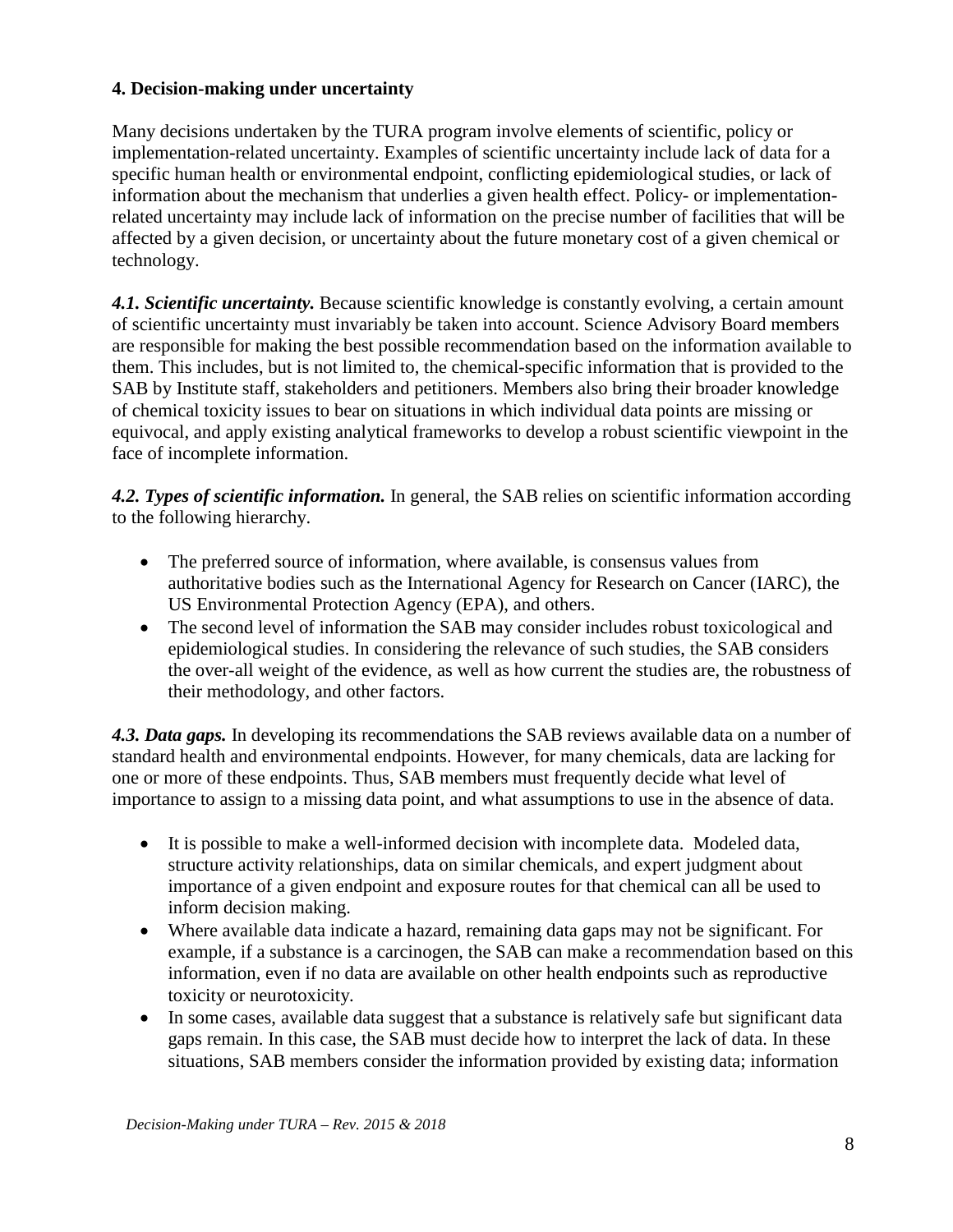about other, similar chemicals; contextual information about the extent to which the chemical has been tested for various endpoints; and information about the endpoint itself.

- o For example, if a newly developed solvent has not been tested for neurotoxicity, the SAB may determine that the data gap is a major concern, because solvents are frequently toxic to the nervous system. In contrast, if an  $LD_{50}$  has not been determined for a chemical that by other measures has low toxicity, the SAB may determine that the lack of this information is not a basis for concern, because it may be reasonably concluded that the LD<sub>50</sub>, if determined, would be high.
- o As of 2009, the Administrative Council has requested that the SAB explicitly address any significant data gaps, particularly if they are recommending delisting, and provide information on whether a given data gap is a concern.

*4.4. Conflicting studies.* Many other factors can also contribute to scientific uncertainty. Results from several studies may conflict with one another. A well-studied chemical generally has multiple test results for each health or environmental endpoint. Animal toxicological study results may vary depending on the animal studied and the test protocol employed. Different studies of the same chemical may yield both positive and negative results for a given health effect. (Positive results are those that show an effect; negative results are those that do not show an effect.) In addition, human epidemiological studies commonly produce widely varying results, and may show no positive associations while animal toxicological studies indicate likely toxic effects. All of these situations require critical assessment by experts to determine which are the more applicable and robust studies and results.

It is important to note that where toxicological or other evidence suggests that a chemical is associated with an adverse health effect, the absence of epidemiological data confirming this effect is not a basis for discounting the effect. Epidemiological evidence may, however, increase the level of concern or certainty about a particular endpoint.

*4.5. Endpoints without fully standardized test methods.* Another common source of uncertainty is a lack of information on an endpoint of concern. For example, substantial information is available on endocrine disruption, but there is a lack of widely agreed upon test methods and standardized listings of endocrine disrupters similar to those available for carcinogenicity. In this and similar cases, where consensus values from authoritative bodies are generally not available, the SAB relies more heavily on robust studies, emerging information and expert judgment.

*4.6. Uncertainty about factors other than chemical hazard*. Just as the SAB almost always faces some amount of scientific uncertainty, the Institute develops its recommendations in a context of uncertainty about additional factors, including policy and economic considerations. For example, when predicting the number of facilities that are likely to be affected by a higher hazard designation, the Institute draws upon several data sources as well as input from the Office of Technical Assistance and Technology (OTA) and the Department of Environmental Protection (MassDEP). However, it is impossible to know with certainty how many Massachusetts facilities are using the chemical in question, since most chemical uses are not reportable except under TURA. Thus, program staff members use their professional experience to develop the best possible estimates based on the available data.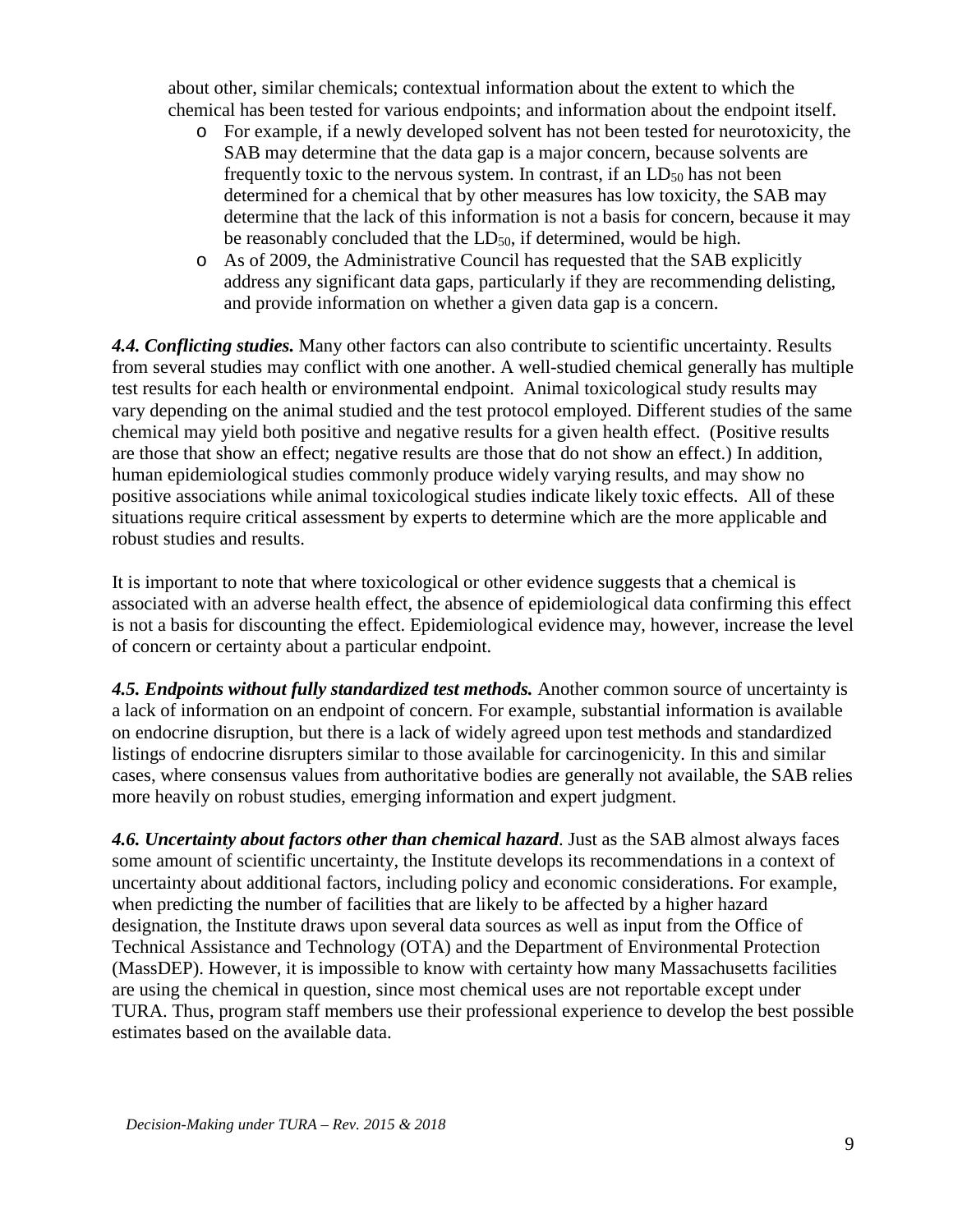*4.7. Hazard vs. risk in decision-making*. In making policy decisions related to toxic chemicals, it is necessary to distinguish between the concepts of *hazard* and *risk.* 

The term *hazard* refers to the inherent properties of a chemical that has the potential to harm people and/or the environment. For example, the statement that "Chemical X is a carcinogen" is a statement of hazard. In contrast, *risk* is a function of both hazard and exposure. The same chemical could be associated with a relatively low risk in one setting, and pose relatively high risks in another.

Some environmental regulations use qualitative or quantitative risk assessment as the basis for decision-making under uncertainty. These regulations begin by asking the question, "What is an acceptable level of exposure, such that there is no significant risk to public health and the environment?" They then use quantitative risk assessment to estimate whether a given activity poses a significant risk. Quantitative risk assessment combines estimates of hazard with estimates of exposure to derive an estimated risk of a specific health or environmental endpoint. For example, a quantitative risk assessment could be used to estimate the number of cancers that may result from the use of a specific chemical in industry.

In contrast, the TURA program does not use quantitative risk assessment as a basis for decisionmaking. Rather, the TURA program looks for ways to reduce or eliminate hazards. The underlying principle is that eliminating the hazard is the surest way to eliminate the risk posed by chemicals that are used in a variety of settings.

*Use of hazard information under TURA.* The Science Advisory Board makes recommendations primarily on the basis of hazard. If the SAB considers a substance to be toxic or hazardous, it recommends the substance for inclusion on the TURA list regardless of whether significant exposure scenarios have been identified. Similarly, the SAB categorizes substances as more or less hazardous based on their inherent hazard, not based on exposure scenarios.

*Use of exposure information under TURA.* Although hazard is the primary consideration under TURA, exposure may be considered in some circumstances. In general, exposure information may raise, but not lower, the level of concern about a chemical under TURA. It can be used to set relative priorities for action in the face of limited program resources.

- If there is evidence of widespread public or occupational exposure to a chemical, this raises the level of concern about a substance. In the expert judgment process, individual SAB members draw upon the full range of their experience and knowledge, including information about exposure scenarios.
- Exposure information can be a basis for additional concern about a substance, but not for overlooking hazard. For example, if a substance is highly hazardous, the fact that it is used within a closed system does not alter the hazard assessment. Substances are not removed from the TURA list based on an expectation of low exposures. However, if a substance is of moderate hazard, but is used in ways that lead to high potential exposures, exposure information may be a basis for increased concern.
- Exposure scenarios may also be taken into account in the policy analysis phase of the decision-making process. For example, in selecting substances to propose for a higher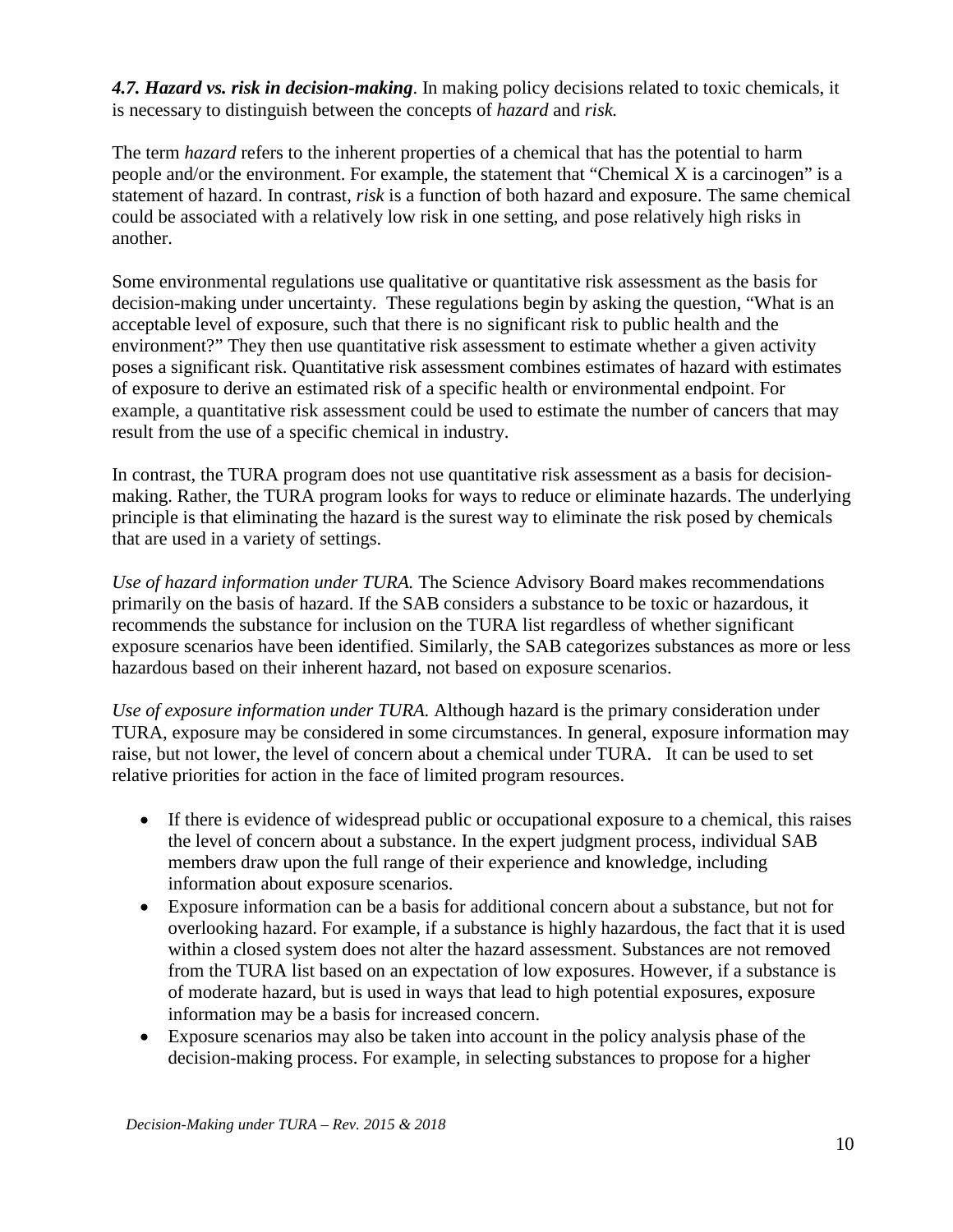hazard designation, the Institute may propose prioritizing a substance with known exposure scenarios of concern.

*4.8. The role of precaution in decision-making under uncertainty.* A precautionary approach is one which practices caution to avoid potential future harm even if some scientific information about that harm is lacking. In 2009, the Administrative Council requested that TURI provide background information and references on the precautionary principle as an aid to Council deliberations. A brief overview is provided here, and additional information is provided in Appendix G.

At the United Nations Conference on Environment and Development, held in Rio de Janeiro in 1992, participating nations signed on to the Rio Declaration on Environment and Development. The Rio Declaration affirms a commitment to application of the precautionary approach, and defines it as follows:

"Where there are threats of serious or irreversible damage, lack of full scientific certainty shall not be used as a reason for postponing cost-effective measures to prevent environmental degradation."<sup>[1](#page-10-0)</sup>

A related definition was included in the 1998 Wingspread Statement on the Precautionary Principle:

"When an activity raises threats of harm for human health or the environment, precautionary measures should be taken even if some cause and effect relationships are not fully established scientifically."[2](#page-10-1)

A number of international treaties and certain laws in the European Union state an explicit commitment to applying the precautionary principle in decision making. Within the US, some federal laws implicitly take a precautionary approach. The Food, Drug and Cosmetics Act's requirement that all drugs be tested prior to being placed on the market is an example of a precautionary approach.

A precautionary approach is inherent in the design of the TURA program because TURA regulates chemicals based primarily on hazard, not potential or actual exposure. In other words, the TURA program considers how a chemical could affect human health and the environment in the event of exposure, but does not rely on information on actual exposure scenarios.

 $\overline{a}$ 

<span id="page-10-0"></span><sup>&</sup>lt;sup>1</sup> Rio Declaration on Environment and Development, The United Nations Conference on Environment and Development, Rio de Janeiro 1992, Principle 15. Available at [http://www.un.org/documents/ga/conf151/aconf15126-](http://www.un.org/documents/ga/conf151/aconf15126-1annex1.htm) [1annex1.htm.](http://www.un.org/documents/ga/conf151/aconf15126-1annex1.htm) 2 Wingspread Statement on the Precautionary Principle, 1998. Available at [http://www.sehn.org/wing.html.](http://www.sehn.org/wing.html) 

<span id="page-10-1"></span>

*Decision-Making under TURA – Rev. 2015 & 2018*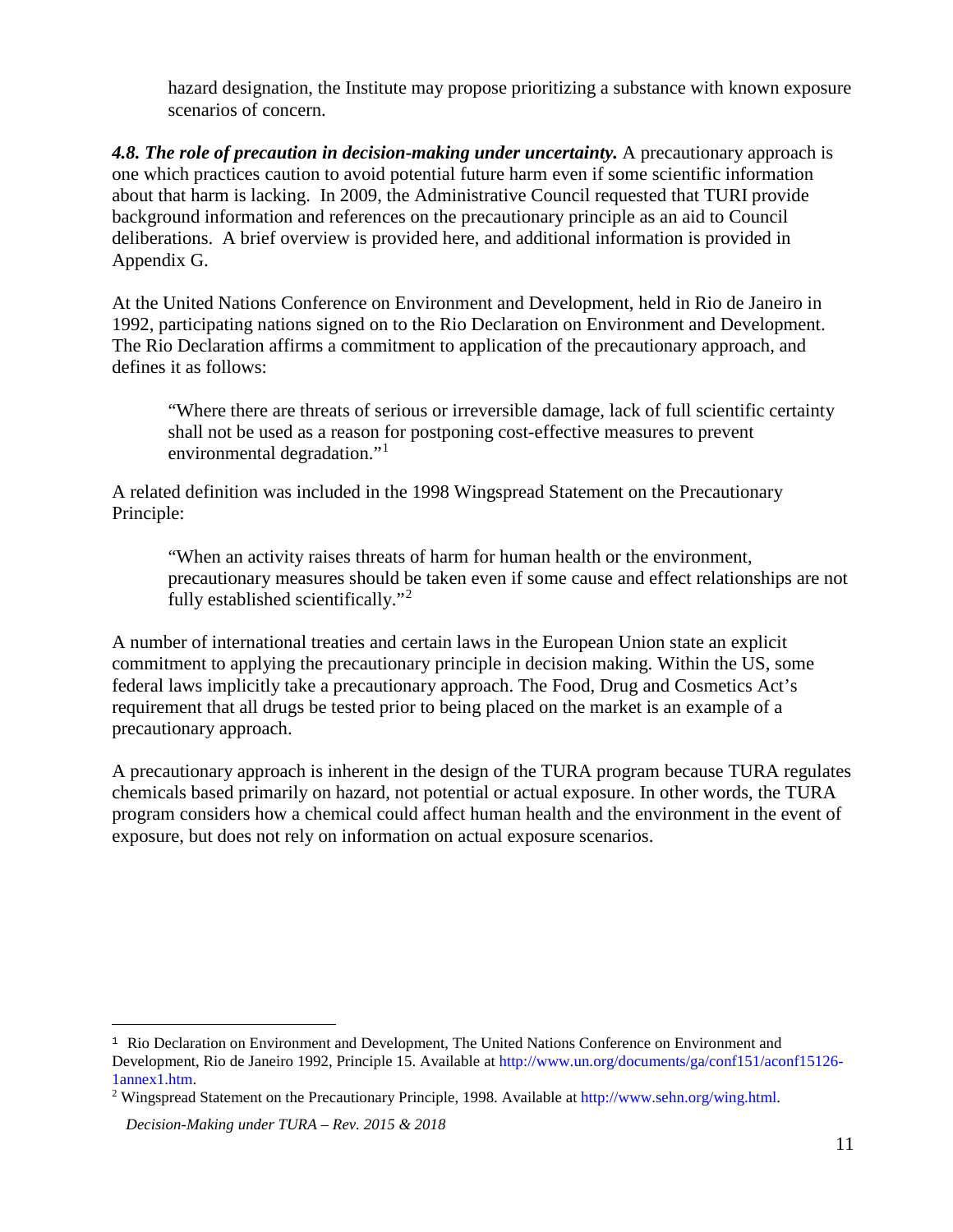## **Appendix A: Statutory Responsibilities of the Science Advisory Board, Advisory Committee, and Administrative Council**

This appendix describes the role and responsibilities of the Science Advisory Board, the Advisory Committee, and the Administrative Council. Relevant text from the TURA statute, MGL 21I, is shown in quotes.

## *Science Advisory Board*

The statute created a Science Advisory Board (SAB) to work with the Institute. The SAB's primary role is to advise the Institute on the addition or deletion of chemicals from the TURA list, and on the hazard categorization of the TURA list. In addition, the Institute may consult with the SAB for scientific or technical advice concerning other TURA-related issues. The SAB is managed by the Institute.

The SAB provides technical and scientific advice only. It does not provide advice on policy issues.

"There shall be a Science Advisory Board associated with the Institute consisting of eleven members appointed by the governor, three members shall be nominated by the secretary of the executive office of environmental affairs, three members shall be nominated by the director of the Institute, three members shall be nominated by the director of economic development, one member shall be nominated by the director of labor and workforce development and one member shall be nominated by the secretary of the executive office of health and human services. Four of the initial appointees shall serve for an initial term of one year, four of the initial appointees shall serve for an initial term of two years, and all other appointees shall serve for three year terms. Each member shall have appropriate academic or professional experience. The institute shall consult with the board on issues including, but not limited to, additions and deletions to the toxic or hazardous substance list established in section 9 and the designation of substances as higher hazard substances and lower hazard substances. The members of the board shall serve without compensation, except that they may be reimbursed for out-of-pocket expenses incurred in the course of performing their duties as board members."

## *Advisory Committee*

The Advisory Committee is composed of stakeholder representatives. Its role is to provide advice to the Administrative Council and the program, reflecting the perspectives and expertise of a range of stakeholders.

"(F) The chairperson of the council shall appoint an advisory committee to the council including, but not limited to, the attorney general, or his designee; 2 persons representing statewide environmental organizations; 2 persons representing organized labor; 4 persons representing businesses in the commonwealth, including 2 representatives of small businesses; 1 person certified as a toxics use reduction planner; 1 person representing a water authority; 2 persons representing a statewide health policy advocacy organizations and 2 members of the general public, 1 of whom shall be a citizen who has been active in a local toxics-related environmental organization."

#### Ad hoc advisory committees

"(G) The council shall, whenever it considers it necessary or favorable, establish ad hoc committees. The chairperson of the council, subject to the approval of the majority of the Council, shall appoint members of ad hoc committees. Membership of the ad hoc committees shall not be limited to members of the advisory board."

## *Administrative Council*

*Decision-Making under TURA – Rev. 2015 & 2018* 12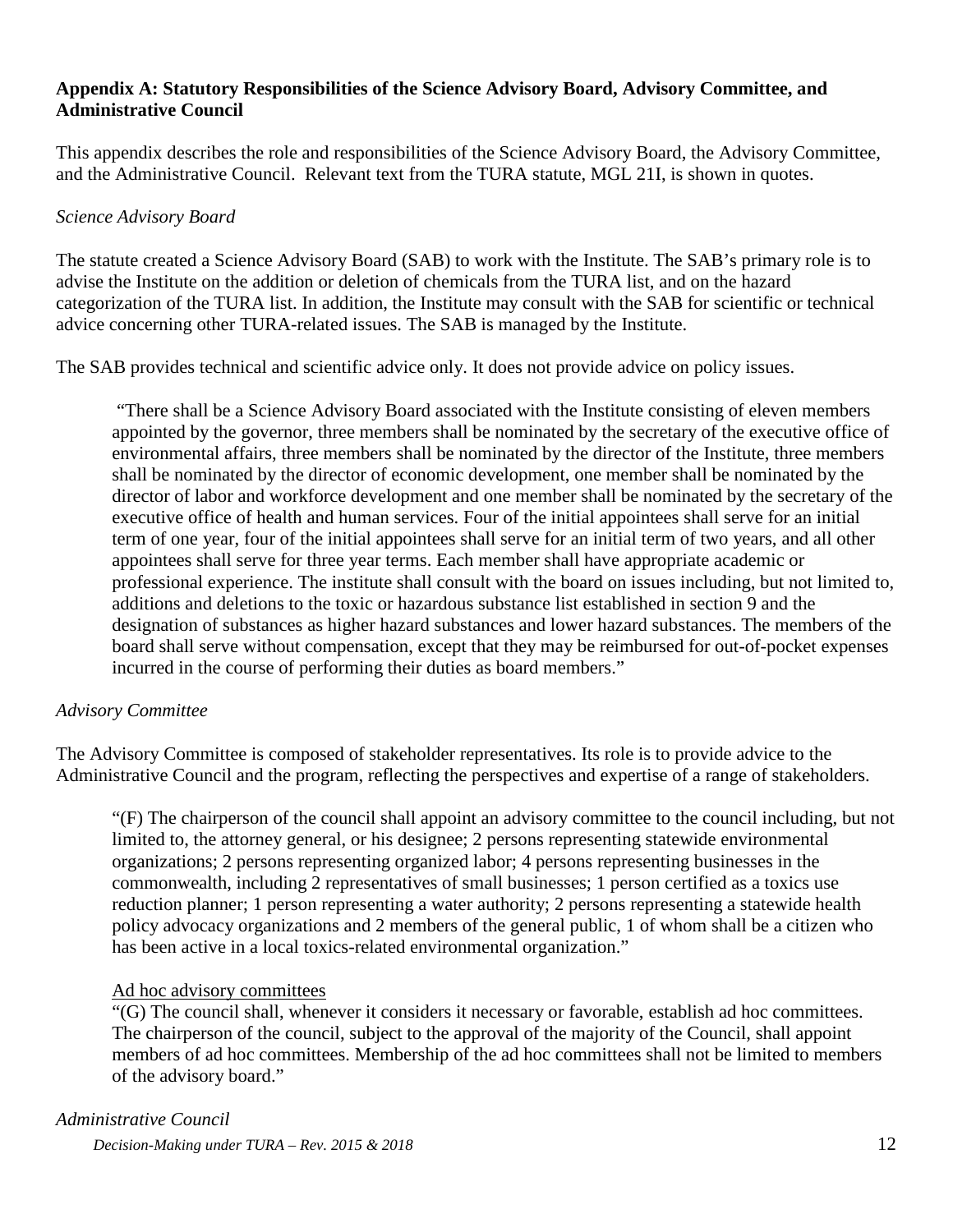The Administrative Council makes TURA program decisions, based on input from the advisory bodies and the implementing agencies. The Council is also mandated to provide input on toxics policy in Massachusetts more broadly. The statute defines the Council's responsibilities as follows.

## Coordination of toxics laws and regulations

"(A) By January 1, 1991, and on an annual basis thereafter, the council shall identify all federal or state laws or regulations pertaining to chemical production and use, hazardous waste, industrial hygiene, worker safety, public exposure to toxics, and releases of toxics into the environment. The council shall promote increased coordination of efforts to enforce these laws and regulations and also determine how state programs should be coordinated to promote most effectively toxics use reduction in the commonwealth."

#### Coordination of toxics reporting

"(B) The council shall, by January 1, 1991, identify all state agency and POTW requirements for reporting on chemical or hazardous substance production, use, release, disposal, and worker exposure and to the maximum extent practicable shall make recommendations to said state agencies and POTW operators in order to standardize, consolidate and coordinate these reporting requirements to minimize unnecessary duplication and provide for up-to-date and consistent information about manufacturing, worker exposure, distribution, process, sale, storage, disposal, release or other use of chemicals on a facility, regional and statewide basis."

#### Authorization for rulemaking

"(C) The council shall adopt, and from time to time amend or repeal, rules and regulations which it deems necessary for the proper administration of its responsibilities pursuant to this chapter."

#### Toxics use reduction policy recommendations and annual report

"(D) The council shall annually make policy recommendations in a report to the governor regarding toxics use reduction, the implementation of this act, including a detailed report of the expenditures made from the Toxic Use Reduction Fund, a summary of its deliberations and actions regarding its designation of substances as higher hazard substances or lower hazard substances and the achievement of increased toxics use reduction, and shall file a copy of this report with the clerk of the House of Representatives and the clerk of the Senate."

#### Comment on proposed regulations

"(E) In order to promote and effect toxics use reduction, the council may comment on all proposed regulations pertaining to toxics production and use, hazardous waste, industrial hygiene, worker safety, public exposure to toxics, or releases of toxics into the environment prior to their promulgation."

#### *Relationships among the Implementing Agencies, the Advisory Bodies, and the Administrative Council*

The decision-making process for the TURA program is designed to maintain clear distinctions among the functions carried out by each entity. As described above, the SAB provides scientific input; the Advisory Committee provides stakeholder input; and the Administrative Council synthesizes the input from the advisory bodies as well as the implementing agencies in order to make policy decisions. The program is designed to provide for regular communication among all of these entities. However, each entity develops its recommendations and positions independently.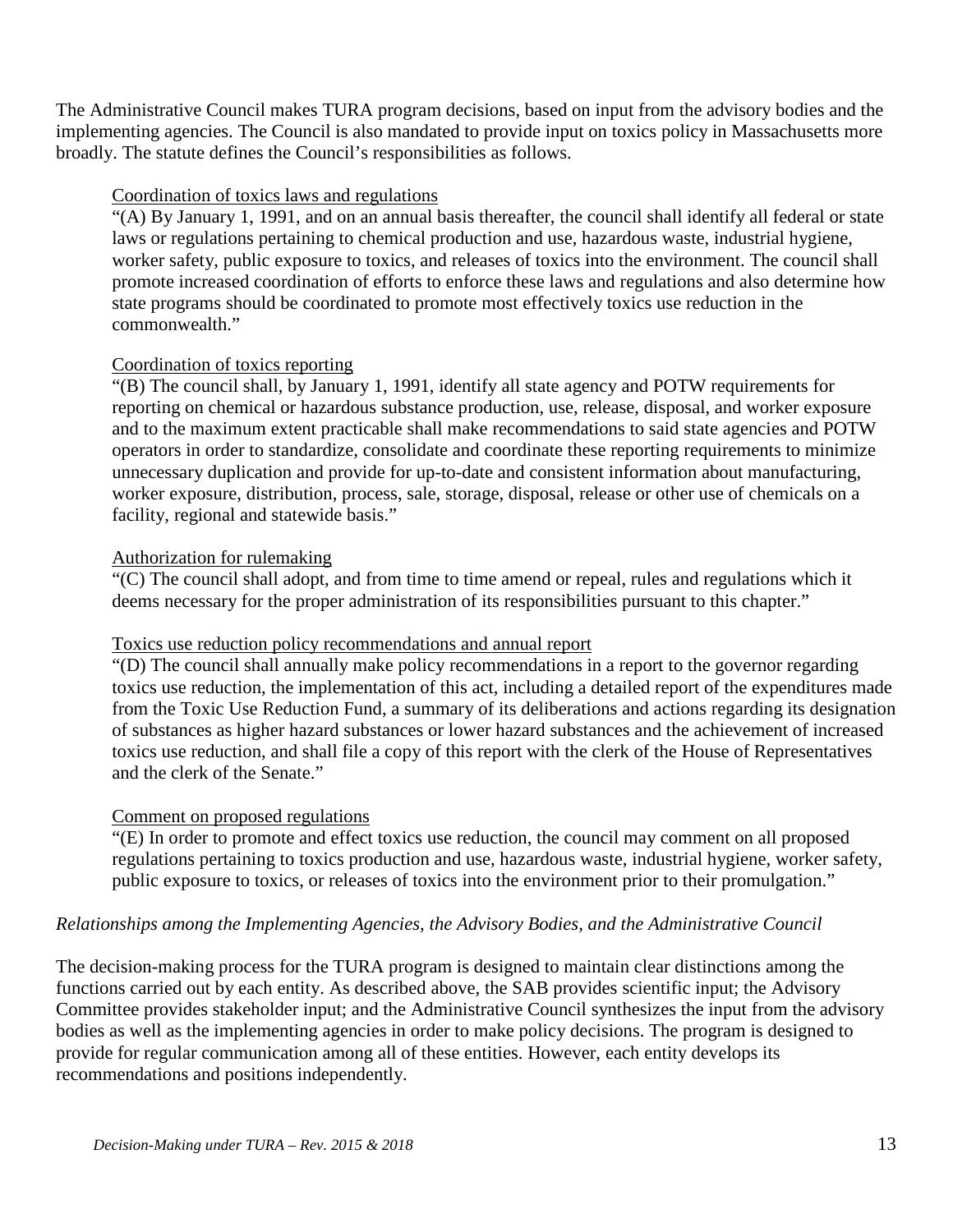All three of the TURA implementing agencies interact with both the Advisory Bodies and the Administrative Council, as follows.

- *Science Advisory Board*
	- o TURI staff members coordinate the activities of the SAB. This includes convening and facilitating SAB meetings, collecting and distributing scientific information requested by the SAB for review, and documenting the results of SAB deliberations.
	- o TURI, MassDEP and OTA each have an agency liaison who participates in SAB deliberations. They participate in discussion, but are not formal board members and do not have a vote.
- *Advisory Committee*
	- o The TURA Program Executive Director, who is currently also the director of OTA, coordinates the activities of the Advisory Committee. This includes convening and facilitating Advisory Committee meetings, providing background information, documenting meeting outcomes, and communicating Advisory Committee comments and recommendations to the Administrative Council.
	- o TURI, OTA and MassDEP staff members present information and draft recommendations to the Advisory Committee as appropriate, solicit comments and recommendations, and follow up on Committee recommendations for further research.
- *Administrative Council*
	- o The TURA Program Executive Director coordinates the activities of the Administrative Council. This includes convening Council meetings, providing information to the Council, documenting meeting outcomes, and drafting, revising, and promulgating regulations based on Council decisions.
	- o TURI, OTA and MassDEP staff members conduct background research and present information and recommendations to the Administrative Council, according to their responsibilities.
	- o The Commissioner of DEP or the Commissioner's designee is a member of the Administrative Council.
		- It should be noted that MassDEP's role at the Administrative Council is distinct from its *ex officio* role at the SAB. The MassDEP liaison to the SAB comments on the interpretation of scientific data. In its role at the Administrative Council, the MassDEP representative is a voting member, and provides input on policy implications of a decision.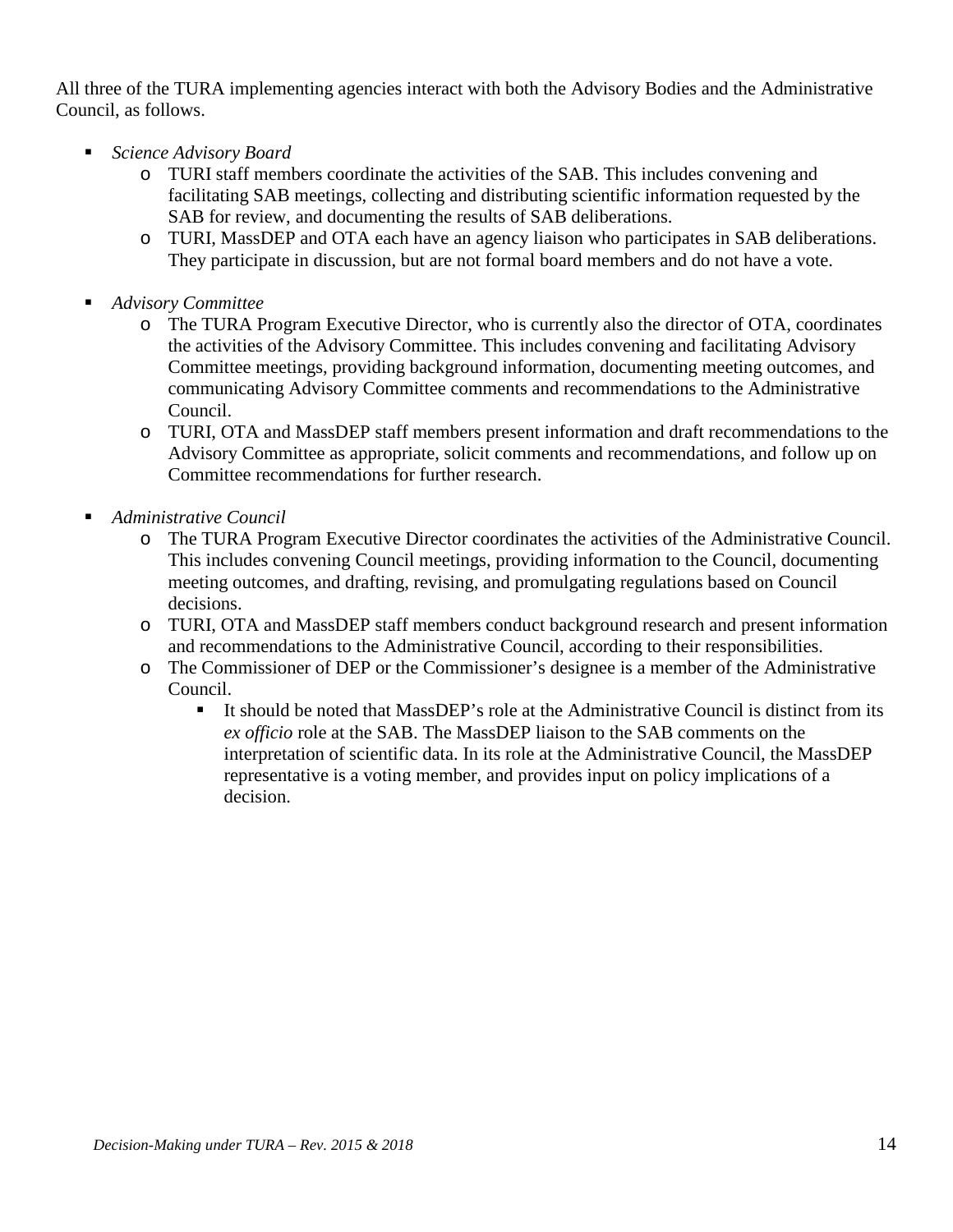#### **Appendix B. Process diagrams**

Process overview: Categorization of the Toxic or Hazardous Substances List – Designation of Higher or Lower Hazard Substances<sup>1</sup>



<sup>1</sup> The TURA statute and regulations authorize the Council to designate up to 10 HHS and 10 LHS per year, to first consider chemicals on the SAB's "more hazardous chemicals" list for HHS designation, and to consult with TURI and the SAB. The process shown here is not stipulated by the statute and regulations, but has been developed by the TURA program based on implementation experience to date. There often are additional meetings that are not shown in this schematic; for example, the Administrative Council often reviews and provides questions on the draft policy analysis early in the process, as well as reviewing the final policy analysis before making a decision.

<sup>2</sup> The TURA statute requires the Council to first consider chemicals on the SAB's "more hazardous chemicals" list for HHS designation. The SAB developed its first categorization of more or less hazardous chemicals in 1999, and has added to those lists at various points since that time. Initiation can be from the TURA program agencies, advisory bodies, Council, or via petition. For HHS designations, the first step is to choose priorities from within the "more hazardous chemicals" list. TURI may solicit input on priorities from the SAB, the Advisory Committee, the Administrative Council, and/or program agencies. For LHS designations, there is no requirement to begin with the "less hazardous chemicals" list, but the TURA program has chosen to do this, using a process parallel to that for HHS designations.

<sup>3</sup> The SAB may, at its discretion, decide to review a chemical's categorization as more hazardous, and/or provide other input to TURI about a HHS candidate chemical to assist in the decision-making process.

<sup>4</sup> In many cases, the Advisory Committee provides input earlier in the process as well.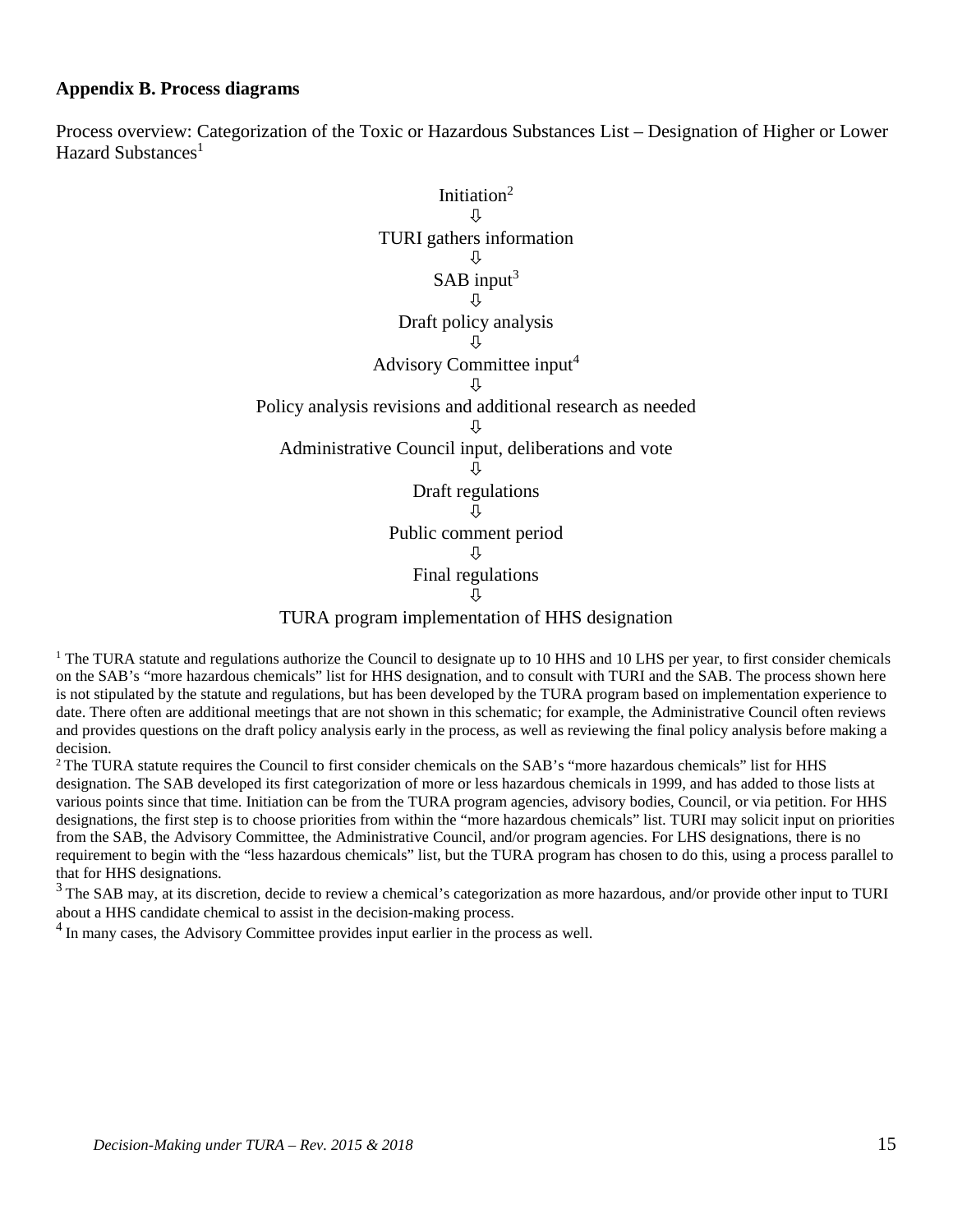Process overview: Adding or Deleting Substances to/from the Toxic or Hazardous Substances List<sup>1</sup>



<sup>1</sup> The process shown here is not stipulated by the statute and regulations, but has been developed by the TURA program based on implementation experience to date. The TURA statute and regulations authorize the Council to amend the list and require that the Council consider recommendations from TURI and the SAB. There often are additional meetings that are not shown in this schematic; for example, the Administrative Council often reviews and provides questions on the draft policy analysis as well.

<sup>2</sup> Initiation can be from the TURA program agencies, advisory bodies, Council, via petition, or through a statutory requirement. <sup>3</sup> If a petition is being submitted by an outside party, refer to Appendix D for a description of the information that should generally be included. 4 The SAB considers information submitted with any petition, as well as additional information gathered by TURI, and may request

additional information that it deems necessary to make an informed recommendation. 5 In many cases, the Advisory Committee provides input earlier in the process as well.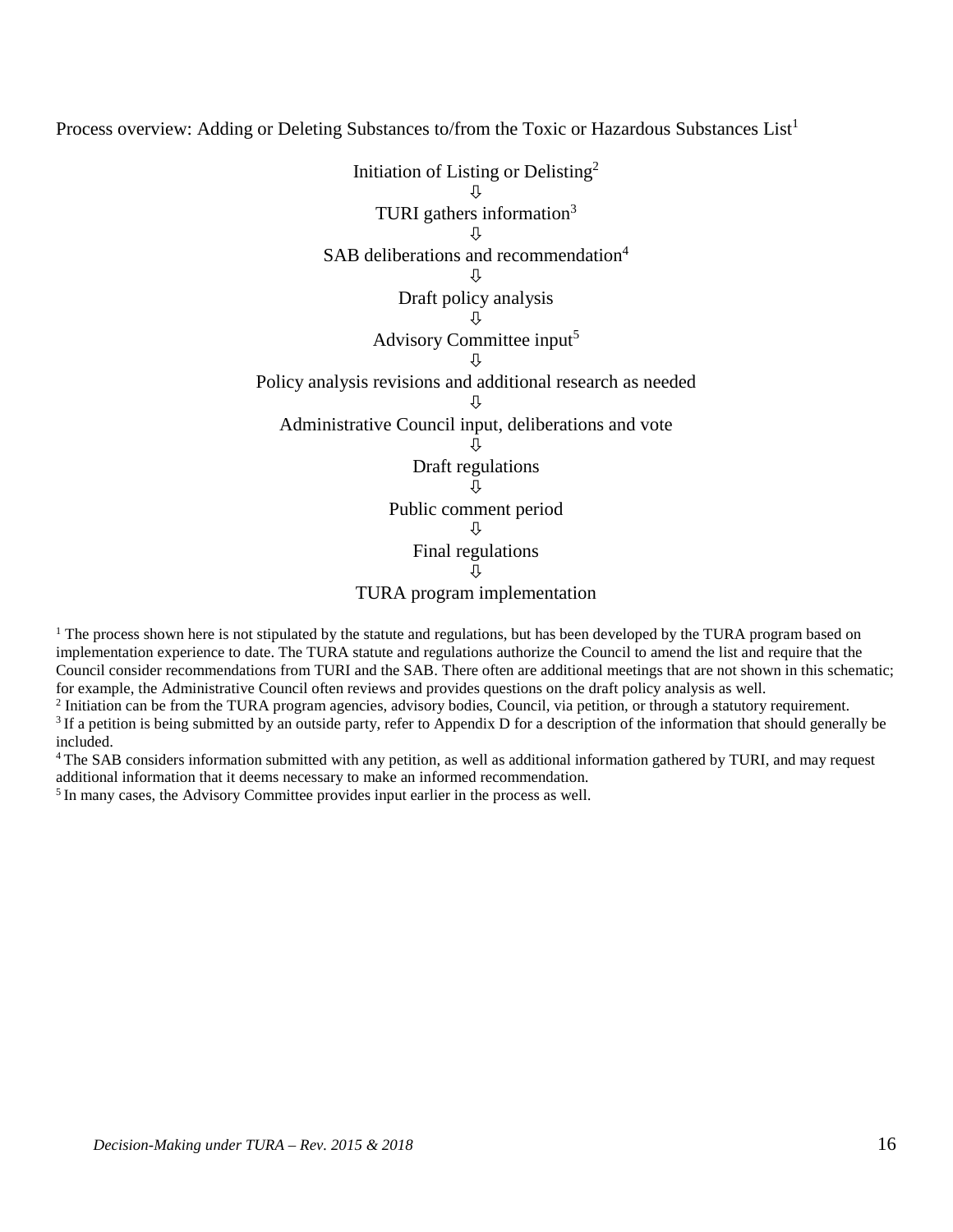## **Appendix C: Science Advisory Board Decision Making Principles**

The Science Advisory Board (SAB) develops recommendations based on scientific criteria only, without taking policy considerations into account. In developing a recommendation, the SAB reviews a standardized set of information compiled by Institute staff. In addition, the SAB often requests that Institute staff collect additional, more detailed information on specific endpoints or questions. Individual SAB members also volunteer to conduct their own detailed literature reviews on specific topics as appropriate, and share any additional information they identify with the rest of the members. Finally, each SAB member draws upon her or his expertise and existing knowledge of specific chemical classes, health and environmental endpoints, and areas of particular concern.

Issues brought to the SAB include questions of listing or delisting of substances from the TURA Toxic or Hazardous Substance List, categorization and prioritization of substances, and other issues for which a scientific recommendation or discussion would be helpful to the program.

For all Science Advisory Board deliberations regarding the chemical list and categorization of the list (the SAB's More Hazardous Chemicals and Less Hazardous Chemicals lists), objective scientific hazard data are gathered for the substances in question. Data points are discussed in the following four major areas: human health; environment; safety; and fate (persistence and bioaccumulation potential).

## **SAB Guidelines for Listing and De-Listing Recommendations for Chemicals (2010)**

The following guidelines were developed by the Toxics Use Reduction Institute's Science Advisory Board in 1995, and revised and updated in 2010.

The role of the Science Advisory Board is to assess substances based on hazard information**,** in order to fulfil the goals of TURA in protecting human health and the environment. A request for listing or delisting of substances under TURA should include a statement justifying the request in view of the goals of TURA.

The decision to list or de-list a substance applies to all uses in the Commonwealth of Massachusetts, not just to the uses or applications at a particular company or facility. It is the responsibility of the Science Advisory Board to provide a recommendation to the Toxics Use Reduction Institute on the toxic or hazardous nature and properties of the substance. The SAB will make its recommendation based on whether there is sufficient evidence to establish any one of the following:

- 1. The chemical or substance is known or can reasonably be anticipated to cause in humans,
	- a. cancer or,
	- b. serious or irreversible effects including teratogenic effects, reproductive dysfunction, neurological disorders, heritable genetic mutations or other generational effects, other chronic or sub-chronic health effects including asthma, sensitization, or endocrine disruption, or significant acute effects.
- 2. The chemical or substance is known or can reasonably be anticipated to cause a significant adverse effect on the environment because of:
	- a. its toxicity,
	- b. its toxicity and persistence in the environment,
	- c. its toxicity and tendency to bioaccumulate in the environment, or
	- d. other effects, including ozone depletion, global climate change, or toxicity of breakdown products.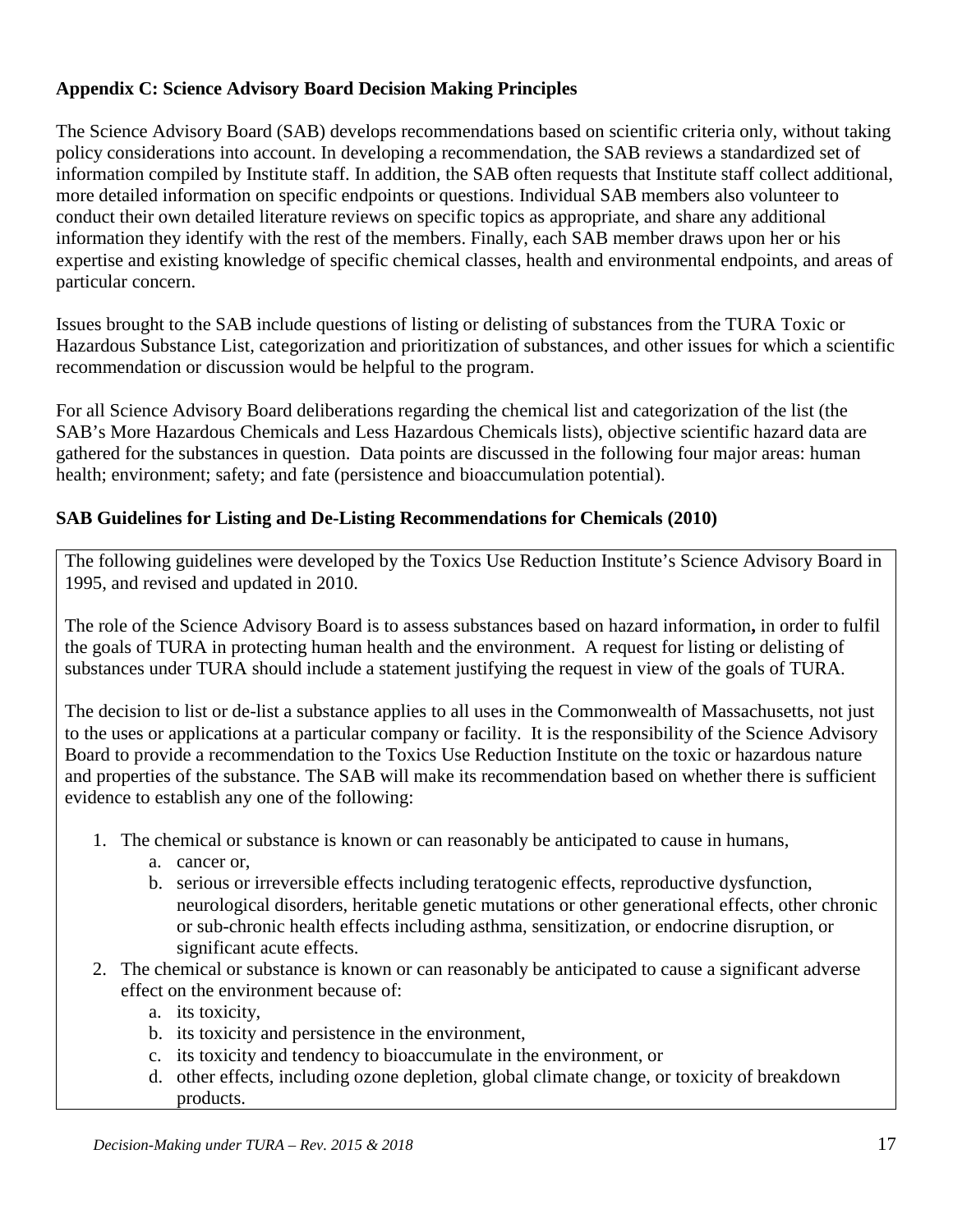3. The chemical or substance is known to or can reasonably be anticipated to cause adverse human health effects at levels that may result from anticipated handling, use, and disposal under all likely conditions.[3](#page-17-0)

Conversely, if the request is to delist, the chemical or substance must not be known or cannot be reasonably anticipated to cause the human or environmental effects identified above in 1, 2 and 3.

The following information will facilitate review by the TURI Science Advisory Board in making its recommendations to the Toxics Use Reduction Institute for subsequent analysis and decision with regard to listing or de-listing (see attached "Chemical and Hazard Characterization" list [Appendix D]):

- 1. Health hazards
- 2. Health-based exposure limits
- 3. Environmental and human health exposure and risk values
- 4. Environmental and ecosystem hazards
- 5. Safety and physical hazards
- 6. Global environmental impacts
- 7. Chemical information and physical characteristics

In addition, to assist with TURI's policy analysis, petitioners may be asked to submit specific information on the chemical or substance including its use in the Commonwealth of Massachusetts, levels in individual companies or plants where it is used, disposal practices, transportation and handling practices, products or customer uses, and other known uses.

## **Expert Judgment Approach and Delphi Method**

The SAB uses an expert judgment approach to decision making. When categorizing groups of chemicals, the SAB also uses a modified Delphi Method. Each chemical is considered for its overall potential impact, not only for a particular endpoint.

## **Overview of Processes**

*Petitions.* When a stakeholder has submitted a petition, the petition is generally discussed over two or more meetings. Petitioners submit scientific justification for the listing or delisting, and additional information is gathered by TURI. Hazard characteristics of the chemical are discussed, as well as the petitioner's reasons for the petition. Generally, questions are generated in one or more meetings and additional information is collected to bring back to the board. In some instances, outside experts may be invited or stakeholders may request the opportunity to submit or present additional information to the board. Meetings are open to the public and petitioners or other interested parties are welcome to attend.

*Requests from the TURA program entities*. When requests for recommendations or input come from within the program agencies, council, or advisory bodies, TURI gathers scientific information and provides it to the SAB. Similarly, deliberations generally span two or more meetings with additional information gathered in response to questions and, in some instances, outside experts may be invited or stakeholders may request the opportunity to submit or present additional information to the board.

<span id="page-17-0"></span><sup>&</sup>lt;sup>3</sup> While quantitative risk and anticipated or actual exposure are not criteria for listing or delisting, use patterns, the form in which it is used, and potential exposure routes may be considered as they may raise the level of concern about a substance's hazard.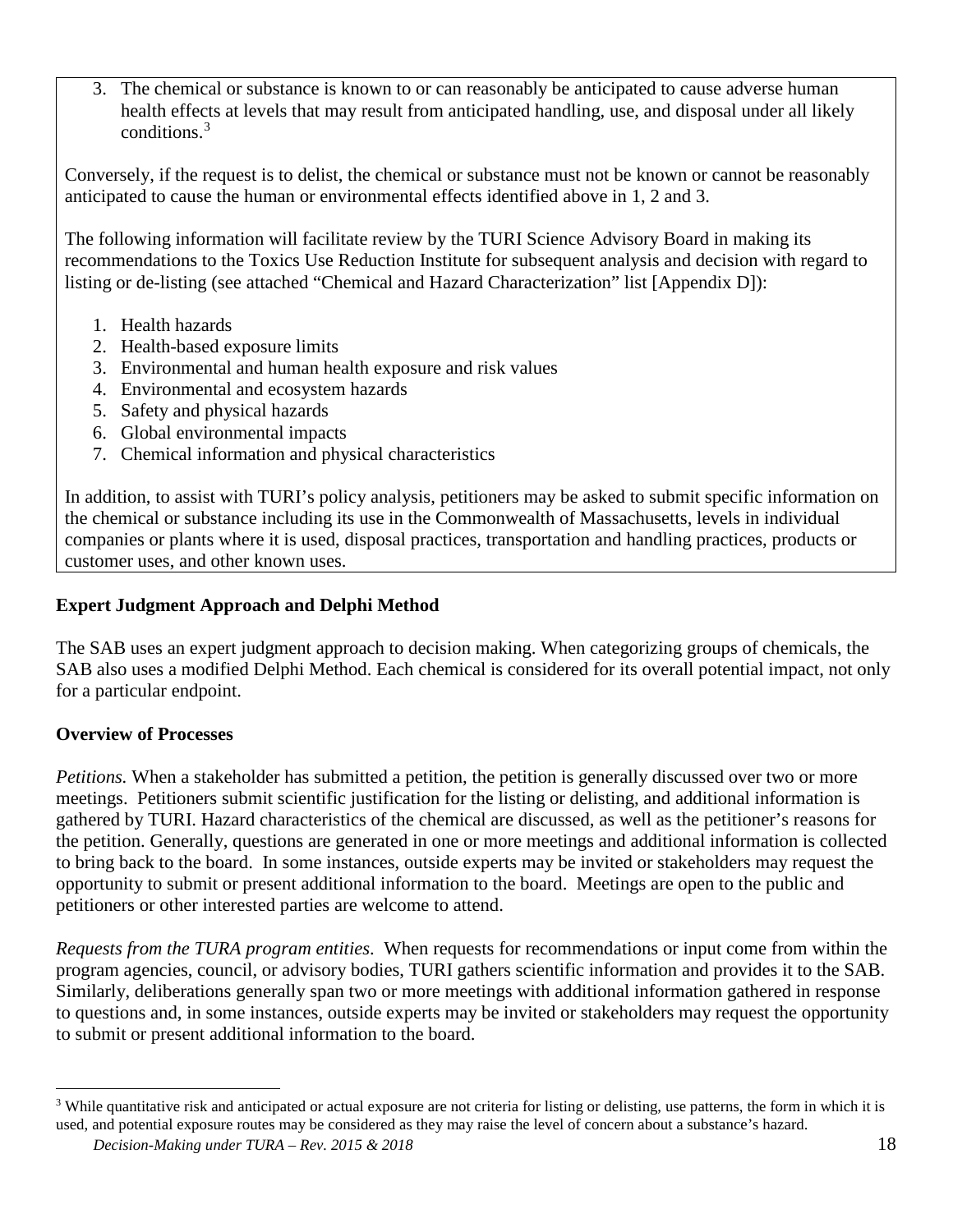*Categorization of chemicals.* The Science Advisory Board has categorized the TURA list into three categories: 1) More Hazardous Chemicals, 2) Less Hazardous Chemicals, and 3) Uncategorized Chemicals (i.e. all other substances on the list). The objective of this categorization, initiated in 1999, is to assist the program and Massachusetts companies in setting priorities among the many chemicals on the list. The SAB periodically reassesses the categorization to consider new information, and when a substance is added to the list, the SAB determines whether it will be categorized as more or less hazardous, or left uncategorized. These SAB categories are strictly informational, not regulatory.

In the 2006 TURA Amendments, the program was instructed to designate Higher Hazard Substances (HHS) and Lower Hazard Substances (LHS); these designations do have a regulatory impact. HHS are reportable at lower use thresholds and LHS do not require the payment of the per-chemical fee. A maximum of ten substances can be designated in each of these regulatory categories per calendar year. The statute directs that "the council shall first consider designating as a higher hazard substance those substances designated as Category 1/more hazardous by the board."

In its original categorization effort, the SAB considered many different algorithms, but found all of them lacking, particularly in the way they handled issues of uncertainty and missing data. An expert judgment method had been used by Polaroid Corporation to develop its groundbreaking chemical ranking system in 1991, and this approach was determined by the board to be more satisfactory than the algorithm methods.

For categorizing groups of chemicals, the SAB chose to use an approach based on the principles of the Delphi Method. The term Delphi Method came from a study concerning the use of expert opinion called Project Delphi performed by the Rand Corporation in the 1950s for the U. S. Air Force. This study aimed to "obtain the most reliable consensus of opinion of a group of experts."[4](#page-18-0) The Delphi Method is appropriate when "accurate information is unavailable or expensive to obtain or evaluation models require subjective inputs to the point where they become the dominating parameters."<sup>[5](#page-18-1)</sup> The rationale behind the method is that "if the opinion of one expert on an uncertain point is useful, the opinion of many experts - when boiled down to a single group opinion - should be even better."[6](#page-18-2) The original method uses a series of questionnaires to solicit the opinions of the experts. The results of the questionnaires are summarized by an investigator who provides feedback to the experts. A modified questionnaire is then used to obtain a second round of opinions and the process continues until consensus is reached.

The Science Advisory Board's method for the original categorization began with data collection on all chemicals that had ever been reported.<sup>[7](#page-18-3)</sup> From that list, each expert identified fifty "more hazardous chemicals" and fifty "less hazardous chemicals," respectively. Each member used his or her own ranking scheme based on the data and his or her area of professional expertise. The votes from each expert were tabulated and the chemicals were ranked by the number of expert votes received for the category. Successive rounds of voting narrowed the lists down to approximately 25 – 30 chemicals for further discussion. Detailed information on selection of the original More and Less Hazardous Lists can be found in TURI's Methods and Policy Report No. 1[8](#page-18-4).<sup>8</sup> Several years later, the SAB used a similar method to categorize the remaining EPCRA 313 chemicals

<span id="page-18-0"></span><sup>&</sup>lt;sup>4</sup> Linstone, H.A., and Turoff, M., "The Delphi Method: Techniques and Applications," Addison-Wesley,

Reading, Mass., 1975, pp. 3-12.

<span id="page-18-1"></span><sup>5</sup> ibid

<span id="page-18-2"></span><sup>6</sup> Gautschi, T.F., "Delphi Method Predicts the Future," Design News, Feb. 1990, p. 414.

<span id="page-18-3"></span><sup>7</sup> See the text box at the end of Appendix D for the screening endpoints used for the original categorization.

<span id="page-18-4"></span><sup>8</sup> Toxics Use Reduction Institute, "Categorization of the Toxics Use Reduction List of Toxic and Hazardous Substances" March 1999, available at:

http://www.turi.org/TURI\_Publications/TURI\_Methods\_Policy\_Reports/Categorization\_of\_the\_Toxics\_Use\_Reduction\_List\_of\_Toxi c\_and\_Hazardous\_Substances.\_1999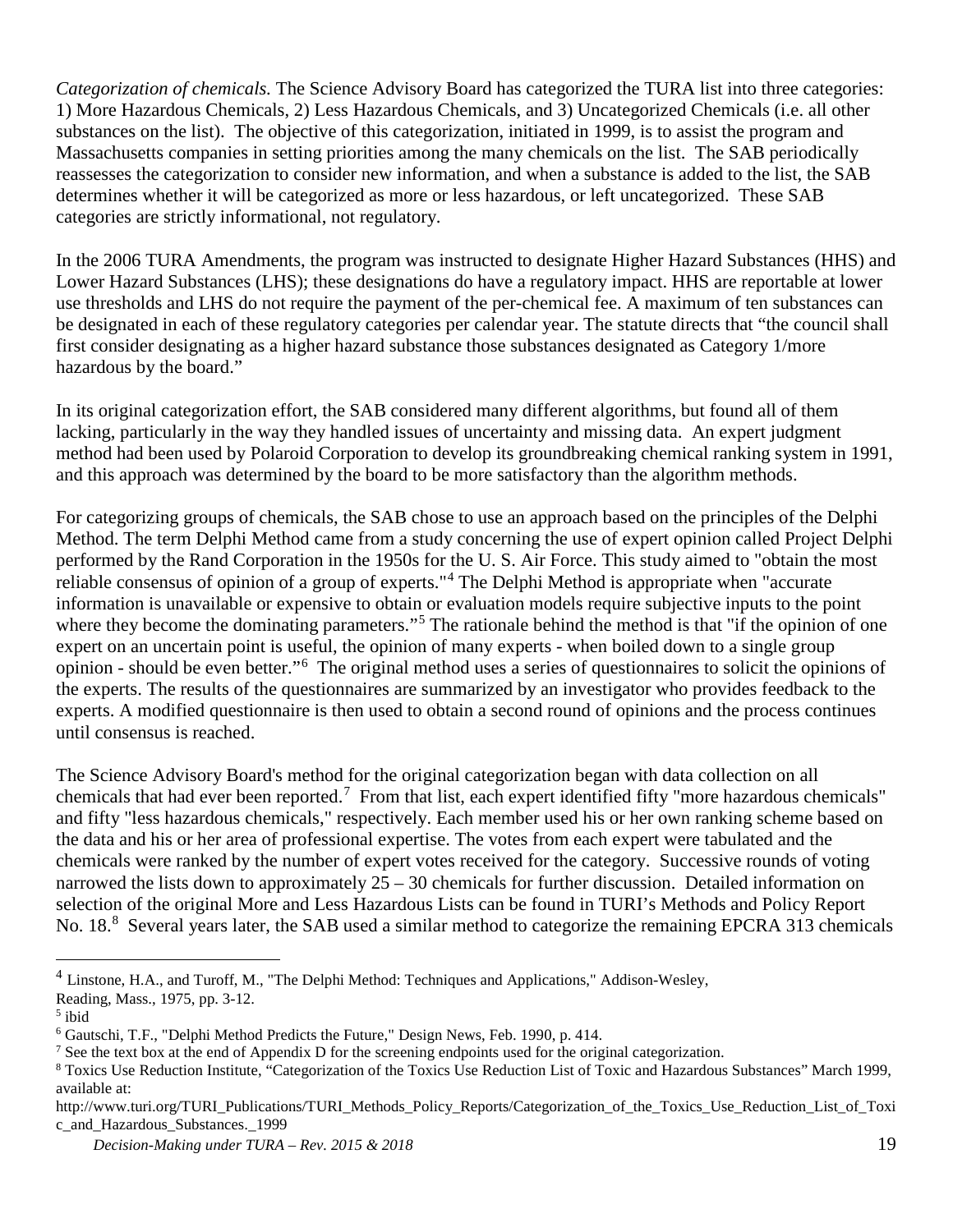on the list (those that had never been reported).

The 2006 TURA amendments required the program to first consider the SAB's More Hazardous list in choosing candidates for Higher Hazard designation. TURI has expanded on that requirement by using the SAB's More and Less Hazardous Chemical Lists as candidate lists for both HHS and LHS designation. In selecting the first set of priorities for HHS designation, TURI asked the SAB to provide a shorter list of high priority substances from their More Hazardous list as a starting point. The SAB used a modified Delphi Method approach to propose a set of eleven substances for high priority consideration using the same method (each member beginning by choosing 10 potential Higher Hazard Substances).

*Voting procedure.* When a formal recommendation is required, the SAB votes on the recommendation.Once all the information has been reviewed and discussed by Board members, a vote is taken. Only members who are present at the meeting can vote. A quorum (majority) of board members is needed to have a vote. Members who are not present can send in opinions to be considered by the group prior to voting, but absent members cannot vote by proxy. Votes are taken for recommendations for listing or delisting, SAB categorization as More Hazardous or Less Hazardous, and for other questions where the program or the Council is requesting a formal recommendation.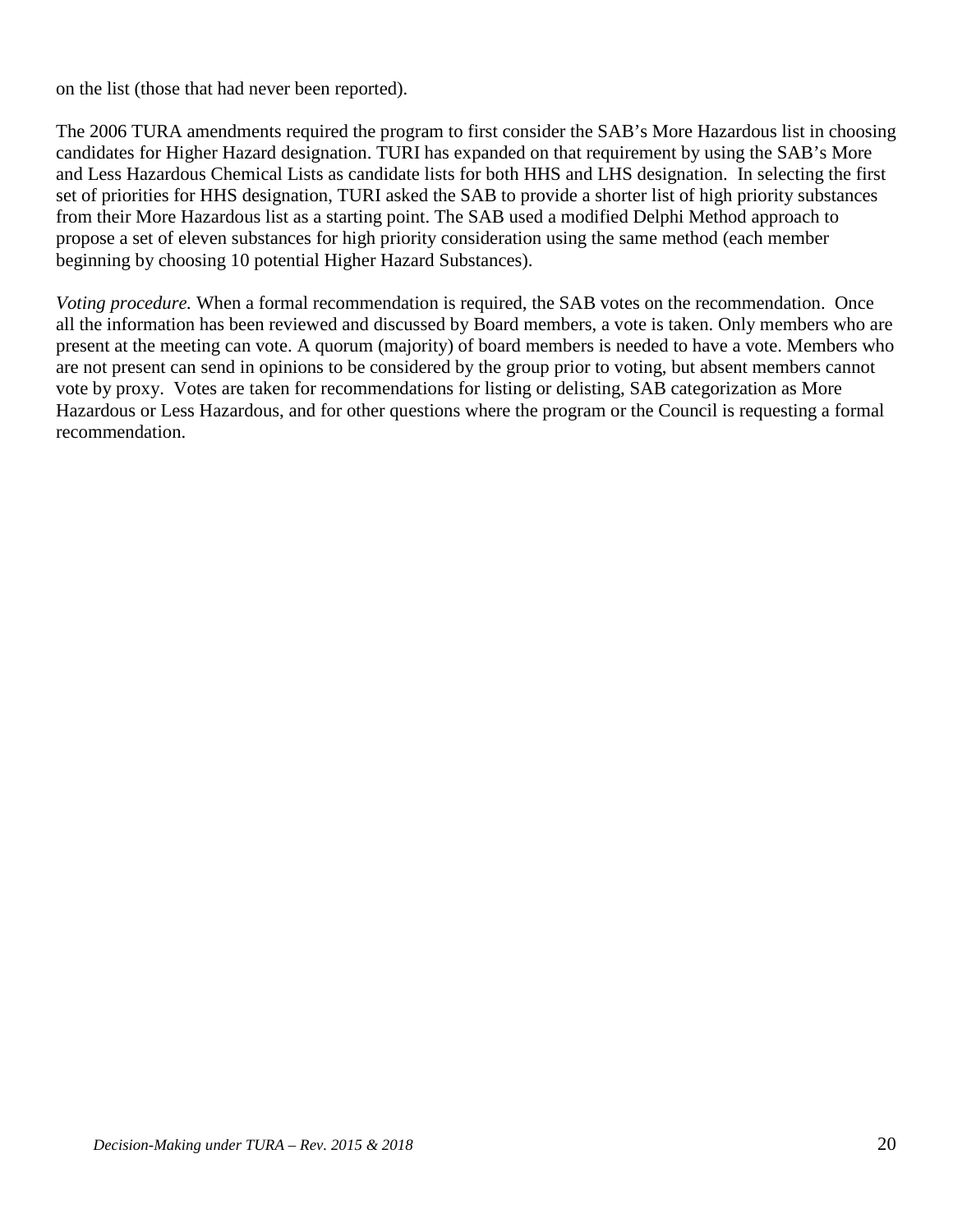## **Appendix D: Submitting a Petition**

The Administrative Council is responsible for maintaining the list of reportable substances. This includes adding chemicals to, or removing chemicals from, the list of Toxic or Hazardous Substances, as well as designating Higher and Lower Hazard Substances.

Petitions are submitted to the Secretary of Energy and Environmental Affairs, c/o the Executive Director of the Administrative Council on Toxics Use Reduction, 100 Cambridge Street, Suite 900 Boston, MA 02114. Information that should generally be included in a petition includes:

- Petitioner(s)' name and contact information;
- Name and chemical abstract service number (CAS number) of the chemical;
- If relevant, the code assigned to the regulated chemical category by the Massachusetts Department of Environmental Protection (MassDEP);
- An explanation of the petitioners' scientific basis for the proposed change; and
- A robust set of peer-reviewed scientific information concerning the hazards of the chemical, principally from recognized authoritative sources in the fields of industrial hygiene, toxicology, occupational medicine, and environmental science. If the petitioner is requesting delisting of a chemical from a category, it is particularly important to provide information relevant to the hazard profile of the category more broadly.
- It can also be helpful for the program to receive information from the petitioner on the significance of the proposed change for Massachusetts businesses and communities.

The submission is reviewed to determine whether it is administratively complete and whether sufficient information has been provided for the SAB to begin evaluation of the inherent hazards of the chemical. Additional information may be requested from the petitioner. Administratively complete petitions are then taken up by the TURA program and examined according to the program's existing decision-making process.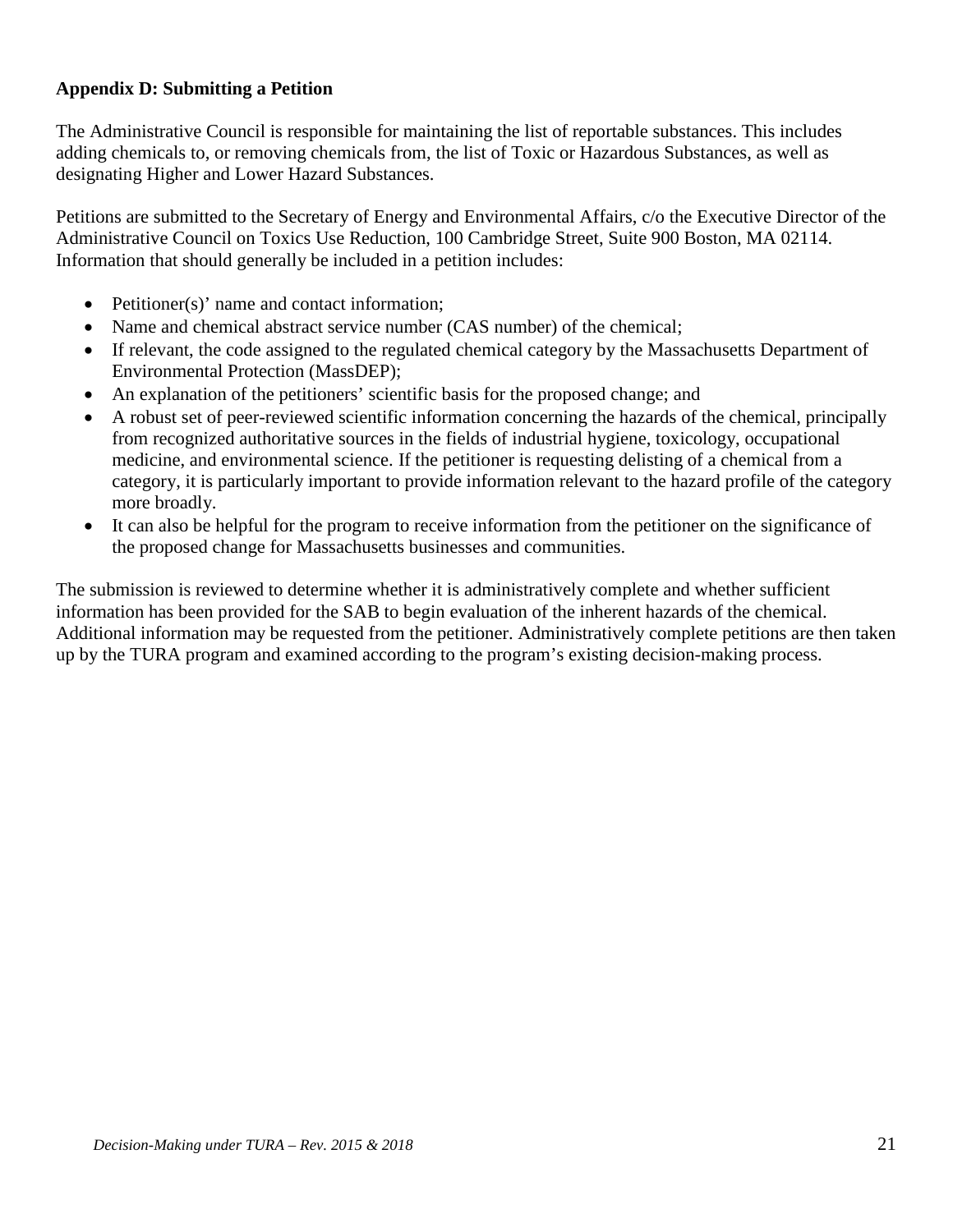## **Appendix E: Chemical and Hazard Characterization**

The following hazard information and data are gathered, as appropriate and if available, for each substance.

Notes:

- This is a reasonably comprehensive list, and is more than the "minimum data set" the SAB would consider sufficient in order to make a recommendation.
- It is not prioritized in terms of importance.
- Consensus values and designations from governmental and authoritative bodies are preferred (e.g., IARC, GHS, NIOSH, WMO, USEPA).<sup>[9](#page-21-0)</sup> When warranted and available, additional detailed information from toxicological and epidemiological studies is evaluated.

## **Health Hazards[10](#page-21-1)**

Acute Toxicity Oral LD50 - median lethal dose Dermal LD<sub>50</sub> - median lethal dose Inhalation  $LC_{50}$  - median lethal concentration (gases, vapors, dust and mists)  $EC_{50}$  - half maximal effective concentration Chronic or Subchronic Toxicity - target organ and systemic<sup>[11](#page-21-2)</sup> Genotoxicity, mutagenicity IARC, EPA or NTP carcinogen classification q\* - unit risk for carcinogenicity (slope factor) germ cell mutagenicity epigenetic effects Neurotoxicity Developmental toxicity Reproductive toxicity Endocrine disruption Other target organ toxicity e.g., liver, kidney, blood, immune system Skin, Eye and Respiratory effects Irritant - Skin, eye and respiratory For all respiratory effects, consider particle size Corrosive - Skin, eye and respiratory Causes permanent damage (e.g., fibrogenicity) - Skin, eye and respiratory Sensitizer - Skin and respiratory Asthmagen - initiator, exacerbator Skin Absorption - Kp - permeability coefficient through the skin skin absorption/permeability enhancer for other substances in mixture

<span id="page-21-0"></span> <sup>9</sup> IARC: International Agency for Research on Cancer, GHS: Globally Harmonized System of Classification and Labeling of Chemicals, NIOSH: National Institute for Occupational Safety and Health, WMO: World Meteorological Organization, USEPA: United States Environmental Protection Agency.<br><sup>10</sup> In evaluating hazards, consider routes of entry and, where appropriate, note whether effects are reversible or irreversible.

<span id="page-21-1"></span>

<span id="page-21-2"></span><sup>&</sup>lt;sup>11</sup> Note that EPA typically uses "systemic toxicity" to refer to any effect other than carcinogenicity or mutagenicity induced by chronic exposure to a toxic chemical. "[S]ystemic toxicity is treated as if there is an identifiable exposure threshold (both for the individual and for populations) below which there are no observable adverse effects. This characteristic distinguishes systemic endpoints from carcinogenic and mutagenic endpoints, which are often treated as nonthreshold processes." <http://www.epa.gov/iris/rfd.htm>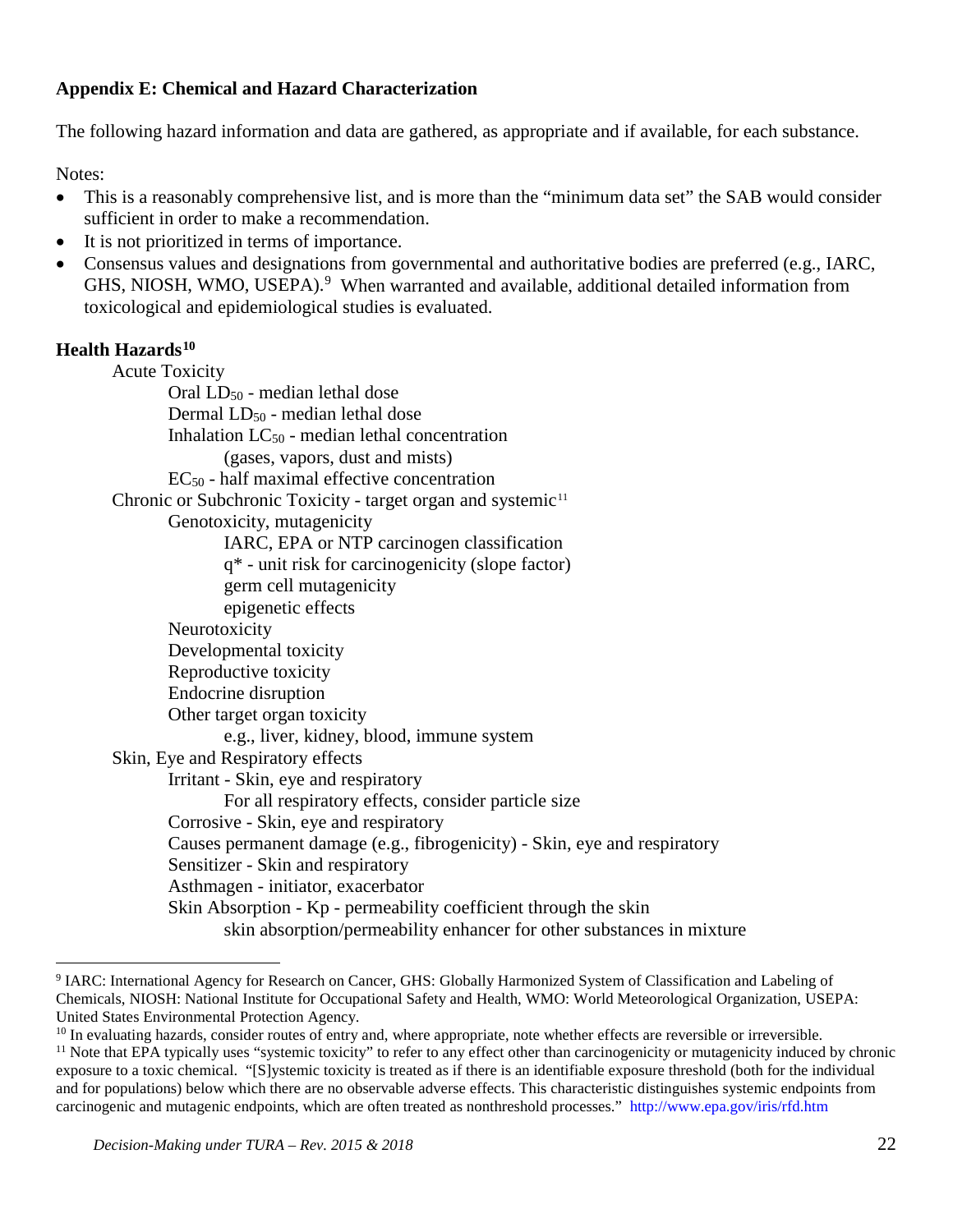Chronic or Subchronic Dose Response assessment

(applicable to many different endpoints)

LOAEL (lowest observed adverse effect level)

NOAEL (no observed adverse effect level)

Benchmark Dose Response (BMD)<sup>[12](#page-22-0)</sup>

Use dose response relationship to predict a BMD that is associated with a predetermined benchmark response (BMR), such as a 10% increase in the incidence of a particular lesion. Models still under development, EPA plans to use for non-cancer risk assessment.

Metabolites *(for information on pathways)*

Synergistic or antagonistic effects

#### **Health-based Exposure limits** (include safety factors, etc.)

Occupational air exposure limits: OSHA PEL, NIOSH REL, ACGIH TLV-TWA and TLV-STEL, IDLH, C (ceiling limits) Biomonitoring action limits Drinking water standards

#### **Environmental and Human Health Exposure and Risk Values[13](#page-22-1)**

Chronic non-cancer toxicity RfD - reference dose, RfC - reference concentration MRL - ATSDR Minimal risk level Adverse effect levels: DNEL - derived no effect level, PNEC - predicted no effect concentration, PNEL - predicted no effect level

#### **Environmental and Eco-System Hazards**

Persistence (air, water, soil, sediment) Bioconcentration - bioconcentration factor (BCF) Kow - octanol/water coefficient Ecological/aquatic toxicity - LC<sub>50</sub>, EC<sub>50</sub>, ErC<sub>50</sub>, ChV, NOAEC/NOEC Breakdown/degradation/combustion products Consider range of health and environmental impacts of products Other observed ecological effects (e.g., BOD) Secondary environmental effects (e.g., eutrophication, biodiversity, upstream impacts) Fate and Transport considerations Factors affecting bioavailability

#### **Safety/Physical Hazards**

Vapor pressure Flammability Flash point Flammability rating Auto ignition point Combustion products Explosivity (UEL, LEL, shock sensitive) Oxidizer **Corrosivity** 

<span id="page-22-0"></span> <sup>12</sup> <http://www.epa.gov/NCEA/bmds/about.html>

<span id="page-22-1"></span>*Decision-Making under TURA – Rev. 2015 & 2018* 23 <sup>13</sup> Derived values that include uncertainty, safety or other factors.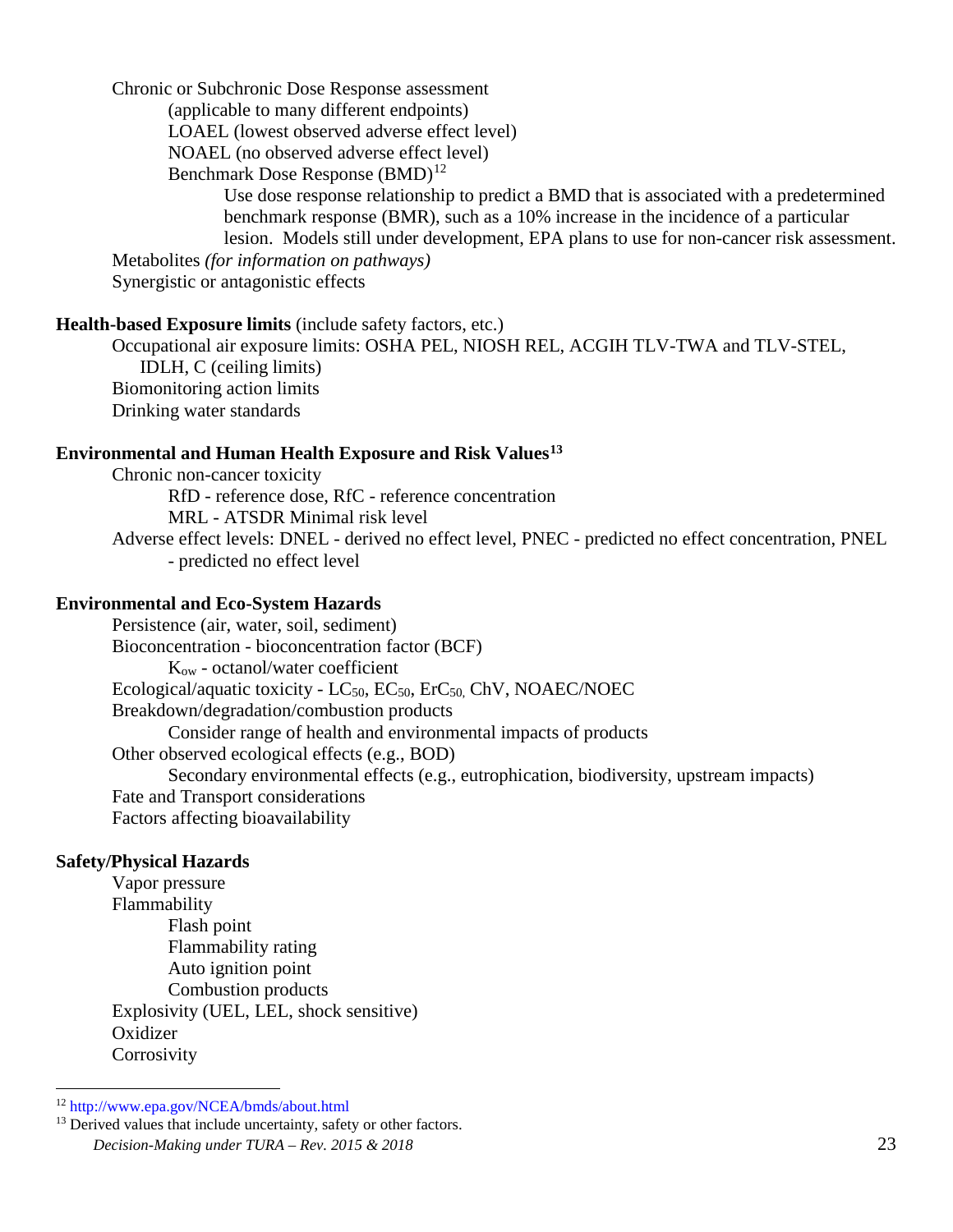#### pH

**Reactivity** strong reaction with water, air, organics, etc. Odor threshold Particle size and shape, respirable fraction Other physical hazards associated with process Heat, gases under pressure, noise, vibration, ergonomic hazard

#### **Global Environmental Impacts**

Ozone depletion potential (ODP) Global Climate Change Acid rain formation Greenhouse gas production

#### **Chemical Information and Physical Characteristics**

CAS # Name, synonyms, trade names Chemical formula and structure RTECS #, EINECS # Physical state, odor at room temperature and pressure Melting point, boiling point Solubility Specific Gravity

## *Decision-Making under TURA – Rev. 2015 & 2018* 24 *Priority Endpoints considered in past categorization and prioritization:* For initial categorization of reported chemicals in 1999 and the categorization of the full EPCRA list, the Board discussed and chose the following eight screening endpoints: ● Carcinogenicity (IARC Classification)  $\bullet$  Oral LD<sub>50</sub> ● Reference dose (RfD) ● Threshold limit value (TLV) and/or permissible exposure limit (PEL)  $\bullet$  Aquatic LC<sub>50</sub> ● Flash point (FP) ● pH (used pKa and pKb) ● Bioconcentration factor (BCF) In addition, in 2007 the Board asked that the following endpoints be added to the basic data set when they recommended priority candidates for the first 10 Higher Hazard Substances: ● Persistence, Bioaccumulation, and Toxicity values (PBT) • Mutagenicity • Developmental Toxicity • Neurotoxicity • Reproductive Toxicity ● Minimal Risk Levels (MRLs) In 2010, the Advisory Committee also requested that sensitization be added as a specific high priority endpoint of concern.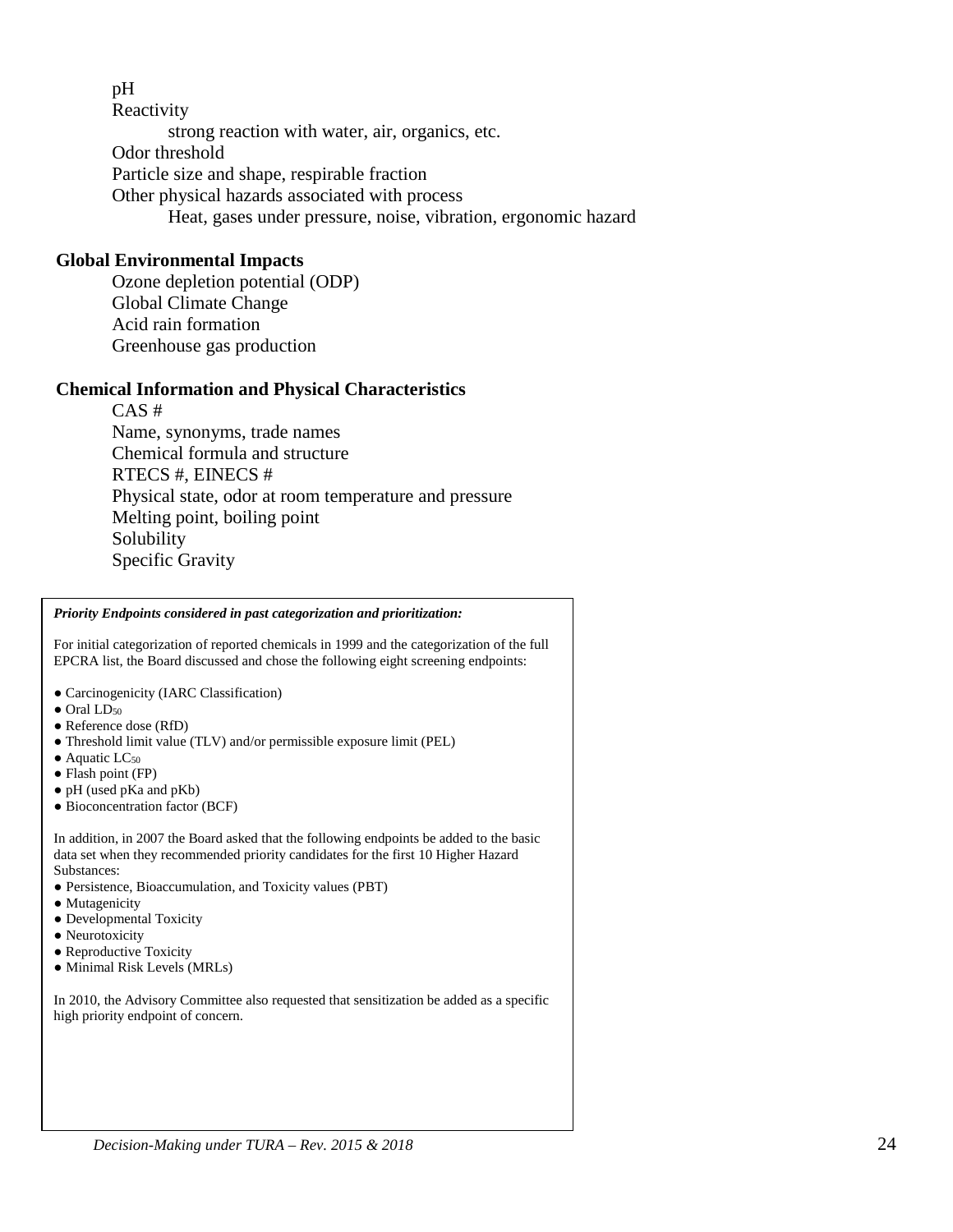## **Appendix F: Role of Professional and Expert Judgment**

The role of professional judgment in decision-making is widely recognized in the academic and policy literature and the Council requested that background information be provided in this document. A wide variety of laws, within the US and internationally, explicitly incorporate an element of expert judgment. The table below, published by John D. Hamilton, et al. in 2006, provides an overview of these laws and the ways in which they rely upon professional judgment.

| Guidance on professional judgment in hazard assessment from regulatory authorities and standard-setting bodies<br>in Europe, Canada and the United States <sup>14</sup>                                                                                                        |                                                                                                                                                                                                                                                                                                                                                                                                         |                                                                                                                                                                                                                                                                                                                                                                                                                                                                                                                                                                                                                                                                                                                                                                                |  |
|--------------------------------------------------------------------------------------------------------------------------------------------------------------------------------------------------------------------------------------------------------------------------------|---------------------------------------------------------------------------------------------------------------------------------------------------------------------------------------------------------------------------------------------------------------------------------------------------------------------------------------------------------------------------------------------------------|--------------------------------------------------------------------------------------------------------------------------------------------------------------------------------------------------------------------------------------------------------------------------------------------------------------------------------------------------------------------------------------------------------------------------------------------------------------------------------------------------------------------------------------------------------------------------------------------------------------------------------------------------------------------------------------------------------------------------------------------------------------------------------|--|
| <b>Regulatory authority or</b><br>standard-setting body and<br>publication                                                                                                                                                                                                     | <b>Key excerpts</b>                                                                                                                                                                                                                                                                                                                                                                                     | <b>Relevant technical areas</b>                                                                                                                                                                                                                                                                                                                                                                                                                                                                                                                                                                                                                                                                                                                                                |  |
| Interorganization Programme for<br>the Sound Management of<br>Chemicals (IOMC) Coordinating<br>Group for the Harmonization of<br>Chemical Classification Systems,<br>which managed the Globally<br>Harmonized System for Hazard<br><b>Classification and Labeling</b><br>(GHS) | "The approach to classifying<br>mixtures includes the application<br>of expert judgment in a number<br>of areas in order to ensure<br>existing information can be used<br>for as many mixtures as possible<br>to provide protection for human<br>health and the environment.<br>Expert judgment may also be<br>required in interpreting data for<br>hazard classification of<br>substances" (1.3.2.4.8) | • Application of GHS in non-workplace settings<br>(1.1.3.1.3)<br>• Building-block nature of GHS (1.1.3.1.5.3)<br>• Reliability of test methods (1.3.2.4.2)<br>· Biological availability of substances and<br>mixtures (1.3.2.4.5)<br>· Weight-of-evidence determinations<br>(1.3.2.4.9.1)<br>• Data quality and consistency (1.3.2.4.9.3)<br>• Conflicting results from human and animal<br>data (1.3.2.4.9.3)<br>· Route-of-exposure, mechanistic, and metabolic<br>considerations for human relevance (1.3.2.4.9.4)<br>• Use of cutoff values or concentration limits<br>(1.3.3.2)<br>· Synergistic or antagonistic effects (1.3.3.3)<br>• Use of non-standardized or supplemental<br>information $(1.4.6.3)$<br>• Treatment of confidential business information<br>(1.4.8) |  |
| European Commission:<br><b>Commission Directive</b><br>2001/59/EC, on the classification<br>of dangerous substances                                                                                                                                                            | "In some cases there may be<br>doubt over the application of the<br>relevant criteria, especially where<br>these require the use of expert<br>judgment"                                                                                                                                                                                                                                                 | • Application of guidance criteria for substances<br>(Annex VI, 1.7.2)<br>· Data requirements for classification and<br>labeling, including "information derived from<br>practical experience" (Annex VI, 1.6.1)                                                                                                                                                                                                                                                                                                                                                                                                                                                                                                                                                               |  |
| Organization for Economic<br>Cooperation and Development,<br>ENV/JM/MONO (2001) 6,<br>OECD Series on Testing and<br><b>Assessment Number 33</b>                                                                                                                                | "For many end-points the criteria<br>are semi-quantitative or<br>qualitative and expert judgment is<br>required to interpret the data for<br>classification purposes"                                                                                                                                                                                                                                   | • Judgments regarding the quality of existing<br>data from old tests (Chapter 1.3, 19)<br>• Confirmation of clinical signs of toxicity, and<br>reliability of information for acute effects for<br>animal studies (Chapter 2.1, 37)<br>· Weight-of-evidence determinations regarding<br>skin and eye irritation (Chapter 2.3, 76)                                                                                                                                                                                                                                                                                                                                                                                                                                              |  |

**Guidance on professional judgment in hazard assessment from regulatory authorities and standard-setting bodies** 

٦

<span id="page-24-0"></span><sup>&</sup>lt;sup>14</sup> Reproduced from John D. Hamilton et al., "The Role of Professional Judgment in Chemical Hazard Assessment and Communication," *Regulatory Toxicology and Pharmacology* 46 (2006), 84-92.

*Decision-Making under TURA – Rev. 2015 & 2018* 25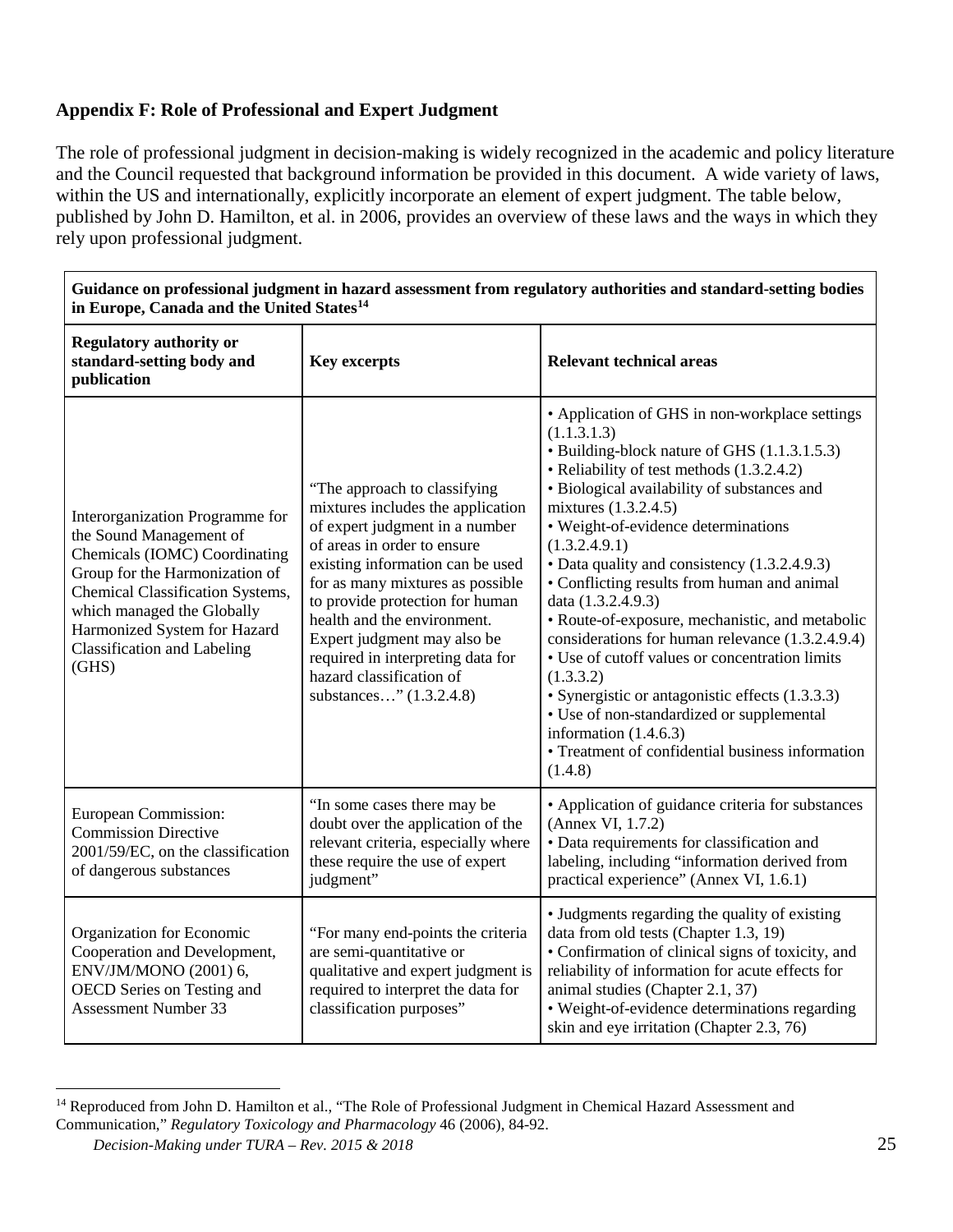| Guidance on professional judgment in hazard assessment from regulatory authorities and standard-setting bodies<br>in Europe, Canada and the United States <sup>14</sup>                                          |                                                                                                                                                                                                                                                                                                                                                                                                                                      |                                                                                                                                                                                                                                                                                                                                                                                                                                                                                                                                                                                                                                                                                                                                                                                                                                                             |  |
|------------------------------------------------------------------------------------------------------------------------------------------------------------------------------------------------------------------|--------------------------------------------------------------------------------------------------------------------------------------------------------------------------------------------------------------------------------------------------------------------------------------------------------------------------------------------------------------------------------------------------------------------------------------|-------------------------------------------------------------------------------------------------------------------------------------------------------------------------------------------------------------------------------------------------------------------------------------------------------------------------------------------------------------------------------------------------------------------------------------------------------------------------------------------------------------------------------------------------------------------------------------------------------------------------------------------------------------------------------------------------------------------------------------------------------------------------------------------------------------------------------------------------------------|--|
| <b>Regulatory authority or</b><br>standard-setting body and<br>publication                                                                                                                                       | <b>Key excerpts</b>                                                                                                                                                                                                                                                                                                                                                                                                                  | <b>Relevant technical areas</b>                                                                                                                                                                                                                                                                                                                                                                                                                                                                                                                                                                                                                                                                                                                                                                                                                             |  |
|                                                                                                                                                                                                                  |                                                                                                                                                                                                                                                                                                                                                                                                                                      | • Evaluation of test results on heritable effects in<br>human germ-cells (Chapter 2.5, 128 and 134)<br>• Interpreting the criteria for classification for<br>developmental effects (Chapter 2.7, 188)<br>• Adequacy of animal data, other experimental<br>data, and structure-activity relationships<br>(Chapter 2.7, 200)<br>· Classification of immediate versus delayed<br>effects (Chapter 2.7, 209)<br>• Placement of substances with human evidence<br>of target organ/systemic toxicity in Category 2<br>(Chapter 2.7, 214)<br>• Classification of mixtures (Chapter 3.1, 297–<br>303)                                                                                                                                                                                                                                                               |  |
| Health Canada Workplace<br>Hazardous Materials Information<br>System (WHMIS) Information<br>Bulletin: Guidelines for the<br>Disclosure of Toxicological<br>Information on a Material Safety<br>Data Sheet (1997) | "Professional judgment will<br>generally be required to<br>determine the extent and nature<br>of hazard disclosure, particularly<br>where the data are extensive,<br>conflicting or contradictory. In<br>order to be understandable by the<br>intended user, the preparer of the<br>MSDS should summarize the<br>hazard and should make an effort<br>to minimize the disclosure of<br>extraneous scientific or technical<br>jargon." | Professional judgment applies to criteria listed in<br>Part IV of the Controlled Products Regulations<br>(CPR), or criteria listed in the Transportation of<br>Dangerous Goods Regulations (TDGR),<br>including:<br>• Interpretation of variable test results for<br>specified and non-specified test methods related<br>to toxicological and non-toxicological criteria<br>• Extrapolation of data and classifications from<br>products with data to products lacking data<br>• Determination of whether test results provide<br>evidence of a physiological effect and<br>• Determination of whether a substance or tested<br>mixture not on CPR-referenced lists should be<br>classified as carcinogenic.<br>Professional judgment is specifically prohibited<br>when a substance or tested mixture is included<br>in referenced lists under CPR or TDGR |  |
| U.S. Occupational Safety and<br>Health Administration (OSHA)<br><b>Hazard Communication</b><br>Standard, 29 Code of Federal<br>Regulations (CFR E, 2006)                                                         | "Hazard evaluation is a process"<br>which relies heavily on the<br>professional judgment of the<br>evaluator, particularly in the area<br>of chronic hazards."                                                                                                                                                                                                                                                                       | · Health hazard definitions (e.g., carcinogen,<br>corrosive, highly toxic, irritant, sensitizer, toxic,<br>target organ effects) (Appendix A)<br>· Hazard determination (Appendix B)<br>• Definition of trade secrets (Appendix D)<br>• Guidelines for Employer Compliance<br>(Appendix E)                                                                                                                                                                                                                                                                                                                                                                                                                                                                                                                                                                  |  |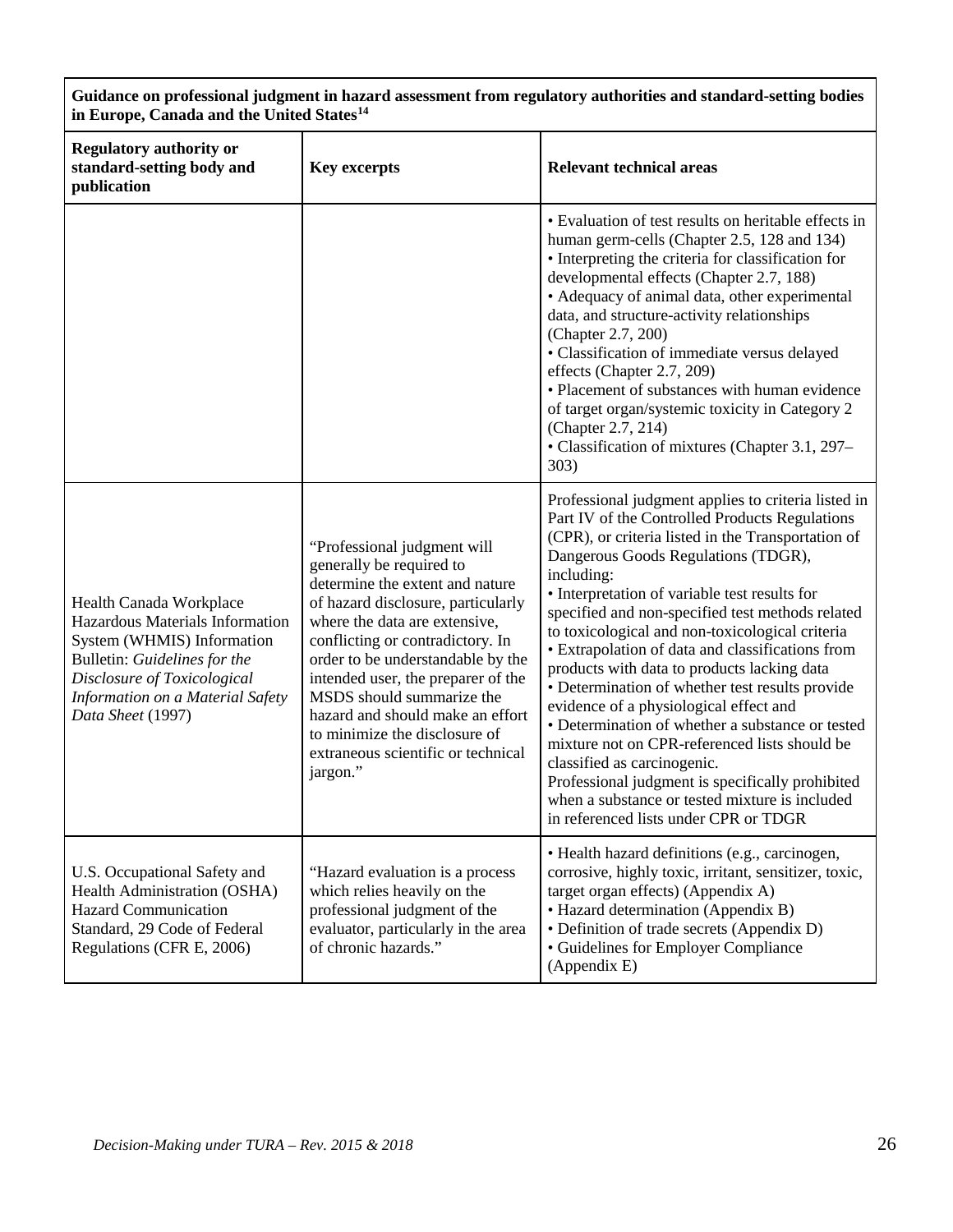| Guidance on professional judgment in hazard assessment from regulatory authorities and standard-setting bodies<br>in Europe, Canada and the United States <sup>14</sup> |                                                                                                                                                                                                                                                                                                                                               |                                                                                                                                                                                                                                                                                                                                                                                                                                                                                                                                                                                                                                                                                                                                                                                 |  |
|-------------------------------------------------------------------------------------------------------------------------------------------------------------------------|-----------------------------------------------------------------------------------------------------------------------------------------------------------------------------------------------------------------------------------------------------------------------------------------------------------------------------------------------|---------------------------------------------------------------------------------------------------------------------------------------------------------------------------------------------------------------------------------------------------------------------------------------------------------------------------------------------------------------------------------------------------------------------------------------------------------------------------------------------------------------------------------------------------------------------------------------------------------------------------------------------------------------------------------------------------------------------------------------------------------------------------------|--|
| <b>Regulatory authority or</b><br>standard-setting body and<br>publication                                                                                              | <b>Key excerpts</b>                                                                                                                                                                                                                                                                                                                           | <b>Relevant technical areas</b>                                                                                                                                                                                                                                                                                                                                                                                                                                                                                                                                                                                                                                                                                                                                                 |  |
| <b>U.S. American National</b><br>Standards Institute (ANSI)<br>Precautionary Labeling (ANSI<br>Z129.1-2000)                                                             | "Implementation of these<br>(precautionary labeling)<br>principles requires the use of<br>professional judgment to<br>integrate them with regulatory<br>requirements and individual<br>company policies." (2.1)<br>" the health hazard evaluation<br>process relies, to a great extent,<br>on the use of professional<br>judgment." $(3.2.3)$ | • Extrapolations of conversion factors for<br>exposure (e.g., estimates of 1-hour inhalation<br>exposures from 4-hour exposure data) (3.2.2,<br>and Notes to Annex Tables B.1, B.2, and B.3)<br>· Data evaluation to determine whether<br>substance is an acute or chronic health hazard<br>(3.2.3)<br>• Selection of precautionary label text (4.2),<br>including the priority for and inclusion of text<br>information (4.3.1 and Annex A)<br>• Labeling of untested mixtures based on tested<br>components within the mixture (5.3.2)<br>• Determination of specific, appropriate<br>statements for target organ toxicity on a case-by-<br>case basis (Table 2) and statements of hazard for<br>carcinogens, teratogens, and<br>reproductive/development toxicants (Table 3) |  |
| U.S. ANSI Material Safety Data<br>Sheets-Preparation (ANSI<br>Z400.1-2003)                                                                                              | "Professional judgment plays an<br>important role in determining<br>hazards."                                                                                                                                                                                                                                                                 | • Relevance of human health data to health<br>hazard determinations (5.2.2) and relevance of<br>environmental data to environmental hazards<br>(5.2.3)<br>• Recommendations for immediate medical<br>attention and possible delayed effects (4.1)<br>• Presentation of representative data useful for<br>intended audiences, and narrative interpretations<br>of toxicological data where no specific judgment<br>exists (Section 11)<br>• Accuracy of MSDS content regarding hazards<br>and handling of substances (Section 4, Part 2)                                                                                                                                                                                                                                         |  |
| <b>Consumer Products Safety</b><br>Commission (CPSC), Federal<br>Register Volume 49, No. 105,<br>6/30/84                                                                | "Other alternative sources of<br>information include literature that<br>records the results of prior animal<br>testing or the results of limited<br>human tests, and expert opinion."                                                                                                                                                         | No specific areas identified.                                                                                                                                                                                                                                                                                                                                                                                                                                                                                                                                                                                                                                                                                                                                                   |  |
|                                                                                                                                                                         |                                                                                                                                                                                                                                                                                                                                               | Source: John D. Hamilton et al., "The Role of Professional Judgment in Chemical Hazard Assessment and                                                                                                                                                                                                                                                                                                                                                                                                                                                                                                                                                                                                                                                                           |  |

Communication," *Regulatory Toxicology and Pharmacology* **46** (2006), 84-92.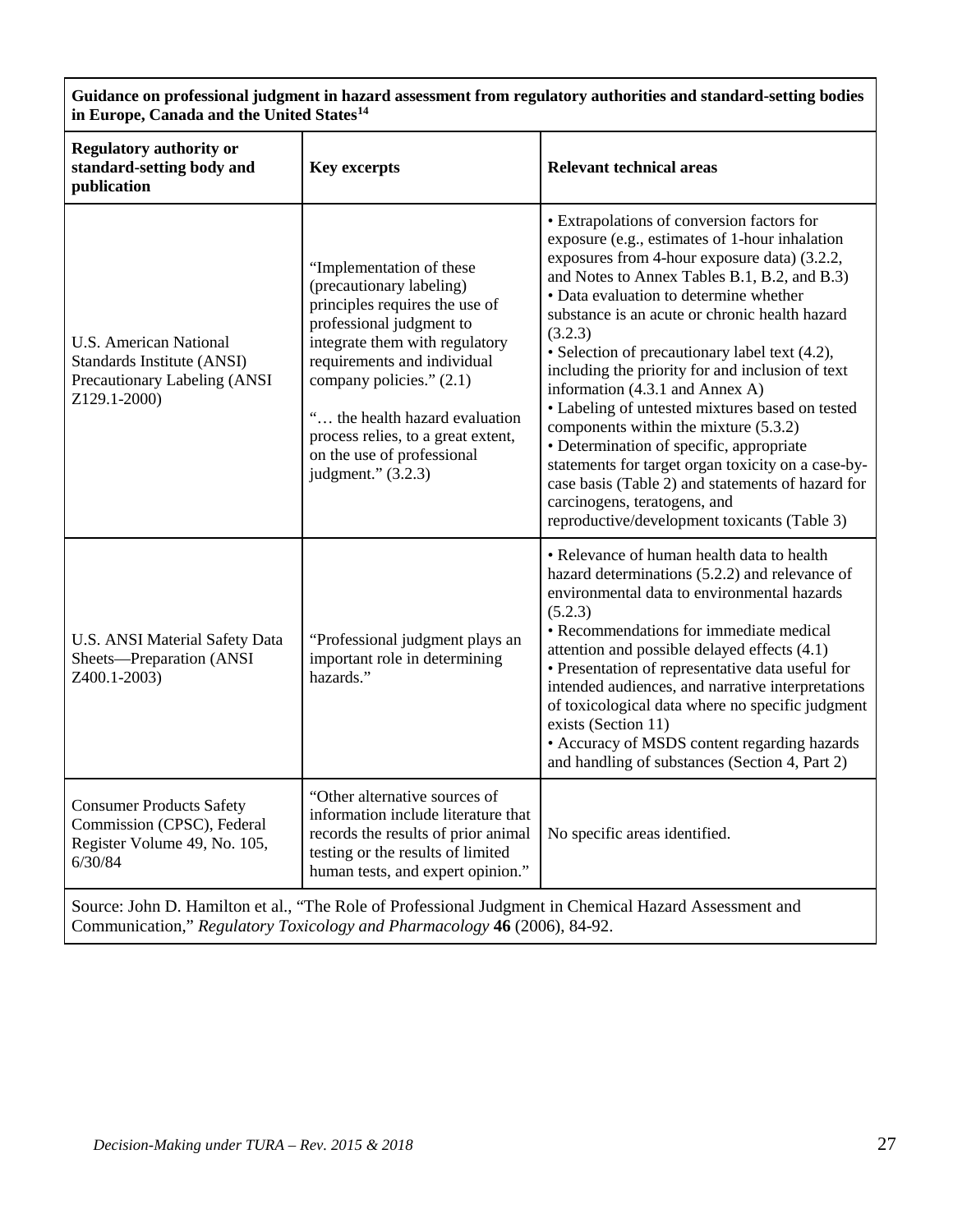## **Appendix G: Policy Considerations**

TURI's policy analysis for listing and delisting decisions, and for Higher and Lower Hazard Substance designations, can cover a number of topics. The structure of the policy analysis and the level of detail in individual sections vary to some extent, depending on the science and policy considerations that arise in each case. This Appendix summarizes the topics that may be covered in a Policy Analysis for a Higher Hazard Substance designation for one or more chemicals. Similar topics may be covered in policy analyses for other decisions, for example, in OTA's policy analyses for Priority User Segments.

- *State of the Science:* Summary of the current understanding about the important hazards of the substance, information considered by the SAB, and any SAB recommendations.
- *Use in Massachusetts:* Existing TURA data (where available) on use of the chemical reported under TURA to date. May also include a review of Tier II data (hazardous chemical storage data reporting required under EPCRA) and Hazardous Waste reporting data, as well as non-Massachusetts use information, where this may be useful in identifying users not currently subject to TURA.
- *Number of facilities affected:* An estimate of the number of facilities likely to be affected. (Note: For delistings or lower hazard designations, this figure can be taken directly from the TURA data. For listings or higher hazard designations, the figure can only be estimated from sources including economic databases, consultation with industry representatives, and professional experience of program staff.)
- *Opportunities for Toxics Use Reduction:* Information on opportunities for toxics use reduction for the chemical in question, including examination of sector-specific opportunities and challenges.
- *Regulatory context:* Other regulations relevant for the chemical in question. As appropriate, this may include a discussion of other Massachusetts requirements; requirements in other states; requirements at the federal level; and, in some cases, requirements adopted in other countries or in international agreements.
- *Financial implications:* To the extent possible, the Institute estimates the fees and reporting/planning costs that facilities are likely to face.
- *Implications for the TURA program:* Policy and implementation considerations for the TURA program. This may include information on prior experience of program staff in working with specific sectors; availability of information resources for individual chemicals; and consistency with past TURA program policy decisions.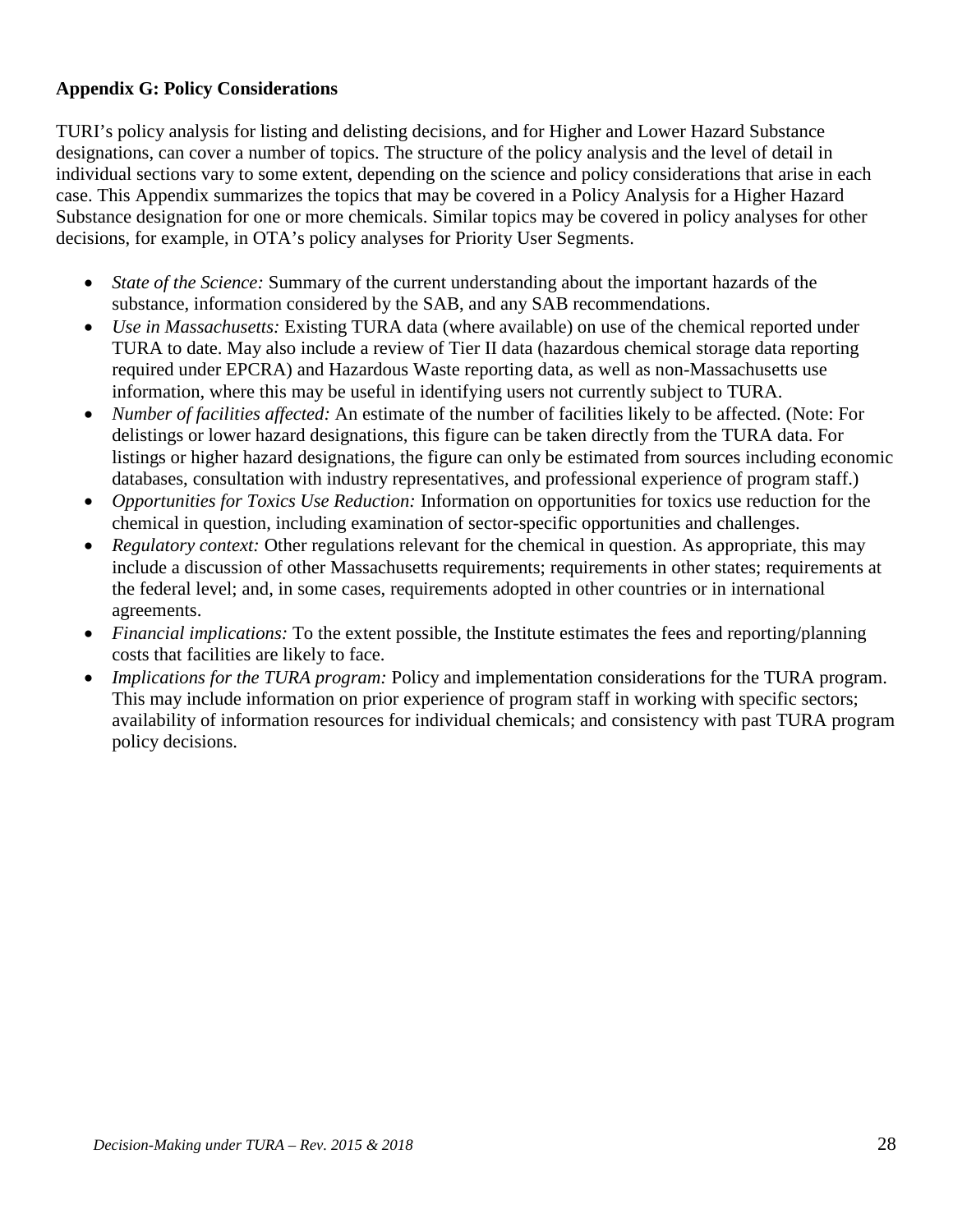## **Appendix H: The Role of Precaution in Decision-making under Uncertainty: Additional Information**

In 2009, the Administrative Council requested that TURI provide background information and references on the precautionary principle as an aid to Council deliberations. This Appendix provides a very brief introduction to the Precautionary Principle, along with references for further reading.

*Definitions.* The Precautionary Principle has been defined formally in a number of contexts.

At the Earth Summit held in Rio de Janeiro in 1992, the international community enshrined the precautionary principle in the Rio Declaration on Environment and Development using the following formulation: "Where there are threats of serious or irreversible damage, lack of full scientific certainty shall not be used as a reason for postponing cost-effective measures to prevent environmental degradation."[15](#page-28-0)

As summarized by a group of scientists in the 1998 Wingspread Statement on the Precautionary Principle, the Precautionary Principle holds that "When an activity raises threats of harm for human health or the environment, precautionary measures should be taken even if some cause and effect relationships are not fully established scientifically."

The Precautionary Principle can also be formulated as a set of three key elements:<sup>[16](#page-28-1)</sup>

- (1) When there is a reasonable suspicion of harm, and
- (2) There is scientific uncertainty about cause and effect, then
- (3) There is a duty to take action to prevent harm.

Another formulation states: <sup>[17](#page-28-2)</sup> "Instead of asking the basic risk-assessment question, 'How much harm is allowable?' the precautionary approach asks, 'How little harm is possible?'"

*Role of the Precautionary Principle in law.* The precautionary principle has been incorporated explicitly into a variety of laws and international treaties<sup>18</sup>, including the Second North Sea Declaration (1987), the Third North Sea Conference (1990), the Framework Convention on Climate Change (1992), the Montreal Protocol on Substances that Deplete the Ozone Layer (1989), the Rio Declaration on Environment and Development (1992), and the Stockholm Convention on Persistent Organic Pollutants (2001).

The precautionary principle is also incorporated implicitly into many pieces of legislation at the federal level in the US, although it is not mentioned by name in the legislation. These laws give government agencies the authority to take action to prevent harm, without waiting for proof of such harm. For example, the Food and Drug Administration (FDA) requirement that new drugs be tested for adverse health effects before being placed on the market is a precautionary requirement. The President's Council on Sustainable Development stated in 1996 that "even in the face of scientific uncertainty, society should take reasonable actions to avert risks where the potential harm to human health and the environment is thought to be serious or irreparable."

<span id="page-28-0"></span> <sup>15</sup> Nancy J. Myers and Carolyn Raffensperger, *Precautionary Tools for Reshaping Environmental Policy* (Cambridge, MA: MIT Press, 2006), p. 13.

<span id="page-28-1"></span><sup>&</sup>lt;sup>16</sup> Peter Montague, "The Precautionary Principle in the Real World" (January 21, 2008).

<span id="page-28-2"></span> $17$  ibid

<span id="page-28-3"></span><sup>18</sup> Myers and Raffensperger p. 5.

*Decision-Making under TURA – Rev. 2015 & 2018* 29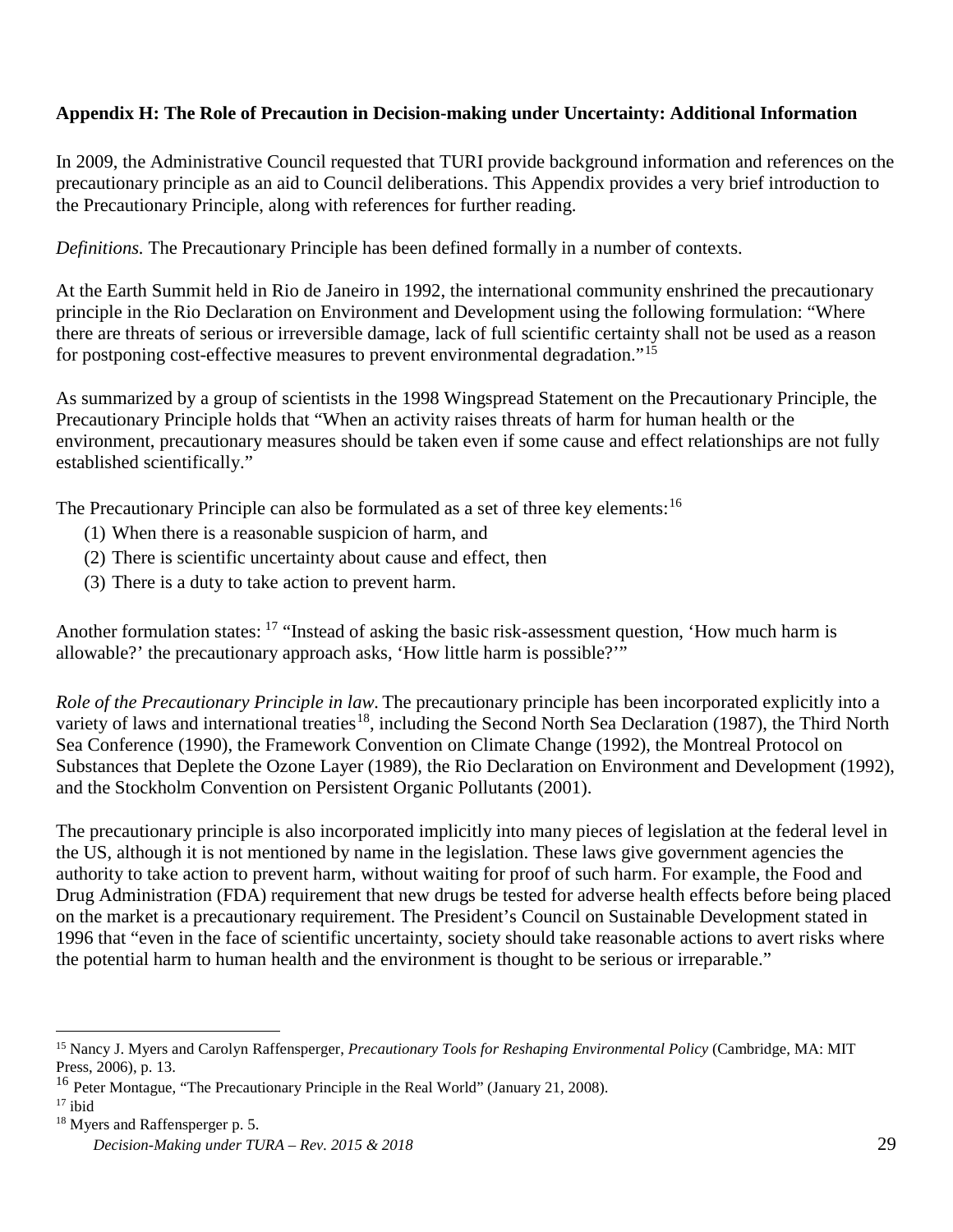## *Useful references on the Precautionary Principle*

A wide variety of government, academic and NGO publications provide detailed information on the Precautionary Principle. A sampling of these sources is provided here.

Government and academic resources:

American Public Health Association (APHA). "Statement on the Precautionary Principle and Children's Health" (Policy No. 200011), adopted January 1, 2000. Available at APHA's online Policy Statement Database, [http://www.apha.org/advocacy/policy/policysearch/default.htm?id=216.](http://www.apha.org/advocacy/policy/policysearch/default.htm?id=216) Also available in the *American Journal of Public Health* Vol. **91** (3), 495, March 2001, [http://ajph.aphapublications.org/cgi/reprint/91/3/495.](http://ajph.aphapublications.org/cgi/reprint/91/3/495)

City and County of San Francisco (2003). "White Paper: The Precautionary Principle and the City and County of San Francisco." Available at<http://www.sfenvironment.org/downloads/library/13precprinwhitepaper.pdf>

European Environment Agency, 2001. *Late lessons from early warnings: the precautionary principle 1896- 2000*. Copenhagen: European Environment Agency. Environmental Issue Report No 22. Available at [http://www.eea.europa.eu/publications/environmental\\_issue\\_report\\_2001\\_22.](http://www.eea.europa.eu/publications/environmental_issue_report_2001_22)

Kriebel, David et al (2001). "The Precautionary Principle in Environmental Science," *Environmental Health Perspectives* Vol. **109** (9), pages 871-876. Available at [http://ehp03.niehs.nih.gov/article/fetchArticle.action?articleURI=info:doi/10.1289/ehp.01109871.](http://ehp03.niehs.nih.gov/article/fetchArticle.action?articleURI=info:doi/10.1289/ehp.01109871)

O'Brien, Mary (2000). *Making Better Environmental Decisions: An Alternative to Risk Assessment*. Cambridge, Massachusetts: Massachusetts Institute of Technology (MIT) Press.

Tickner, Joel, David Kriebel, and Sara Wright (2003). "A Compass for Health: Rethinking Precaution and its Role in Science and Public Health," *International Journal of Epidemiology* **Vol. 32**, pages 489-492.

Tickner, Joel and Marco Martuzzi (2004). *The Precautionary Principle: Protecting Public Health, the Environment and the Future of our Children*. Geneva: World Health Organization.

Wingspread Conference Center, "Widespread Statement on the Precautionary Principle," Racine, Wisconsin, January 23-25, 1998. Available at<http://www.gdrc.org/u-gov/precaution-3.html>

NGO resources:

International Chemical Secretariat (ChemSec). "The Precautionary Principle: A Common Sense Way to Protect Our Health and Environment. Booklet #1: Toxic Chemicals: What is the Problem?" and "The Precautionary Principle: A Common Sense Way to Protect Our Health and Environment. Booklet #2: From Science to Policy: Precaution in Decision-Making." Available at

[http://www.chemsec.org/images/stories/publications/ChemSec\\_publications/Booklet\\_1C.pdf](http://www.chemsec.org/images/stories/publications/ChemSec_publications/Booklet_1C.pdf) and [http://www.chemsec.org/images/stories/publications/ChemSec\\_publications/Booklet\\_2\\_C.pdf.](http://www.chemsec.org/images/stories/publications/ChemSec_publications/Booklet_2_C.pdf)

Montague, Peter (2006). "Getting Beyond Risk Assessment," *Rachel's Democracy & Health News #846*, March 16, 2006. Available at [http://www.chej.org/BESAFE/about](http://www.chej.org/BESAFE/about-precaution/presentations/Peter_Montague_Risk_Assessment.pdf)[precaution/presentations/Peter\\_Montague\\_Risk\\_Assessment.pdf;](http://www.chej.org/BESAFE/about-precaution/presentations/Peter_Montague_Risk_Assessment.pdf) Montague, Peter (2008). "The Precautionary Principle in the Real World," Environmental Research Foundation,

*Decision-Making under TURA – Rev. 2015 & 2018* 30

January 21, 2008. Available at [http://www.rachel.org/lib/pp\\_def.htm](http://www.rachel.org/lib/pp_def.htm)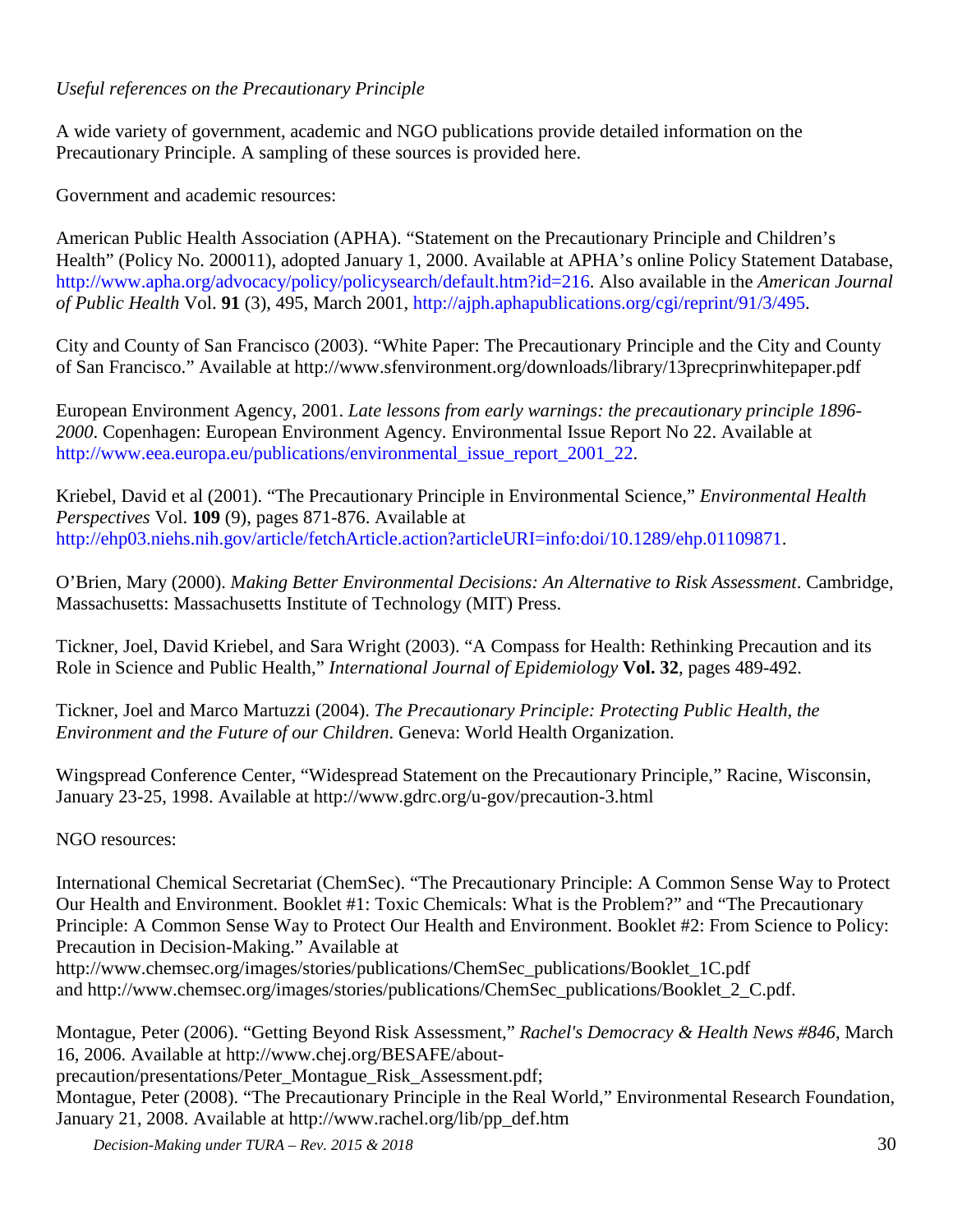## **Appendix I: Criteria used in Setting TURA Program Priorities**

In addition to making these decisions about listing, delisting, and categorizing chemicals, the TURA program must also make choices about where to focus its limited program resources (including staff time and funds for grants or demonstration projects, when applicable). The following criteria may be taken into account when considering how best to focus program resources. These criteria are not listed in order of priority.

## **1) Hazard (see SAB's complete list of endpoints for more detail)**

- a) Inherent hazard of substance and consensus exposure limits
	- i) Health hazards
	- ii) Health-based exposure limits
	- iii) Environmental hazards
	- iv) Safety/physical hazards
	- v) Global impacts
	- vi) Chemical information and physical characteristics
- b) Data gaps, uncertainty

## **2) Total use and prevalence in MA**

- a) Total quantity
- b) Number of facilities
- c) Type of use
- d) End products

## **3) Potential exposure**

- a) Emissions, routes of exposure
	- i) Point air, fugitive air, water, land
- b) Worker
	- i) Occupational Surveillance
- c) Children
- d) Body burden use as indicator of exposure
- e) Ecological/biota exposure
- f) Life cycle exposures
	- i) during use, recycling, end of life

## **4) Future use**

- a) Expected quantity/amount
	- i) Is this an industry/product/material of the future?
- b) Design for the Environment (DfE) Opportunities
- c) Occupational prevention through design opportunities
- d) "Green jobs"
	- i) Clean Energy manufacturing
	- ii) Making manufacturing safer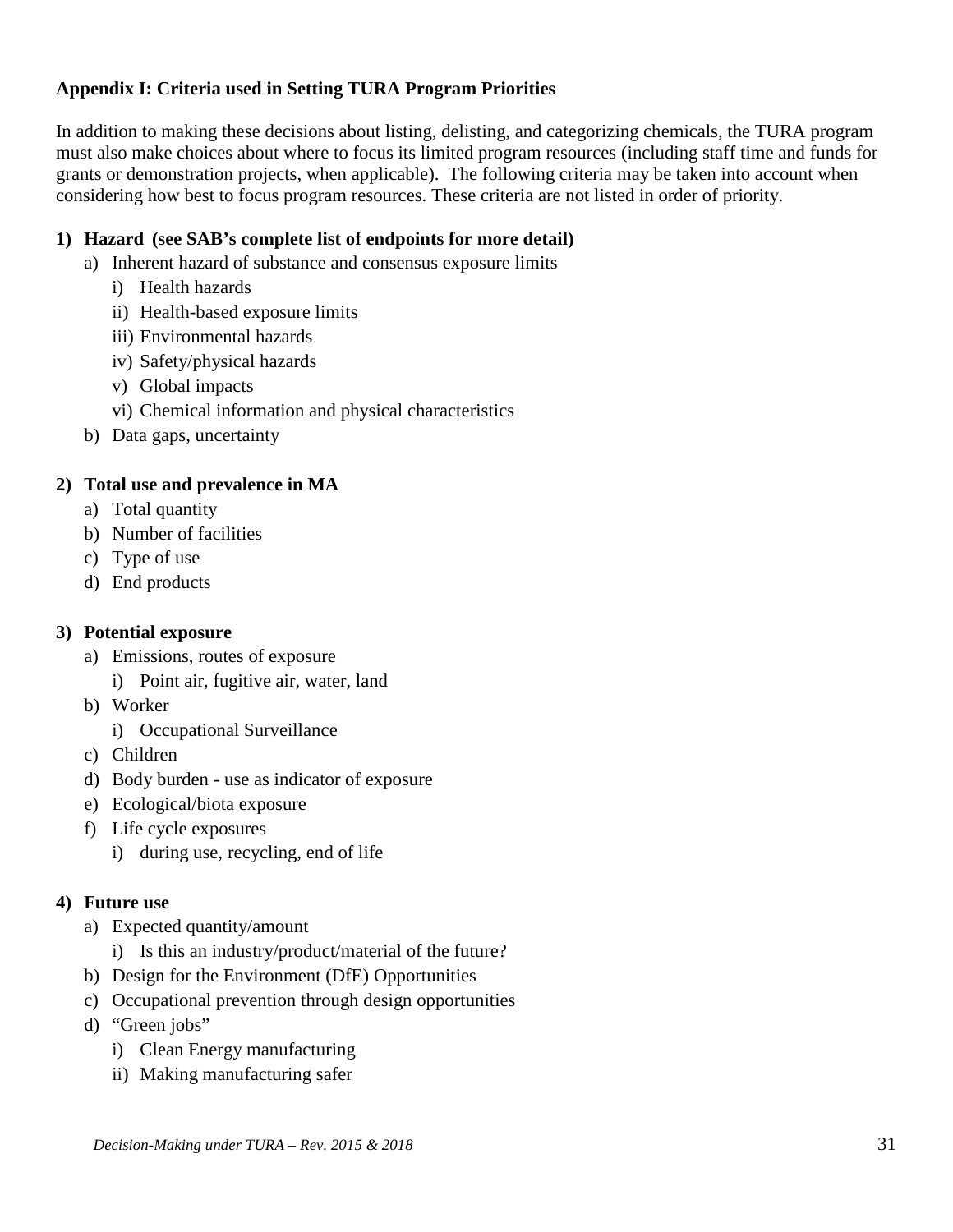## **5) Opportunities for:**

- a) Use reduction (alternatives or more efficient use, other technologies)
- b) Byproduct reduction
- c) Economic opportunity for alternatives
- d) DfE
- e) Financial feasibility

## **6) Alternatives**

- a) Range, feasibility, and uncertainty of alternatives
- b) Hazard impact of switching to alternatives
- c) Technical impact of switching to alternatives
- d) Economic impact of switching to alternatives

## **7) Other drivers**

- a) International regulations
- b) Customer requirements
- c) Other regulations (MA, US)
- d) Worker concerns
- e) Public concerns

## **8) Program resources/capacity**

- a) Other state/federal capacity
	- i) Is this a niche for TURA program, or are others already working on it?
- b) Existing TURA/TUR Planner expertise
- c) Amount of help needed
- d) Resource intensiveness
	- i) "bang for buck"

## **9) Environmental, Health and Social Implications for MA**

- a) Long- and short-term potential for benefits and disbenefits for:
	- i) public health
	- ii) worker health
	- iii) environmental impacts
	- iv) social impacts

## **10) Economic Implications for MA**

- a) Impact on large toxics users
- b) Impact on smaller toxics users
- c) Potential environmental, public and worker health cost savings
- d) Green jobs
- e) Preservation of manufacturing jobs
- f) Competitive Advantage
	- i) Financial feasibility of TUR Opportunities

*Decision-Making under TURA – Rev. 2015 & 2018* 32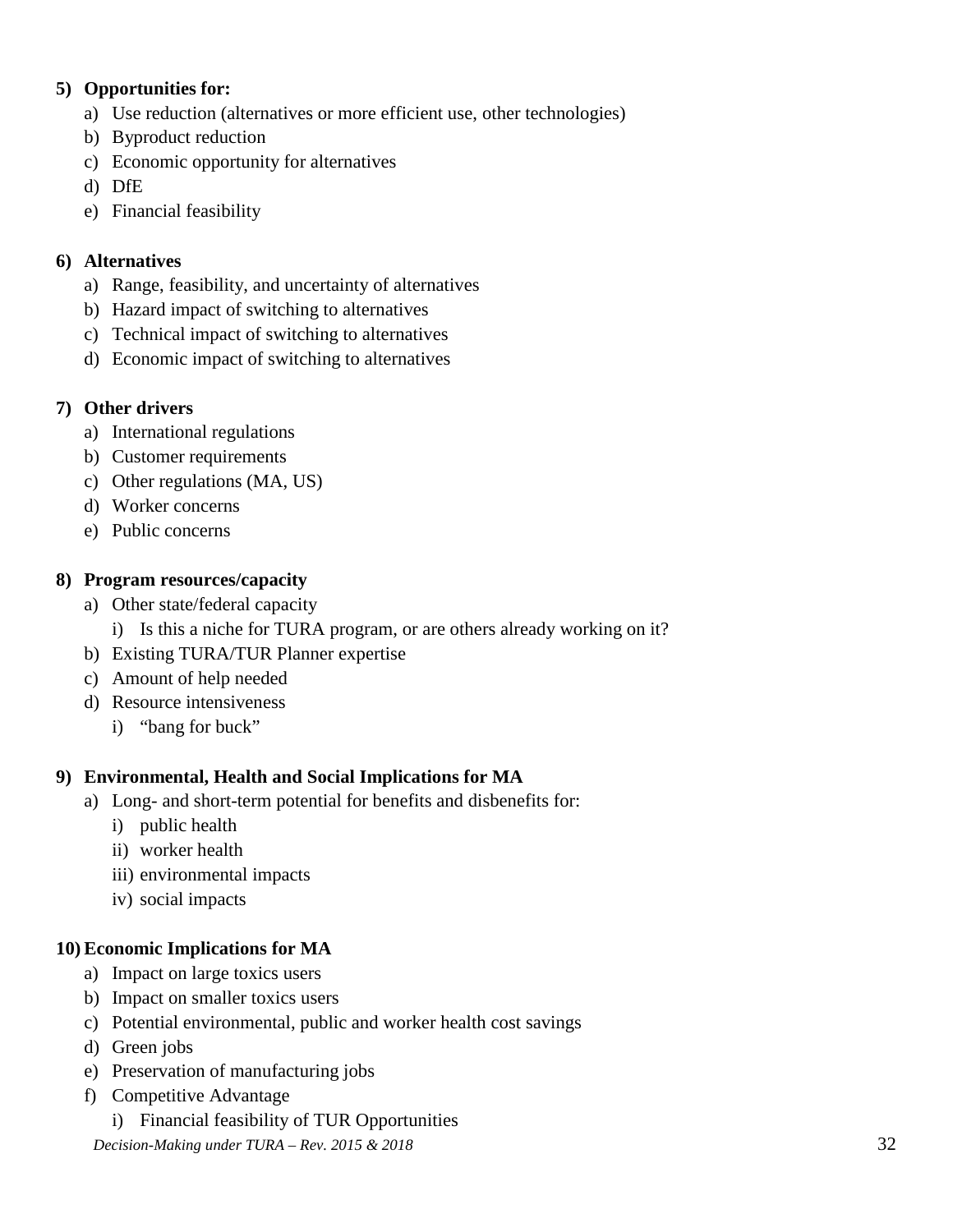- ii) Market opportunities for greener products
- iii) Potential for innovation

## **11) Supply chain considerations**

- a) What part of the supply chain is located in Massachusetts?
- b) Ability to bring key parts of the supply chain into dialogue
- c) Niche for TURA as supply chain convener

## **12) Overall feasibility and appropriateness**

- a) Appropriateness of TURA as policy vehicle
- b) Impact of decision as incentive or disincentive for change
	- i) Ease of communication of issues and options
	- ii) Clarity and availability of information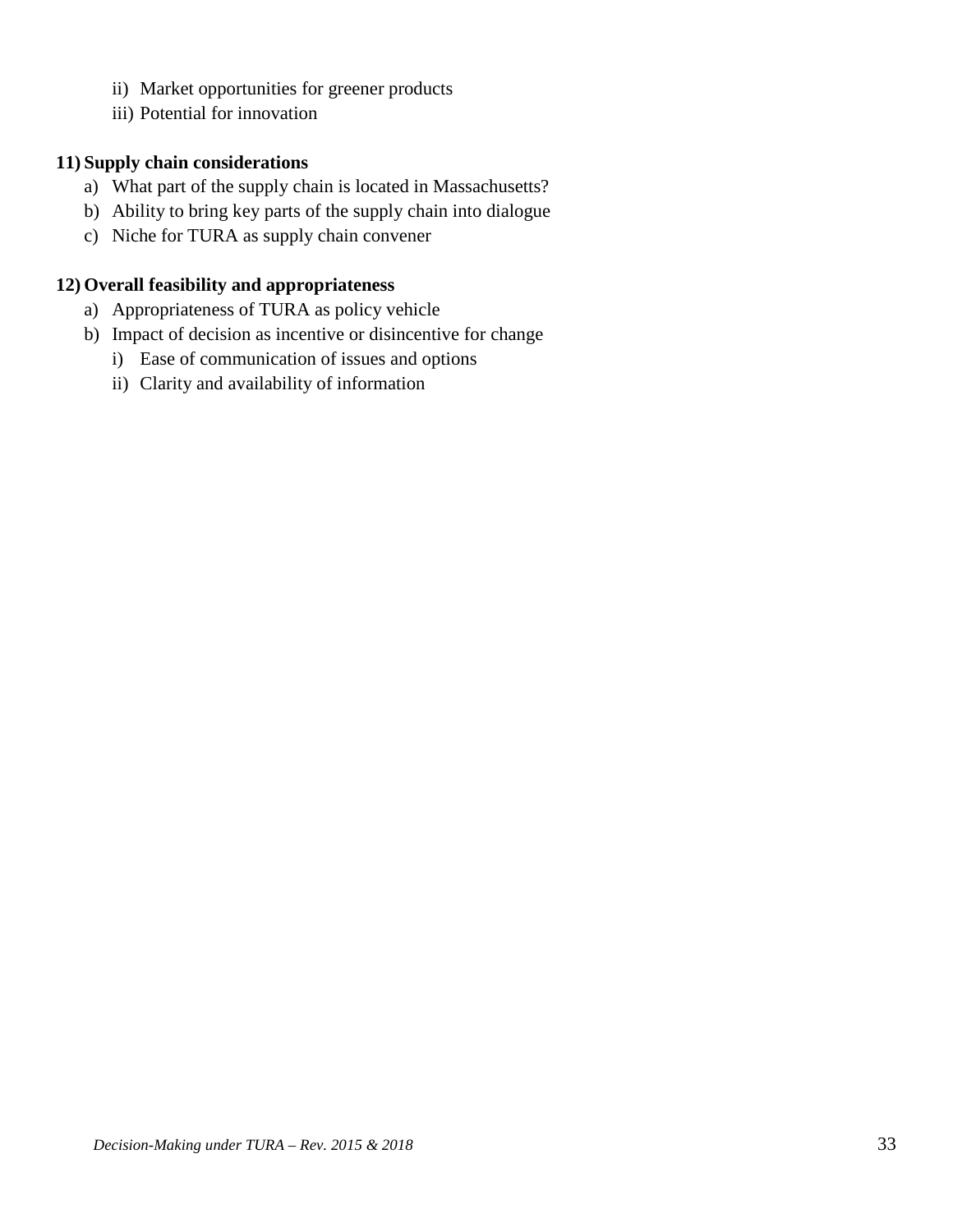## **Appendix J: Policy Goals of TURA**

The following text is the preamble to the Toxics Use Reduction Act as adopted in 1989.

**SECTION** 1. WHEREAS, the Commonwealth of Massachusetts has suffered environmental and public and occupational health problems caused by releases of toxic and hazardous substances, it is hereby resolved that an effective way to promote industrial hygiene, worker safety, and protection of the environment and public health in the Commonwealth is through reductions in the use of toxic and hazardous substances. To this end, the policy goals of this act shall be:

1. To establish for the Commonwealth a statewide goal of reducing toxic waste generated by fifty percent (50%) by the year 1997 using toxics use reduction as the means of meeting this goal.

2. To establish toxics use reduction as the preferred means for achieving compliance with any federal or state law or regulation pertaining to toxics production and use, hazardous waste, industrial hygiene, worker safety, public exposure to toxics, or releases of toxics into the environment and for minimizing the risks associated with the use of toxic or hazardous substances and the production of toxic or hazardous substances or hazardous wastes;

3. To sustain, safeguard and promote the competitive advantage of Massachusetts businesses, large and small, while advancing innovation in toxics use reduction and management;

4. To promote reductions in the production and use of toxic and hazardous substances within the commonwealth, both through the programs established in section three of this act and through existing toxicsrelated state programs;

5. To enhance and strengthen the enforcement of existing environmental laws and regulations within the Commonwealth; and

6. To promote coordination and cooperation between all state departments and agencies administering toxicsrelated programs.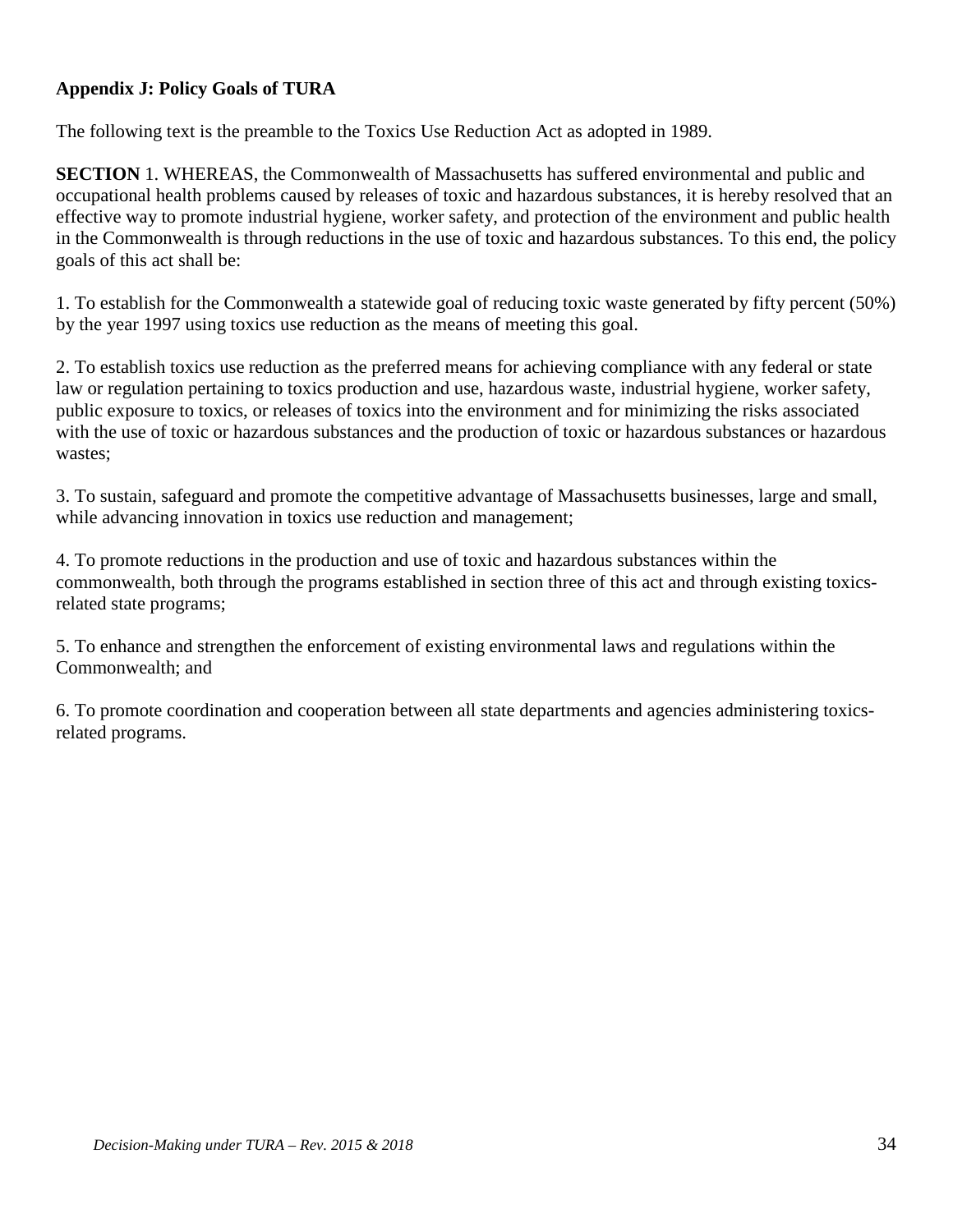**Appendix K:** Science Advisory Board Lists of More and Less Hazardous Chemicals

The following lists are current as of January 2015.

| <b>TURA More Hazardous Chemicals</b>           | <b>TURA Less Hazardous Chemicals</b> |
|------------------------------------------------|--------------------------------------|
| 1-bromopropane (n-propyl bromide, nPB)         | Acetic acid                          |
| 1,2,3-trichloropropane                         | Acetone                              |
| 1,3 butadiene                                  | Ammonium bicarbonate                 |
| 2,4 Dinitrotoluene                             | Chromium compounds (III as CR)       |
| 2,6 Dinitrotoluene                             | Ethyl acetate                        |
| 4 biphenylamine                                | Ethylene glycol                      |
| 4,4'-Methylene-bis (2-Chloroaniline); aka MOCA | Ferric chloride                      |
| Acrylamide                                     | Ferric sulfate                       |
| Acrylonitrile                                  | Ferrous ammonium sulfate (anhydrous) |
| Aldrin                                         | Ferrous chloride                     |
| Aluminum phosphide                             | Ferrous sulfate (heptahydrate)       |
| Arsenic                                        | Isobutyl alcohol                     |
| Arsenic compounds                              | Methanol                             |
| Benzene                                        | Methylethylketone                    |
| Benzidene                                      | n Butyl alcohol                      |
| Beryllium and beryllium compounds              | sec Butyl alcohol                    |
| Beta-naphthylamine                             | Silver in alloy form                 |
| Bis (tributyltin) oxide                        | Sodium phosphate, dibasic            |
| Bischloromethyl ether                          | Sodium phosphate, tribasic           |
| Cadmium                                        | Zinc borate                          |
| Cadmium compounds                              | Zinc in alloy form                   |
| Carbofuran                                     | Zinc sulfate                         |
| Carbon tetrachloride                           |                                      |
| Chlordane                                      |                                      |
| Chlorine                                       |                                      |
| Chloroform                                     |                                      |
| Chromic acid                                   |                                      |
| Chromium compounds $(+6)$                      |                                      |
| CI Direct Black 38                             |                                      |
| CI Direct Blue 6                               |                                      |
| Crystalline Silica                             |                                      |
| Cyanide compounds                              |                                      |
| <b>DEF</b>                                     |                                      |
| Dibenzofuran                                   |                                      |
| Dibromochloropropane                           |                                      |
| Dibromoethane                                  |                                      |
| Dichloroethane                                 |                                      |
| Dichlorvos                                     |                                      |
| Diethylsulfate                                 |                                      |
| Dimethylformamide                              |                                      |
| Dinoseb                                        |                                      |
| Dioxane                                        |                                      |
| Dioxin                                         |                                      |
| Epichlorohydrin                                |                                      |
| Ethylene oxide                                 |                                      |
| Fluoroacetic acid                              |                                      |
| Formaldehyde                                   |                                      |
| Heptachlor                                     |                                      |

*Decision-Making under TURA – Rev. 2015 & 2018* 35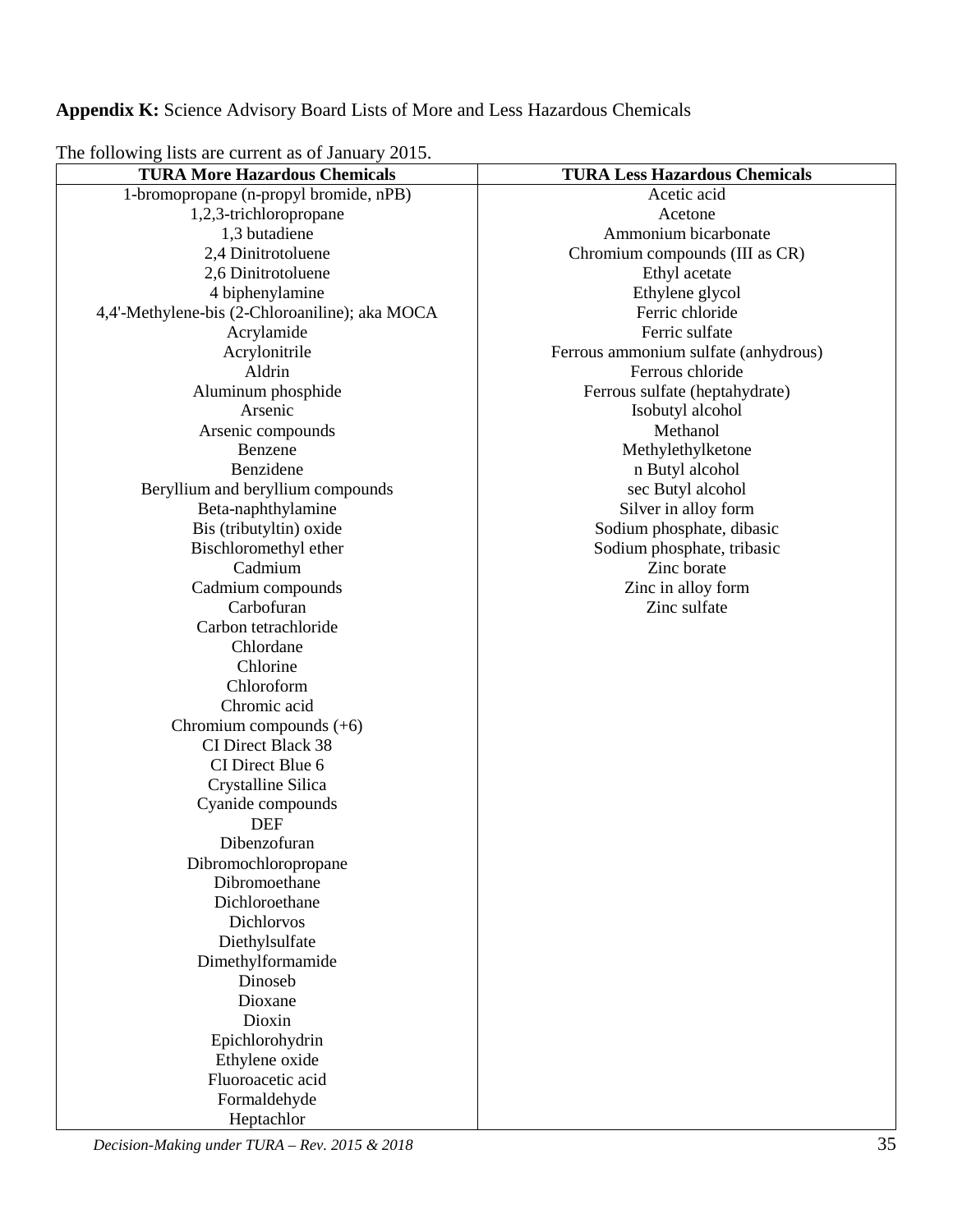Hexachloro - 1 , 3 -butadiene Hexachlorobenzene Hexachlorophene Hydrazine Hydrogen cyanide Hydrogen fluoride Isodrin Lead Lead compounds Lindane Malononitrile **MCPA** Mercury and Mercury Compounds Methoxychlor Methyl parathion Methylene chloride Methylenebis(phenylisocyanate) Mixed Dinitrotoluene Nickel compounds Nitrobenzene Nitrofen Nitrosodiethylamine Octachlorona p h thalene Osmium tetraoxide PACs Paraquat dichloride PCBs Pendimethalin Pentachlorophenol Phenol Phosgene Propyleneimine Propyleneoxide Selenium and selenium compounds Silver chromate Sodium Azide Sodium pentachlorophenate Sulfuric acid Sulfuric acid (fuming) Tetrachloroethylene Toluenediisocyanate Toxaphene Trichloroethylene Trifluralin Vinyl chloride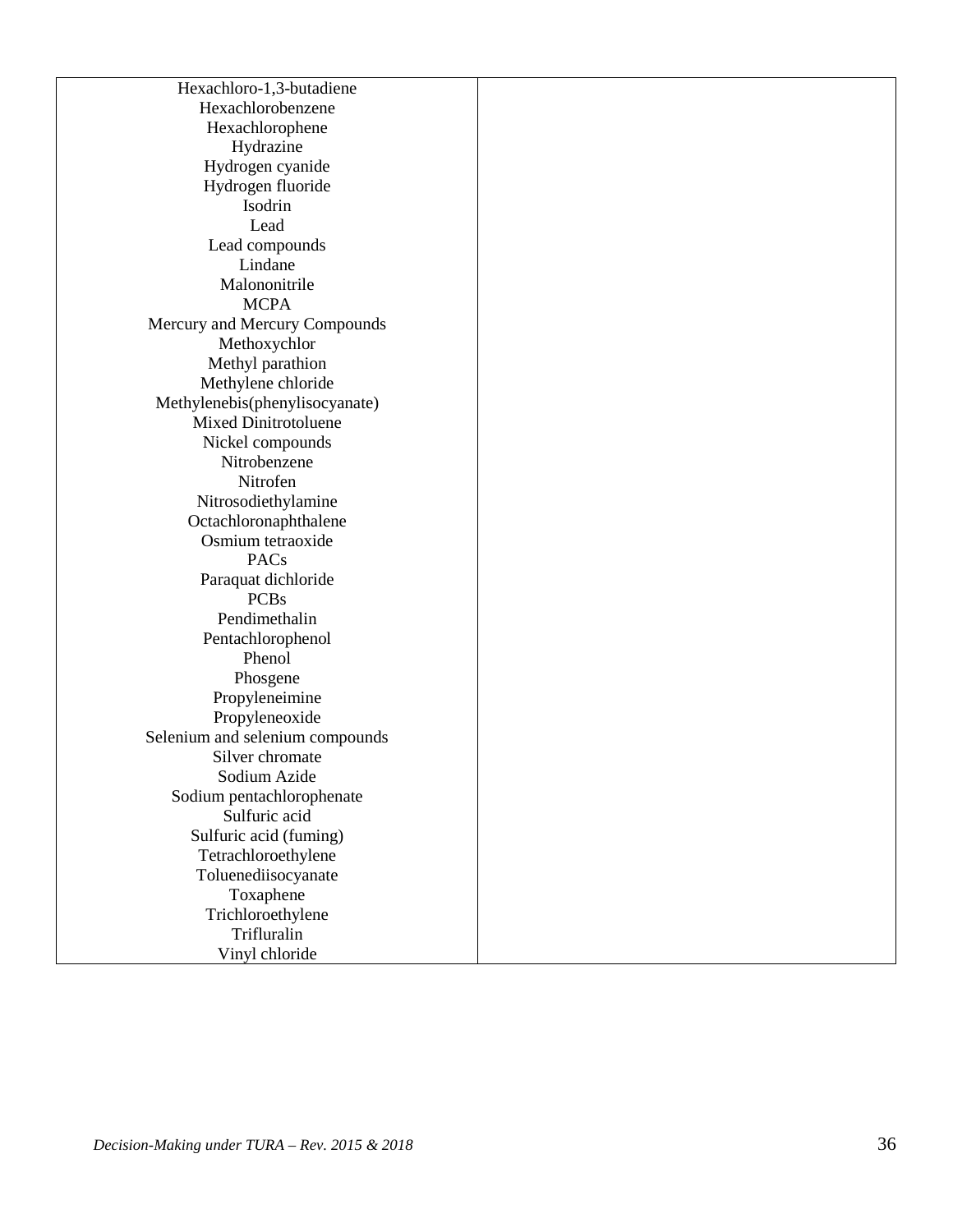## **Appendix L: History of listing and de-listing decisions, and designation of Higher and Lower Hazard Substances, under TURA**

As of October 2018, over the life over the TURA program, two substances have been added to the TURA list, and 14 have been delisted. This does not include changes that have been adopted automatically under TURA as a result of changes made at the federal level to the list of chemicals subject to reporting under the Toxics Release Inventory (EPCRA 313). In addition, the Administrative Council has voted to add one new chemical category to the list; regulations are currently in process.

## *Listing decisions*

Crystalline silica was added to the TURA list in 2000. The listing was proposed by an individual working in the field of occupational health. The SAB voted unanimously in favor of listing and TURI supported this recommendation. The primary reason for the decision to list the substance was that crystalline silica was categorized as an IARC Group 1 carcinogen.

N-propyl bromide (nPB) was added to the TURA list in 2009. In this case, the initiative for the listing came from within the TURA program and its advisory bodies as part of the program's effort to evaluate alternatives to substances already designated as Higher Hazard Substances under TURA. The SAB voted unanimously in favor of listing and TURI supported this recommendation.

In February 2018, the Administrative Council voted to add a new category, the C1-C4 Halogenated Hydrocarbons/Halocarbons Not Otherwise Listed (C1-C4 NOL). This C1-C4 category is defined as chemicals with 4 or fewer carbons, at least one halogen, and only hydrogen as the other constituent, that are not already individually listed on the TURA List. This includes fully halogenated chemicals that contain no hydrogen. As of October 2018, regulations are in process for this addition.

## *Delisting decisions*

The program has received 18 de-listing petitions, 14 of which have been granted, at least in part, while others have been refused. Two delisting recommendations were initiated by the SAB for consistency with other delistings of metal alloys.

These decisions are shown in Table 1. In all but one case, TURI's recommendation was the same as that of the SAB. In one case (butyl benzyl phthalate), TURI's recommendation differed from that of the SAB, based on policy considerations.

| Table 1: Listing and Delisting Decisions: Summary of Recommendations and Final Outcome<br>(not including decisions made under the review of CERCLA chemicals mandated by the 2006 amendments to TURA)<br>Note: All information presented in this document is for background information only, and is not to be used for compliance<br>purposes. For compliance purposes, consult MassDEP and the Executive Office of Energy and Environmental Affairs. |                                                               |                                                                 |                                                                                       |
|--------------------------------------------------------------------------------------------------------------------------------------------------------------------------------------------------------------------------------------------------------------------------------------------------------------------------------------------------------------------------------------------------------------------------------------------------------|---------------------------------------------------------------|-----------------------------------------------------------------|---------------------------------------------------------------------------------------|
| <b>Chemical</b>                                                                                                                                                                                                                                                                                                                                                                                                                                        | <b>SAB</b><br>Recommendation*                                 | <b>Supplemental Information on SAB</b><br><b>Recommendation</b> | <b>Status or Outcome**</b>                                                            |
| Nickel in alloy form                                                                                                                                                                                                                                                                                                                                                                                                                                   | Delist except for<br>aerosols (less than<br>$50 \text{ um}$ ) | Unanimous vote.                                                 | Reportable only as<br>aerosols (less than 50 um)<br>(delisted except for<br>aerosols) |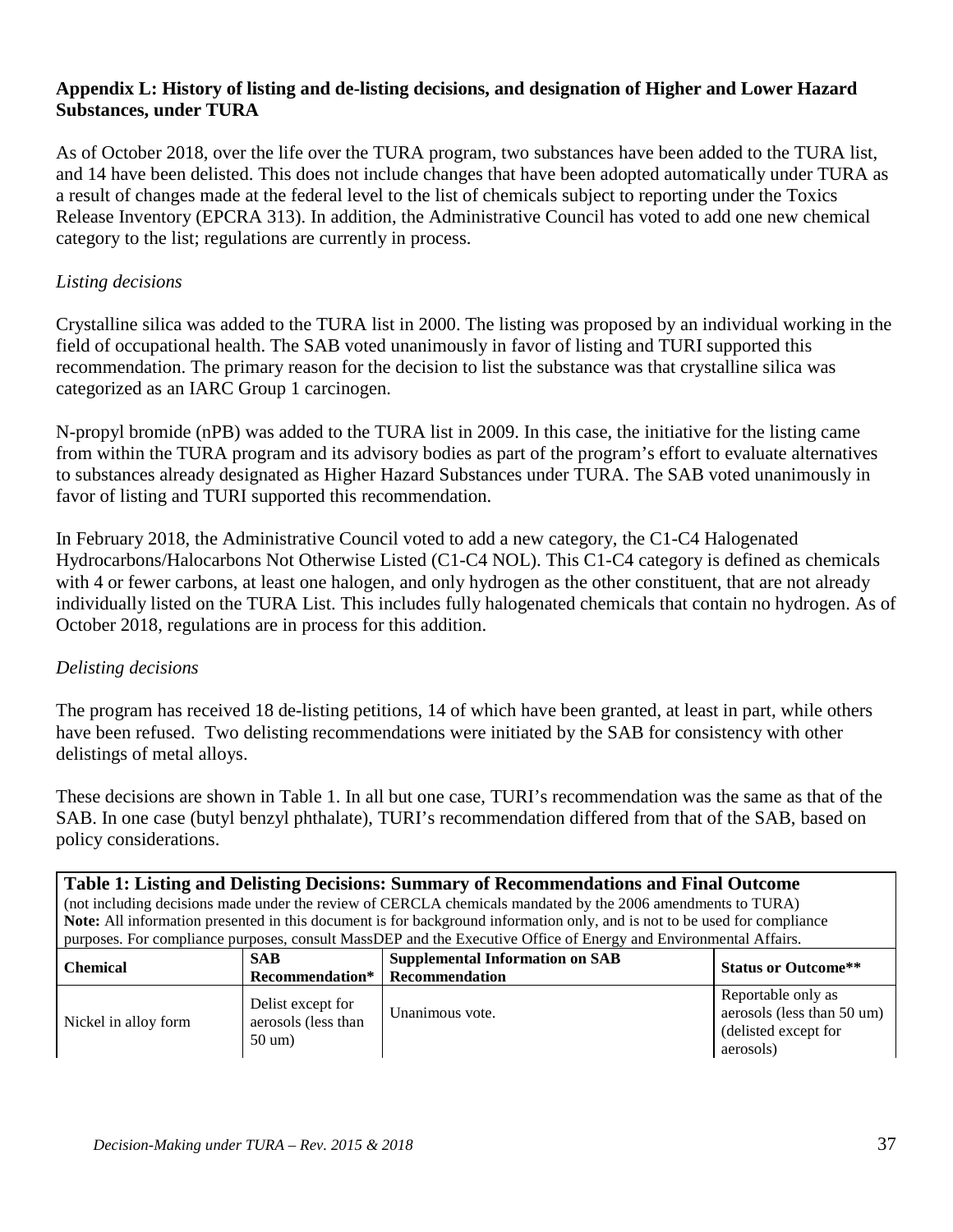| Chromium in alloy form  | Delist except for<br>aerosols (less than<br>50 um)                                                          | Unanimous vote.                                                                                                                                                                                                                                                                                                                                                                                      | Reportable only as<br>aerosols (less than 50 um)<br>(delisted except for<br>aerosols)                                                                                                                                                                                                                      |
|-------------------------|-------------------------------------------------------------------------------------------------------------|------------------------------------------------------------------------------------------------------------------------------------------------------------------------------------------------------------------------------------------------------------------------------------------------------------------------------------------------------------------------------------------------------|------------------------------------------------------------------------------------------------------------------------------------------------------------------------------------------------------------------------------------------------------------------------------------------------------------|
| Copper in alloy form    | Delist except for<br>aerosols (less than<br>50 um)                                                          | Unanimous vote.                                                                                                                                                                                                                                                                                                                                                                                      | Reportable only as<br>aerosols (less than 50 um)<br>(delisted except for<br>aerosols)                                                                                                                                                                                                                      |
| Manganese in alloy form | Delist except for<br>aerosols (less than<br>50 um)                                                          | Unanimous vote.                                                                                                                                                                                                                                                                                                                                                                                      | Reportable only as<br>aerosols (less than 50 um)<br>(delisted except for<br>aerosols)                                                                                                                                                                                                                      |
| Cobalt in alloy form    | Delist except for<br>aerosols (less than<br>50 um)                                                          | Unanimous vote.                                                                                                                                                                                                                                                                                                                                                                                      | Reportable only as<br>aerosols (less than 50 um)<br>(delisted except for<br>aerosols)                                                                                                                                                                                                                      |
| Chromium (III) oxide    | Delist                                                                                                      | Unanimous vote.                                                                                                                                                                                                                                                                                                                                                                                      | Delisted.                                                                                                                                                                                                                                                                                                  |
| Sodium hydroxide        | Not delist                                                                                                  | Majority decision to not delist.<br>Decision based primarily on its potential for acute<br>toxicity to workers. For specific applications,<br>there may be uses of sodium hydroxide for which<br>there is scientific justification to determine that<br>sodium hydroxide is the least hazardous material<br>and presents the least risk; this should be<br>considered by the Administrative Council. | Delisting petition denied.                                                                                                                                                                                                                                                                                 |
| Hydroquinone            | Delist, except for<br>manufacture                                                                           | Unanimous vote. Material has moderate to low<br>toxicity.                                                                                                                                                                                                                                                                                                                                            | Delisted.                                                                                                                                                                                                                                                                                                  |
| Butyl benzyl phthalate  | Delist. (However,<br><b>TURI</b><br>recommended<br>against delisting<br>based on policy<br>considerations.) | Unanimous vote.                                                                                                                                                                                                                                                                                                                                                                                      | Based on policy<br>considerations related to<br>the emerging science on<br>estrogenic activity of<br>phthalates in general,<br><b>TURI</b> recommended<br>retaining the substance<br>pending further data. The<br>Administrative Council<br>denied the delisting<br>petition per TURI's<br>recommendation. |
| <b>Ethyl Acetate</b>    | Not delist                                                                                                  | Unanimous vote. Recommendation based<br>primarily on its potential for acute toxicity to<br>workers.                                                                                                                                                                                                                                                                                                 | Delisting petition denied.                                                                                                                                                                                                                                                                                 |
| Acetic Acid             | Delist at<br>concentrations<br>below 12%                                                                    | Unanimous vote.                                                                                                                                                                                                                                                                                                                                                                                      | Reportable only in<br>concentrations above 12%<br>(delisted for<br>concentrations $\leq$ 12%)                                                                                                                                                                                                              |
| Sodium Hypochlorite     | Not delist                                                                                                  | Majority decision to not delist.                                                                                                                                                                                                                                                                                                                                                                     | Delisting petition denied.                                                                                                                                                                                                                                                                                 |
| Acetone                 | N <sub>o</sub><br>recommendation                                                                            | Board vote was split.                                                                                                                                                                                                                                                                                                                                                                                | Delisting request denied.<br>Decision to review<br>acetone during upcoming<br>categorization of the list<br>of chemicals. (Note:<br>Acetone later categorized<br>as Less Hazardous)                                                                                                                        |
| Zinc oxide              | Delist                                                                                                      | Unanimous vote.                                                                                                                                                                                                                                                                                                                                                                                      | Delisted.                                                                                                                                                                                                                                                                                                  |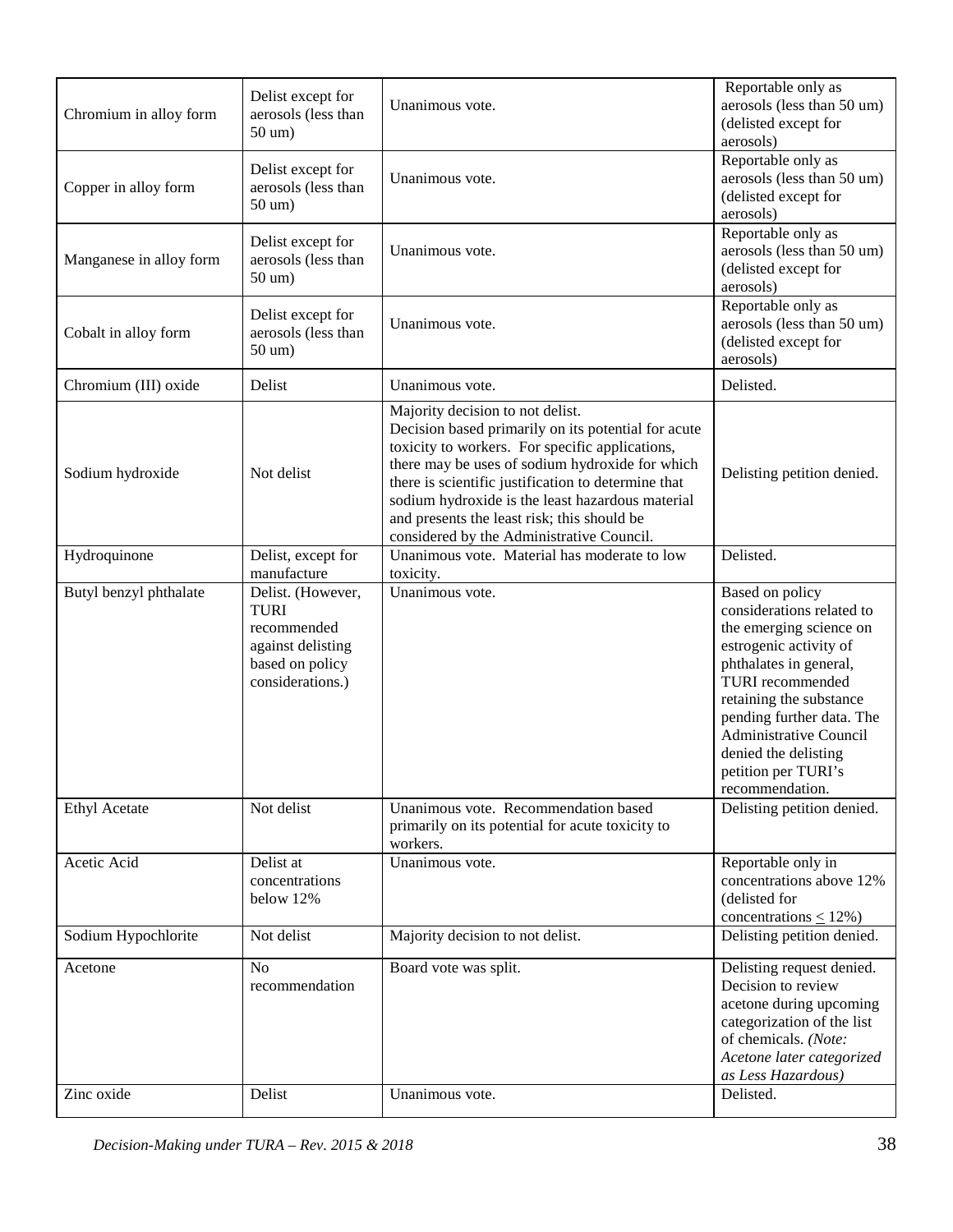| Copper-silver alloy                                                                                                            | Delist copper-silver | Unanimous vote. | Reportable only as         |
|--------------------------------------------------------------------------------------------------------------------------------|----------------------|-----------------|----------------------------|
|                                                                                                                                | alloys except for    |                 | aerosols (less than 50 um) |
|                                                                                                                                | aerosols (less than  |                 | (delisted except for       |
|                                                                                                                                | 50 um)               |                 | aerosols)                  |
| Zinc stearate                                                                                                                  | Delist               | Unanimous vote. | Delisted.                  |
| Pure copper metal                                                                                                              | Delist except for    | Unanimous vote. | Reportable only as         |
|                                                                                                                                | aerosols (less than  |                 | aerosols (less than 50 um) |
|                                                                                                                                | 50 um)               |                 | (delisted except for       |
|                                                                                                                                |                      |                 | aerosols)                  |
| Pure silver metal                                                                                                              | Delist except for    | Unanimous vote. | Reportable only as         |
|                                                                                                                                | aerosols (less than  |                 | aerosols (less than 50 um) |
|                                                                                                                                | 50 um)               |                 | (delisted except for       |
|                                                                                                                                |                      |                 | aerosols)                  |
| Crystalline Silica                                                                                                             | List particle sizes  | Unanimous vote. | Listed.                    |
|                                                                                                                                | less than 10 um      |                 |                            |
| n-Propyl Bromide (1-                                                                                                           | List                 | Unanimous vote. | Listed.                    |
| bromopropane)                                                                                                                  |                      |                 |                            |
| C1-C4 Halogenated                                                                                                              | List                 | Unanimous vote  | Council voted to list.     |
| Hydrocarbons/Halocarbons                                                                                                       |                      |                 | Regulations in process as  |
| Not Otherwise Listed (C1-                                                                                                      |                      |                 | of October 2018.           |
| C <sub>4</sub> NOL)                                                                                                            |                      |                 |                            |
| * Except where otherwise noted, TURI supported the SAB's recommendation. ** For date of listing or de-listing, see "MA Toxics" |                      |                 |                            |

Use Reduction Act – Current Chemical List," on the MassDEP website at: [http://www.mass.gov/eea/docs/dep/toxics/approvals/chemlist.pdf.](http://www.mass.gov/eea/docs/dep/toxics/approvals/chemlist.pdf)

*Review of the CERCLA chemicals.* The TURA Toxic or Hazardous Substances list was compiled originally from two federal lists: the Toxics Release Inventory (TRI) created under the Emergency Planning and Community Right-to-Know Act (EPCRA), and the Comprehensive Environmental Response, Compensation, and Liability Act (CERCLA) substances list. The 2006 Amendments to TURA required the Science Advisory Board (SAB) and TURI to review all the chemicals on the TURA Toxic or Hazardous Substances list that originated from the CERCLA list, and make a recommendation to the Council as to which chemicals should be retained. If the program did not take action on a chemical, the statutory default was for the chemical to be removed from the TURA list.

The review of the CERCLA chemicals differed from other processes the SAB had undertaken. TURI asked the SAB to consider which substances were higher and lower priority for retention on the TURA list, based on the intent of stakeholders in the negotiations of the 2006 Amendments to focus the program and the list on substances of most importance to Massachusetts firms. Based on this guidance, the SAB recommended some substances for retention and some for no action (de-listing).

In its review, the Administrative Council chose a different approach.

- For substances that had never been reported under TURA, the Administrative Council decided to retain them on the list, regardless of the SAB's recommendation.
- For substances that had been reported at some point, the Administrative Council asked the SAB to look in more detail at the substances, and apply the same standard of evidence that would ordinarily be applied in consideration of a de-listing petition. In light of this guidance, the SAB revised some of its recommendations.

The final decisions reached by the Council regarding the CERCLA chemicals can be reviewed in the updated TURA regulations on the EOEEA website. They can also be viewed within the updated TURA list of Toxic or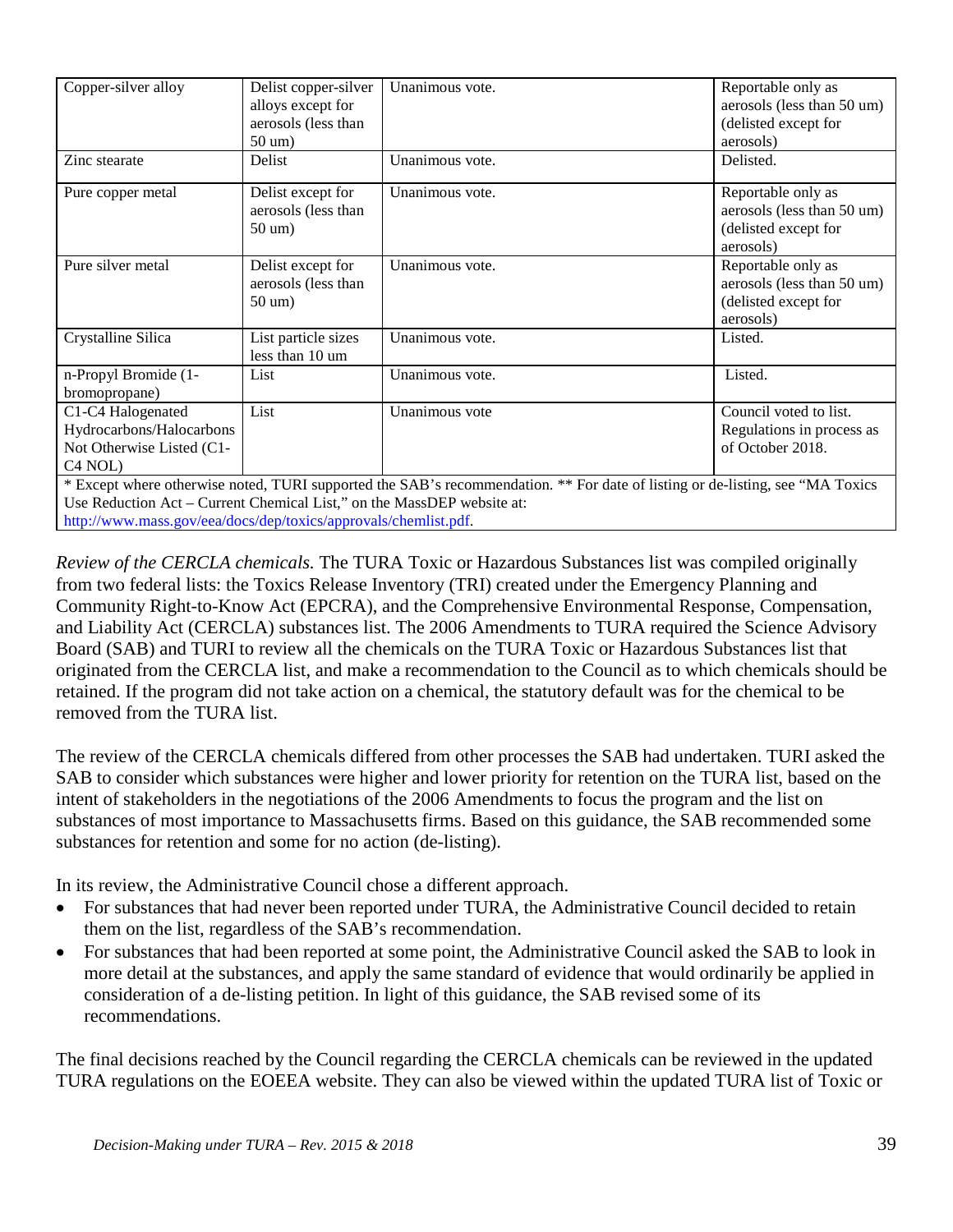## Hazardous Substances on the MassDEP website, at: [http://www.mass.gov/eea/docs/dep/toxics/approvals/chemlist.pdf.](http://www.mass.gov/eea/docs/dep/toxics/approvals/chemlist.pdf)

## *Higher Hazard Substance Designations*

The Higher Hazard Substance designation lowers the chemical use threshold for reporting, planning, and paying TURA fees to 1,000 pounds per year.

The table below shows the chemicals that have been designated as Higher Hazard Substances as of October 2018. [Persistent, bio-accumulative, and toxic \(PBT\)](http://www.turi.org/Our_Work/Toxic_Chemicals/Details_on_Selected_Chemicals/PBT_Persistent_Bioaccumulative_and_Toxic) substances as defined by US EPA, which already have lower reporting thresholds, are also automatically designated as Higher Hazard Substances.

| <b>Chemical</b>                                                   | <b>Effective as of</b> |
|-------------------------------------------------------------------|------------------------|
|                                                                   | reporting year         |
| 2,4-Toluene Diisocyanate                                          | 2017                   |
| 2,6-Toluene Diisocyanate                                          |                        |
| Toluene Diisocyanate Mixed Isomers                                |                        |
| 1-Bromopropane (n-Propyl Bromide, or nPB (CAS 106-94-5))          | 2016                   |
| Hydrogen Fluoride (CAS 7664-39-3)                                 |                        |
| Cyanide Compounds (MassDEP category 1016)                         |                        |
| Dimethylformamide (CAS 68-12-2)                                   |                        |
| Methylene chloride (75-09-2)                                      | 2014                   |
| Hexavalent chromium (MassDEP category 1216)                       | 2012                   |
| Formaldehyde (50-00-0)                                            |                        |
| Perchloroethylene (127-18-4)                                      | 2009                   |
| Trichloroethylene (79-01-6)                                       | 2008                   |
| Cadmium (7440-43-9)                                               |                        |
| Cadmium Compounds (MassDEP category 1004)                         |                        |
| PBTs (automatic by statute; already had lower reporting           | 2007                   |
| thresholds): Aldrin, Benzo(g,h,i)perylene, Chlordane, Heptachlor, |                        |
| Hexachlorobenzene, Isodrin, Lead, Lead Compounds, Mercury,        |                        |
| Mercury Compounds, Methoxychlor, Octachlorostyrene,               |                        |
| Pendimethalin, Pentachlorobenzene, Polychlorinated biphenyls      |                        |
| (PCBs), Tetrabromobisphenol, Toxaphene, Trifluralin, Dioxin &     |                        |
| dioxin-like compounds, Polycyclic aromatic compounds (PACs)       |                        |

#### *Lower Hazard Substance Designations*

The Lower Hazard Substance designation eliminates the per-chemical fee. Reporting and planning requirements for these chemicals are unchanged.

The table below shows the chemicals that have been designated as Lower Hazard Substances as of October 2018.

| <b>Chemical</b>                            | <b>Effective as of</b><br>reporting year |
|--------------------------------------------|------------------------------------------|
| Butyl acetate $(123-86-4)$                 | 2010                                     |
| Isobutyl acetate $(110-19-0)$              |                                          |
| Ferric chloride (7705-08-0)                |                                          |
| Ferric sulfate (10028-22-5)                |                                          |
| Ferrous chloride (7758-94-3)               |                                          |
| Ferrous sulfate (heptahydrate) (7782-63-0) |                                          |